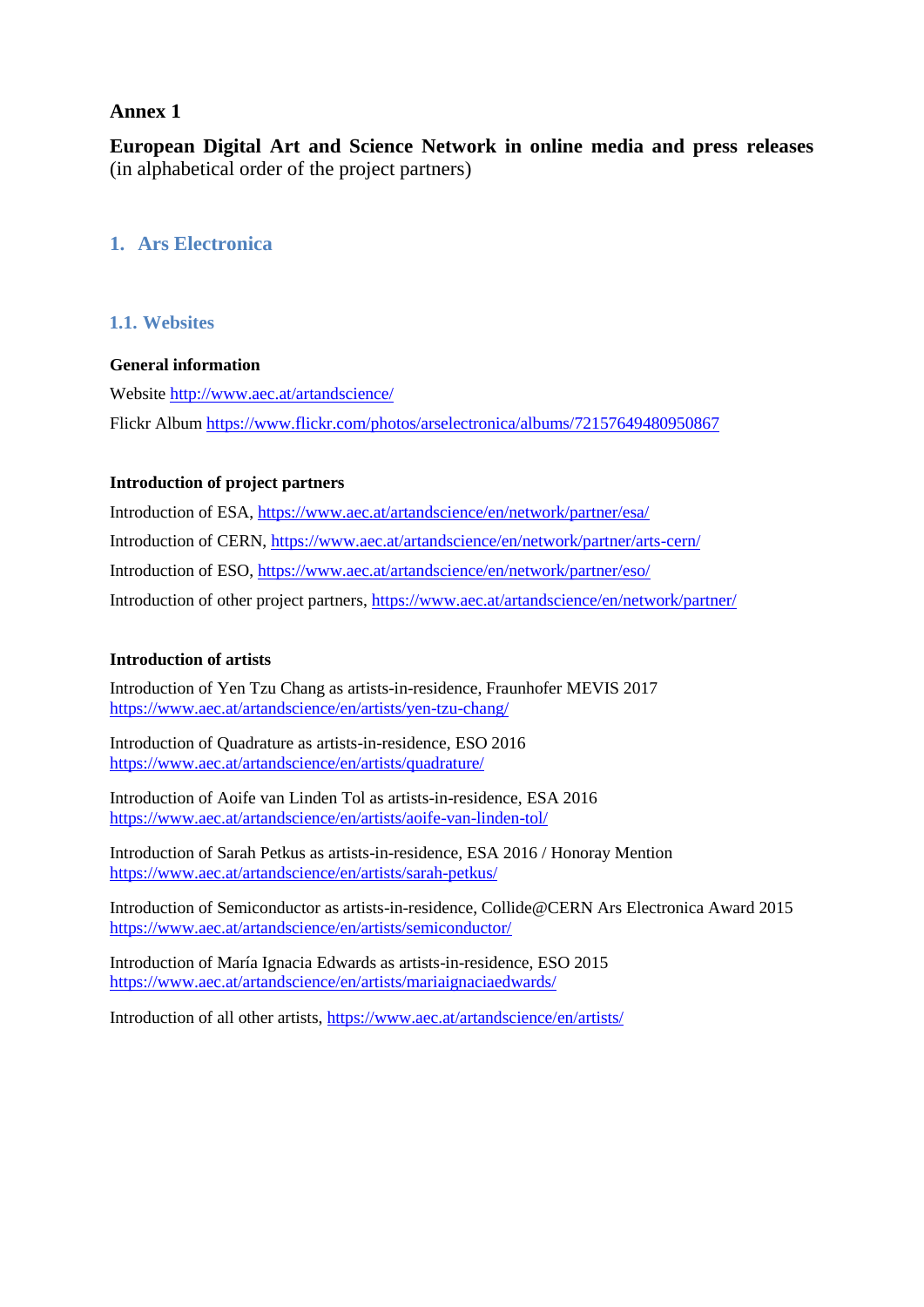## **1.2. Performances, Installations and Symposia** (in chronological order)

#### **Ars Electronica Festival 2017**

Performance, Star Storm by Aoife van Linden Tol, 2017/09/10, 8:00 PM-9:00 PM, Brandverhütungsstelle BVS Linz <https://www.aec.at/ai/en/star-storm/>

Conference/ network meeting, European Digital Art and Science Network, 2017/09/10, 3:00 PM-6:15 PM, POSTCITY, Conference Stage <https://www.aec.at/ai/en/european-digital-art-science/> | Video<https://youtu.be/aeKRSeOekuk>

Conference, Art Science: From Vision to Practice, 2017/09/10, 10:00 AM-1:00 PM, POSTCITY, Conference Stage <https://www.aec.at/ai/en/art-science-panel/> | Video<https://youtu.be/Srufyf5nmjM>

Performance / Installation, Whose Scalpel by Yen Tzu Chang, 2017/09/07, 7:40 PM – 8:00 PM and 2017/09/09, 4:20 PM - 4:40 PM <https://www.aec.at/ai/en/whose-scalpel/>

Workshop, Creative Europe Brunch, 2017/09/09, 10:00 AM-11:30 AM, POSTCITY, Workshop Space https://www.aec.at/ai/en/creative-europe-brunch/

Symposium, AI – The other I, 2017/09/08, 10:00 AM-2:00 PM, 3:00 PM-5:40 PM, POSTCITY / First Floor / Conference Stage <https://www.aec.at/ai/en/symposium/> | Video<https://youtu.be/4-rOUa2uqEo> (panel 1), <https://youtu.be/BbIbvO4Vyag> (panel 2)

Installation, The wandering Artist by Sarah Petkus https://www.aec.at/ai/en/wandering-artist/

#### **Ars Electronica Festival 2016**

Conference, SYMPOSIUM III: ART AND SCIENCE AT WORK, 2016/09/11, 10:00 AM – 4:00 PM, POSTCITY, Conference Hall <https://www.aec.at/radicalatoms/en/symposium3/>

Conference, Prix Forum, Art & Science, Prix Forum VI - Visionary Pioneers of Media Art, 2016/09/10, 5:00 PM - 6:30 PM, OÖ Kulturquartier, Ursulinensaal <https://www.aec.at/radicalatoms/en/prixforum4/>

Conference, Prix Forum, Art & Science, Prix Forum III - Interactive Art+, 2016/09/10, 3:15 PM - 4:45 PM, OÖ Kulturquartier, Ursulinensaal <https://www.aec.at/radicalatoms/en/prixforum3/>

Conference, Prix Forum, Art & Science, Prix Forum II - Digital Communities, 2016/09/10, 1:30 PM - 3:00 PM, OÖ Kulturquartier, Ursulinensaal <https://www.aec.at/radicalatoms/en/prixforum2/>

Conference, SYMPOSIUM I.II.: RADICAL ATOMS – IMPACT AND EXPECTATIONS, 2017/09/10, 12:00 PM – 4:00 PM, POSTCITY, FIS Stage <https://www.aec.at/radicalatoms/en/symposium1-2/>

Conference, SYMPOSIUM II: THE ALCHEMISTS OF OUR TIME, 2016/09/09, 2:30 PM – 5:50 PM, POSTCITY, Conference Hall <https://www.aec.at/radicalatoms/en/symposium2/>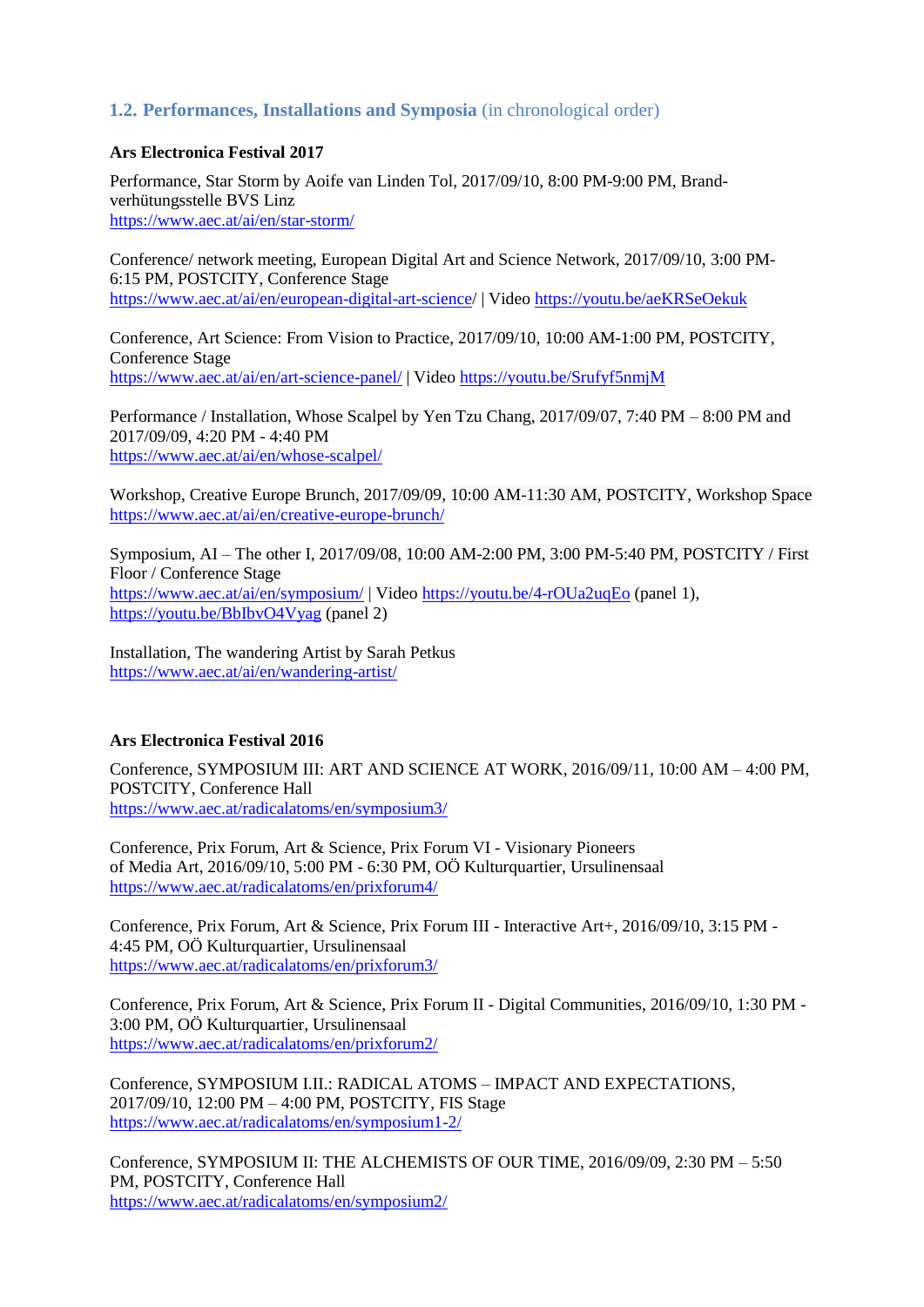Conference, Prix Forum, Art & Science, Prix Forum I - Computer Animation/Film/VFX, 2016/09/09, 1:00 PM - 2:45 PM, Central <https://www.aec.at/radicalatoms/en/prixforum1/>

Conference, Symposium, I.I. – RADICAL ATOMS – FROM VISION TO PRACTICE, 2016/09/09, 10:00 AM - 1:30 PM, POSTCITY, Conference Hall <https://www.aec.at/radicalatoms/en/symposium1-1/>

#### **Ars Electronica Festival 2015**

Conference, European Digital Art and Science Network Meeting, 2015/09/06, 5:00 PM - 6:00 PM, Post City, conference square <https://www.aec.at/postcity/en/edasnmeeting/>

Conference, Prix Forum, Art & Science Round Table, 2015/09/05, 5:30 PM - 7:00 PM, OÖ Kulturquartier, Ursulinensaal <https://www.aec.at/postcity/en/prix-forum-vi/>

Symposium, Future Mobility – A Challenge for Art & Science, 2015/09/04, 10:00 AM - 1:30 PM, Post City, conference square <https://www.aec.at/postcity/en/symposium1/>

## **1.3. Exhibitions and Events** (in chronological order)

Event, Aoife van Linden Tol at Ars Electronica Center: Deep Space presentation: The Collision of Art & Science, 2017/06/22 <https://www.aec.at/center/en/aoife-van-linden-tol/>

Opening, Alchemists of Art and Science, 2016/10/25, 6:30 PM, Ars Electronica Center (only available in German) <https://www.aec.at/center/en/ausstellungseroeffnung-alchemists-of-art-and-science/>

Opening, RADICAL ATOMS – Die Dinge neu denken, 2016/09/07, 6:30 PM, Ars Electronica Center <https://www.aec.at/center/opening-radical-atoms/>

Exhibition, Alchemists of Art and Science, 2016/08/31 until 2017/09/30, Ars Electronica Center <https://www.aec.at/center/en/ausstellungen/alchemists-of-art-and-science/>

Photos available at<https://www.flickr.com/photos/arselectronica/sets/72157672104021314>

Exhibition, RADICAL ATOMS – Die Dinge neu denken, 2016/09/07 until 2017/07/15, Ars Electronica Center

<https://www.aec.at/center/en/ausstellungen/radical-atoms/>

Photos available at https://www.flickr.com/photos/arselectronica/sets/72157670622816002

Opening, Elements of Art and Science, 2015/10/28, 7:00 PM, Ars Electronica Center <https://www.aec.at/center/en/eroeffnung-elementsofartandscience/>

Exhibition, Elements of Art and Science, 2015/09/03 until 2017/07/31, Ars Electronica Center <https://www.aec.at/center/en/ausstellungen/elements-of-art-and-science/> Photos available at https://www.flickr.com/photos/arselectronica/albums/72157659341374085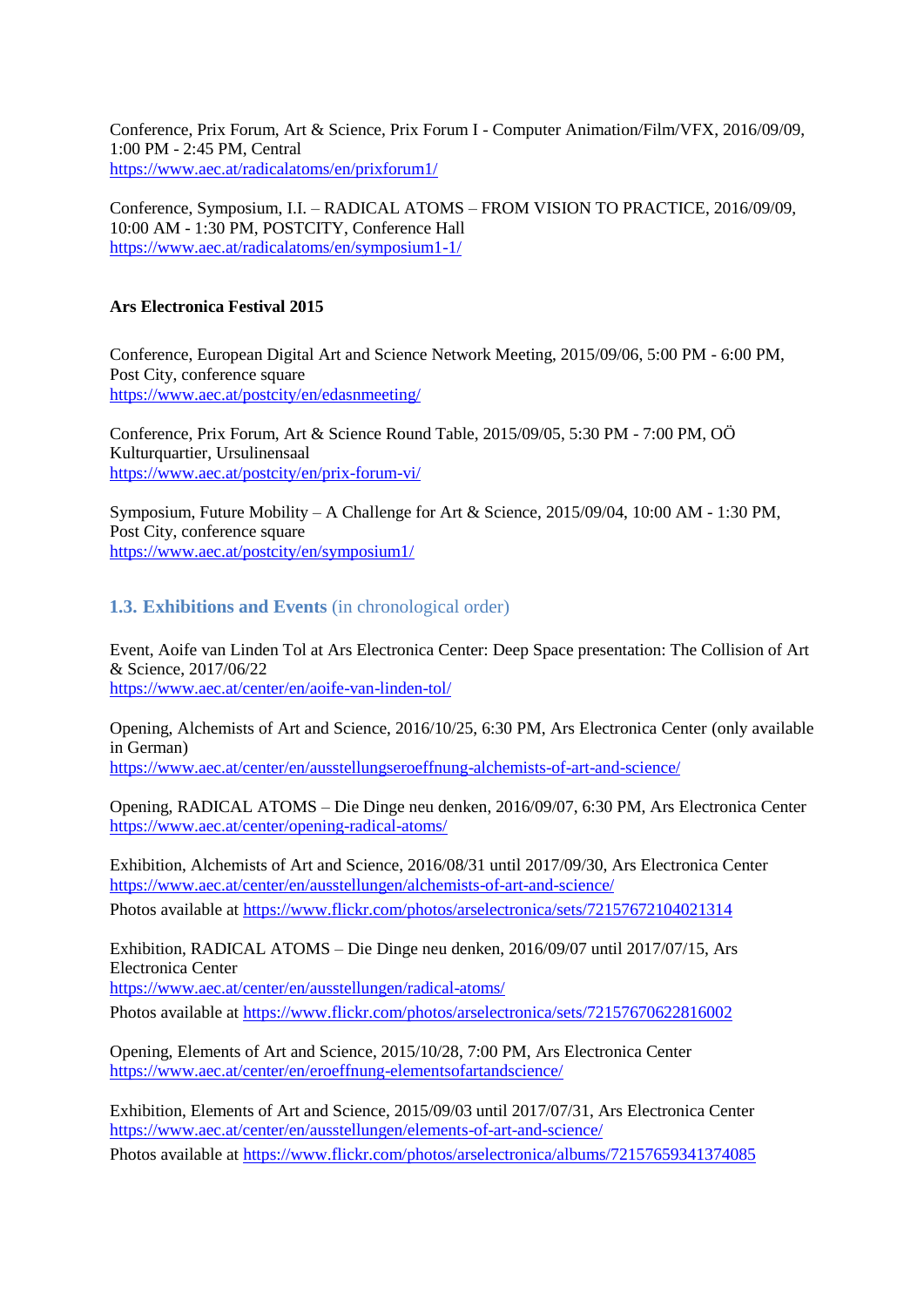#### **1.4. Press releases** (in chronological order)

Press text, New exhibition in the Ars Electronica Center, The Alchemists of Art and Science, 2016/10/26 <https://www.aec.at/press/en/2016/10/26/english-the-alchemists-of-art-and-science/>

Press text, First residency awarded jointly by Ars Electronica and the European Space Agency, Aoife van Linden Tol Is the First Recipient of a Residency at the ESA and Ars Electronica Futurelab, 2016/08/03

https://www.aec.at/press/en/2016/08/03/residency-esa-ars/

Press text, Open Call for a Residency at ESA, European Digital Art and Science Network announces its next competition, 2016/04/20 <https://www.aec.at/press/en/2016/04/20/open-call-fuer-aufenthalt-bei-esa/>

Press text, European Digital Art and Science Network: Quadrature is the Recipient of a Multi-week Residency at the ESO, 2016/03/15 <https://www.aec.at/press/en/2016/03/15/artandsciencequadrature/>

Press text, Elements of Art and Science, New exhibition at the Ars Electronica Center Linz, 2015/10/18 (only available in German) <https://www.aec.at/press/en/2015/10/27/14499/>

Press text, European Digital Art and Science Network reprises its open call for a Residency at the ESO and Ars Electronica, 2015/10/16 <https://www.aec.at/press/en/2015/10/15/open-call-fuer-zweite-residency-von-eso-und-ars-electronica/>

Press text, Collide@CERN Ars Electronica Award Goes to Semiconductor (UK), 2015/08/11 <https://www.aec.at/press/en/2015/08/11/collidecern-ars-electronica-award-geht-an-semiconductor-uk/>

Press text, Ars Electronica and CERN Launch Open Call, Collide@CERN Ars Electronica Award, 2015/04/30

<https://www.aec.at/press/en/2015/04/29/ars-electronica-and-cern-launch-open-call/>

Press text, European Digital Art and Science Network: María Ignacia Edwards is the First Recipient of a Residency at the ESO in Chile, 2015/03/11 <https://www.aec.at/press/en/2015/03/10/art-and-science/>

Press text, Art & Science – European Digital Art and Science Network, a Europe-wide platform initiated by Ars Electronica, 2014/12/18 <https://www.aec.at/press/en/2014/12/17/art-science-european-digital-art-and-science-network/>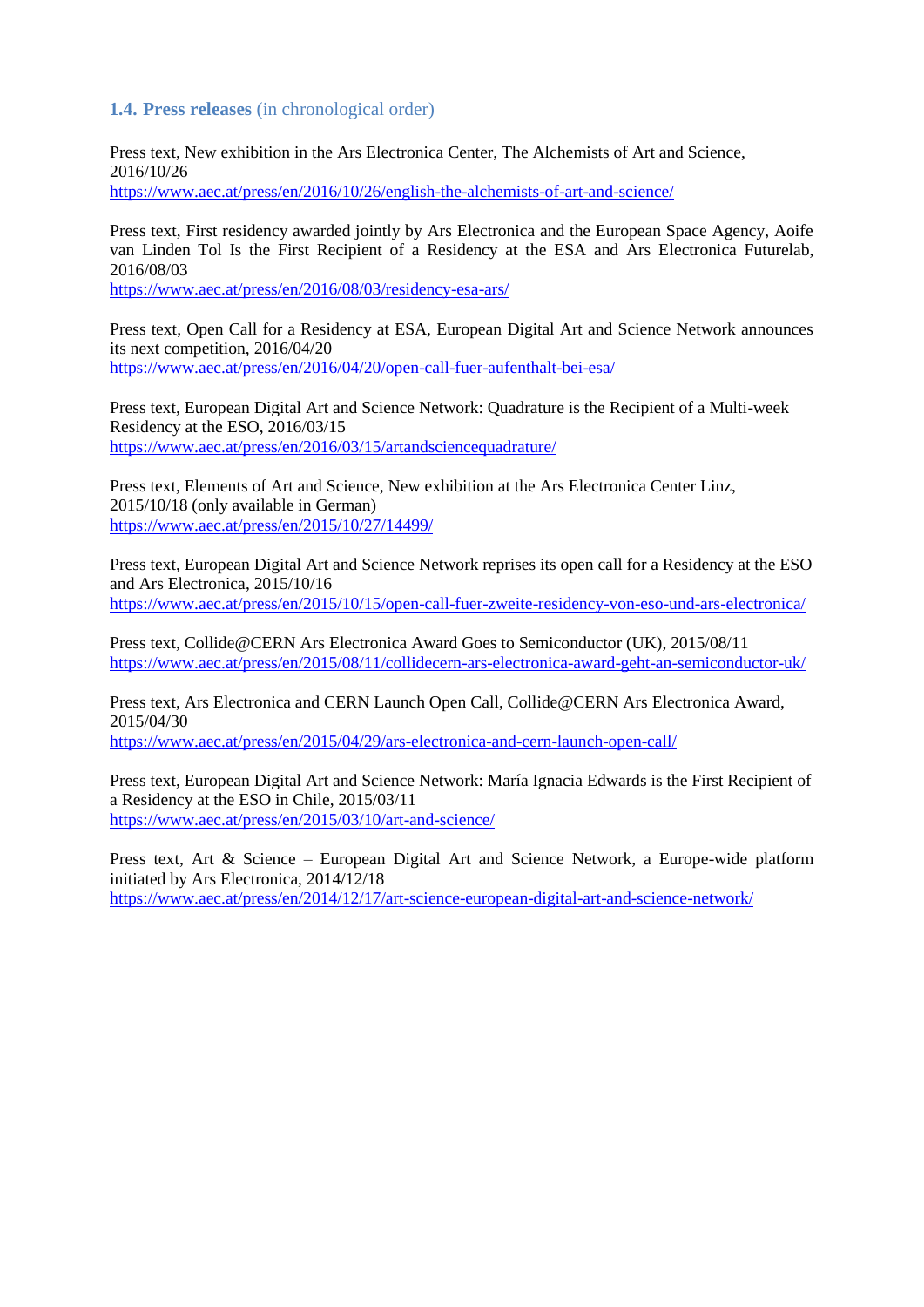## **1.5. Social Media**

**Facebook** (in chronological order)

Facebook, Europa landet heute zum ersten Mal auf dem Mars! Live mit dabei im Kontrollzentrum der ESA - [European Space Agency](https://www.facebook.com/EuropeanSpaceAgency/?fref=mentions) in Darmstadt ist [Aoife van Linden Tol,](https://www.facebook.com/aoifevanlindentol/?fref=mentions) Gewinnerin der jüngsten art&science-Residency , 2017/10/19

<https://www.facebook.com/arselectronica/posts/10155205942539918>

Facebook, Ars Electronica Center: Eröffnung der neuen Ausstellung "The Alchemists of Art and Science", 2017/10/17 <https://www.facebook.com/arselectronica/posts/10155200023494918>

Facebook, Nicht verpassen! Das Themensymposium "AI – das Andere Ich" beschäftigt sich mit künstlicher Intelligenz, neuronalen Netzwerken und maschinellem Lernen, 2017/09/02 <https://www.facebook.com/arselectronica/posts/10156397637599918>

Facebook, Artist [Aoife van Linden Tol](https://www.facebook.com/aoifevanlindentol/?fref=mentions) talks about her work and experiences during the art&science@ESA residency, 2017/06/22 <https://www.facebook.com/arselectronica/videos/10156116412109918/>

Facebook, The media artist Aoife Van Linden Tol will give an insight into her artistic work at the Ars Electronica Center, 2017/06/21 <https://www.facebook.com/arselectronica/videos/10156111561884918/>

Facebook, Aoife van Linden Tol ist die Gewinnerin der ersten gemeinsamen Artist-Residency von Ars Electronica und der ESA - [European Space Agency](https://www.facebook.com/EuropeanSpaceAgency/?fref=mentions) im Rahmen des European Digital Art & Science Network, 2017/06/15

[https://www.facebook.com/arselectronica/photos/a.421146574917.209049.55661199917/1015608478](https://www.facebook.com/arselectronica/photos/a.421146574917.209049.55661199917/10156084785159918/?type=3) [5159918/?type=3](https://www.facebook.com/arselectronica/photos/a.421146574917.209049.55661199917/10156084785159918/?type=3)

Facebook, Im Rahmen von Art&Science absolviert die Künstlerin Sarah Petkus derzeit ihre Residency in der technischen Zentrale der ESA - [European Space Agency](https://www.facebook.com/EuropeanSpaceAgency/?fref=mentions) in den Niederlanden, 2017/06/14 <https://www.facebook.com/arselectronica/posts/10156085125939918>

Facebook, Roboteringenieurin Sarah Petkus erhält Honrary Mention bei art&science@ESA 2016, 2017/05/30 <https://www.facebook.com/arselectronica/posts/10156028355829918>

Facebook, Im Zuge der art&science@ESA Residency hat [Aoife van Linden Tol](https://www.facebook.com/aoifevanlindentol/?fref=mentions) weitere zwei Wochen bei der ESA - [European Space Agency](https://www.facebook.com/EuropeanSpaceAgency/?fref=mentions) verbracht, 2017/05/29 <https://www.facebook.com/arselectronica/posts/10156024953714918>

Facebook, Derzeit bereitet sich [Aoife van Linden Tol](https://www.facebook.com/aoifevanlindentol/?fref=mentions) während ihrer Residency bei der [Europäische](https://www.facebook.com/esa.deutsch/?fref=mentions)  [Weltraumorganisation ESA](https://www.facebook.com/esa.deutsch/?fref=mentions) auf ihr Projekt "Star Storm" vor, 2017/05/17 <https://www.facebook.com/arselectronica/posts/10155981228334918>

Facebook, Ein weiterer Einblick in die laufende art&science@ESA-Residency mit [Aoife van Linden](https://www.facebook.com/aoifevanlindentol/?fref=mentions)  [Tol,](https://www.facebook.com/aoifevanlindentol/?fref=mentions) 2017/03/27 <https://www.facebook.com/arselectronica/posts/10155792914879918>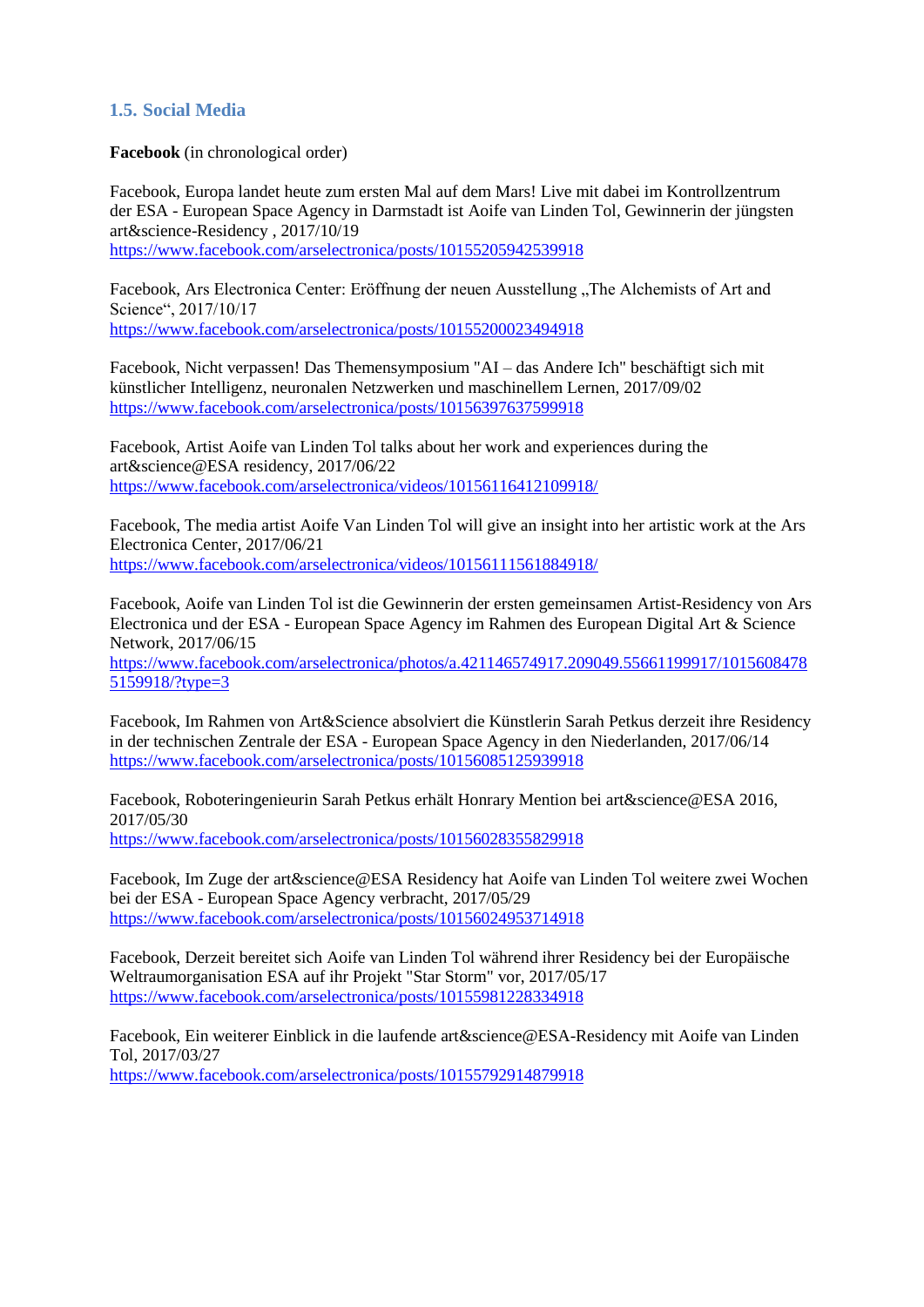Facebook, Die Künstlerin [Aoife van Linden Tol](https://www.facebook.com/aoifevanlindentol/?fref=mentions) startet gerade ihre art&science-Residency bei der ESA - [European Space Agency,](https://www.facebook.com/EuropeanSpaceAgency/?fref=mentions) 2017/02/08 <https://www.facebook.com/arselectronica/posts/10155695318719918>

Facebook, Art and Science - What do the two fields actually have in common?, 2016/11/28 <https://www.facebook.com/arselectronica/videos/10155348516899918/>

Facebook, The Alchemists of Art and Science, the new exhibition at the Ars Electronica Center Linz has opened, 2016/10/25 <https://www.facebook.com/arselectronica/videos/10155231766729918/>

Facebook, New exhibition at the Ars Electronica Center: "The Alchemists of Art and Science", 2016/10/24 <https://www.facebook.com/arselectronica/videos/10155228286349918/>

Facebook, Die letzten Feinschliffe zur Ausstellung "Alchemists of Art and Science". Eröffnung im Ars Electronica Center Linz, 2016/10/24 <https://www.facebook.com/arselectronica/posts/10155227760034918>

Facebook, Aoife Van Linden Tol had the opportunity to follow the ExoMars mission live at the European Space Operation Centre in Darmstadt, 2016/10/18 <https://www.facebook.com/arselectronica/videos/10155209160379918/>

Facebook, Vor einigen Tagen begann für das KünstlerInnenkollektiv Quadrature der 2. Teil ihrer art&science-Residency am Ars Electronica Futurelab, 2016/09/01 <https://www.facebook.com/arselectronica/posts/10155043853839918>

Facebook, Aoife Van Linden Tol erhält im Rahmen der art&science-Residency die Möglichkeit die ESA - [European Space Agency](https://www.facebook.com/EuropeanSpaceAgency/?fref=mentions) sowie das [Ars ElectronicaF](https://www.facebook.com/arselectronica/?fref=mentions)uturelab zu besuchen, 2016/08/03 [https://www.facebook.com/arselectronica/photos/a.421146574917.209049.55661199917/1015494907](https://www.facebook.com/arselectronica/photos/a.421146574917.209049.55661199917/10154949070399918/?type=3) [0399918/?type=3](https://www.facebook.com/arselectronica/photos/a.421146574917.209049.55661199917/10154949070399918/?type=3)

Facebook, Jurysitzung des European Digital Art and Science Network in Linz, 2016/07/08 <https://www.facebook.com/arselectronica/posts/10154869906299918>

Facebook, Um all die Eindrücke aus den Blickwinkeln von KünstlerInnen, BesucherInnen und Partnern zu sammeln, die im Rahmen des European Digital Art and Science Network entstanden sind, haben wir die Videoplattform Beehive eingerichtet, 2016/06/27 [https://www.facebook.com/arselectronica/photos/a.421146574917.209049.55661199917/1015483919](https://www.facebook.com/arselectronica/photos/a.421146574917.209049.55661199917/10154839192859918/?type=3) [2859918/?type=3](https://www.facebook.com/arselectronica/photos/a.421146574917.209049.55661199917/10154839192859918/?type=3)

Facebook, Artists' collective Quadrature is currently at ESO Chile , 2016/06/07 <https://www.facebook.com/arselectronica/videos/10154780984554918/>

Facebook, Open Call: Einreichfrist bis 20.6.2016 verlängert, 2016/06/02 [https://www.facebook.com/arselectronica/photos/a.421146574917.209049.55661199917/1015476718](https://www.facebook.com/arselectronica/photos/a.421146574917.209049.55661199917/10154767187764918/?type=3&theater) [7764918/?type=3&theater](https://www.facebook.com/arselectronica/photos/a.421146574917.209049.55661199917/10154767187764918/?type=3&theater)

Facebook, Art & Science OPEN CALL: Ab sofort können sich KünstlerInnen für einen Aufenthalt bei der Europäischen Weltraumorganisation (ESA - [European Space Agency\)](https://www.facebook.com/EuropeanSpaceAgency/?fref=mentions) sowie am Ars Electronica Futurelab bewerben, 2016/04/20

[https://www.facebook.com/arselectronica/photos/a.421146574917.209049.55661199917/1015465668](https://www.facebook.com/arselectronica/photos/a.421146574917.209049.55661199917/10154656680749918/?type=3) [0749918/?type=3](https://www.facebook.com/arselectronica/photos/a.421146574917.209049.55661199917/10154656680749918/?type=3)

Facebook, Das KünstlerInnenkollektiv Quadrature wird im Rahmen des "European Digital Art & Science Network" mehrere Wochen beim European Southern Observatory (ESO) in Chile und im Ars Electronica Futurelab verbringen. 2016/03/15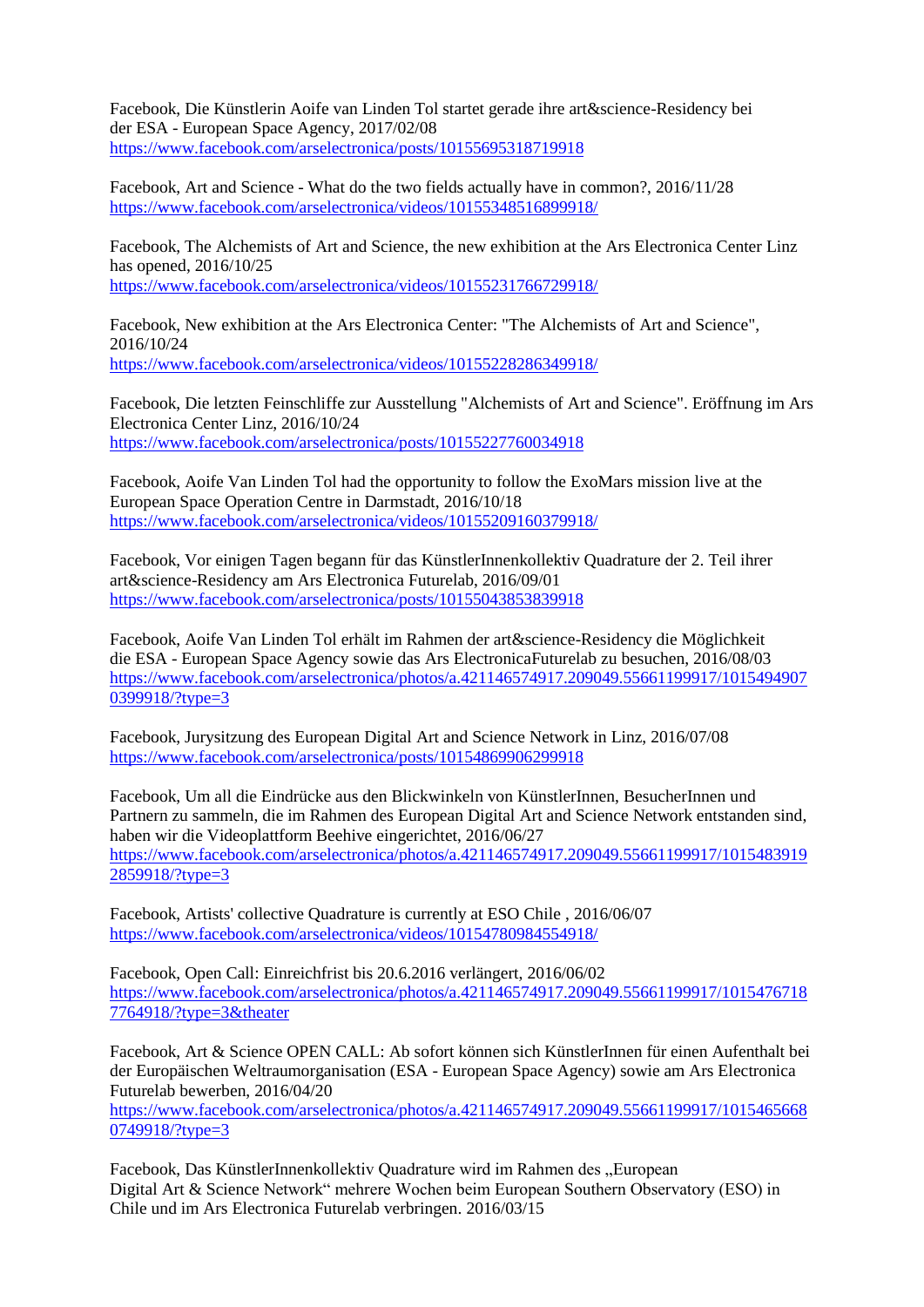[https://www.facebook.com/arselectronica/photos/a.421146574917.209049.55661199917/1015453163](https://www.facebook.com/arselectronica/photos/a.421146574917.209049.55661199917/10154531636124918/?type=3) [6124918/?type=3](https://www.facebook.com/arselectronica/photos/a.421146574917.209049.55661199917/10154531636124918/?type=3)

Facebook, Jurymeeting des European Art and Science Network im Ars Electronica Center, 2016/02/23 <https://www.facebook.com/arselectronica/posts/10154470565734918>

Facebook, Art & Science: Wer hat die Chance auf eine Residency an der [ESO Astronomy](https://www.facebook.com/ESOAstronomy/?fref=mentions) in Chile sowie im Ars Electronica Futurelab?, 2016/02/22 <https://www.facebook.com/arselectronica/posts/10154468055974918>

Facebook, Thanks to all the artists who submitted their project to art&science! In total, 322 entries from 55 countries were submitted, 2016/01/16 [https://www.facebook.com/arselectronica/photos/a.421146574917.209049.55661199917/1015437660](https://www.facebook.com/arselectronica/photos/a.421146574917.209049.55661199917/10154376606659918/?type=3) [6659918/?type=3](https://www.facebook.com/arselectronica/photos/a.421146574917.209049.55661199917/10154376606659918/?type=3)

Facebook, The question of the starting point, the Materia Prima of our world, quickly comes up when art gets in contact with science and vice versa, 2015/11/26 <https://www.facebook.com/arselectronica/posts/10154259138619918>

Facebook, Elements of Art and Science. The exhibition at the Ars Electronica Center opens today, 2015/10/28

<https://www.facebook.com/arselectronica/posts/10154202240624918>

Facebook, Artists of the exhibition "Elements of Art and Science" talk about what they expect from the linking of both areas, 2015/10/27 <https://www.facebook.com/arselectronica/videos/10154199696994918/>

Facebook, Eröffnung der neuen Ausstellung "Elements of Art and Science" im Ars Electronica Center, 2015/10/23 <https://www.facebook.com/arselectronica/posts/10154191537679918>

Facebook, OPEN CALL: The European Art and Science Network is once again offering interested artists the chance for a creative sojourn at the European Southern Observatory (ESO) in Chile and at the Ars Electronica Futurelab in Linz, 2015/10/15

[https://www.facebook.com/arselectronica/photos/a.421146574917.209049.55661199917/1015417531](https://www.facebook.com/arselectronica/photos/a.421146574917.209049.55661199917/10154175318504918/?type=3) [8504918/?type=3](https://www.facebook.com/arselectronica/photos/a.421146574917.209049.55661199917/10154175318504918/?type=3)

Facebook, The exhibition "Materia Prima" by LABoral and Ars Electronica opens tomorrow on November 14, 2015, in Gijón, Spain, 2015/10/13 <https://www.facebook.com/arselectronica/posts/10154232954154918>

Facebook, After her Residency at the [ESO Astronomy,](https://www.facebook.com/ESOAstronomy/?fref=mentions) the art & science residency winner, María Edwards, works together with members of the Ars Electronica Futurelab, 2015/08/18 <https://www.facebook.com/arselectronica/posts/10154030571019918>

Facebook, The art & science residency winner, María Edwards, has now arrived at the Ars Electronica Futurelab after her stay at the [ESO Astronomy,](https://www.facebook.com/ESOAstronomy/?fref=mentions) 2015/07/29 <https://www.facebook.com/arselectronica/posts/10153977385074918>

Facebook, María Ignacia Edwards is the recipient of an extraordinary opportunity under the aegis of art & science: a residency at the European Southern Observatory (ESO) in Chile and at the Ars Electronica Futurelab in Linz, 2015/06/09 <https://www.facebook.com/arselectronica/posts/10153843077439918>

Facebook, María Ignacia Edwards pre-visit in Chile, 2015/06/09 <https://www.facebook.com/arselectronica/posts/10153843077439918>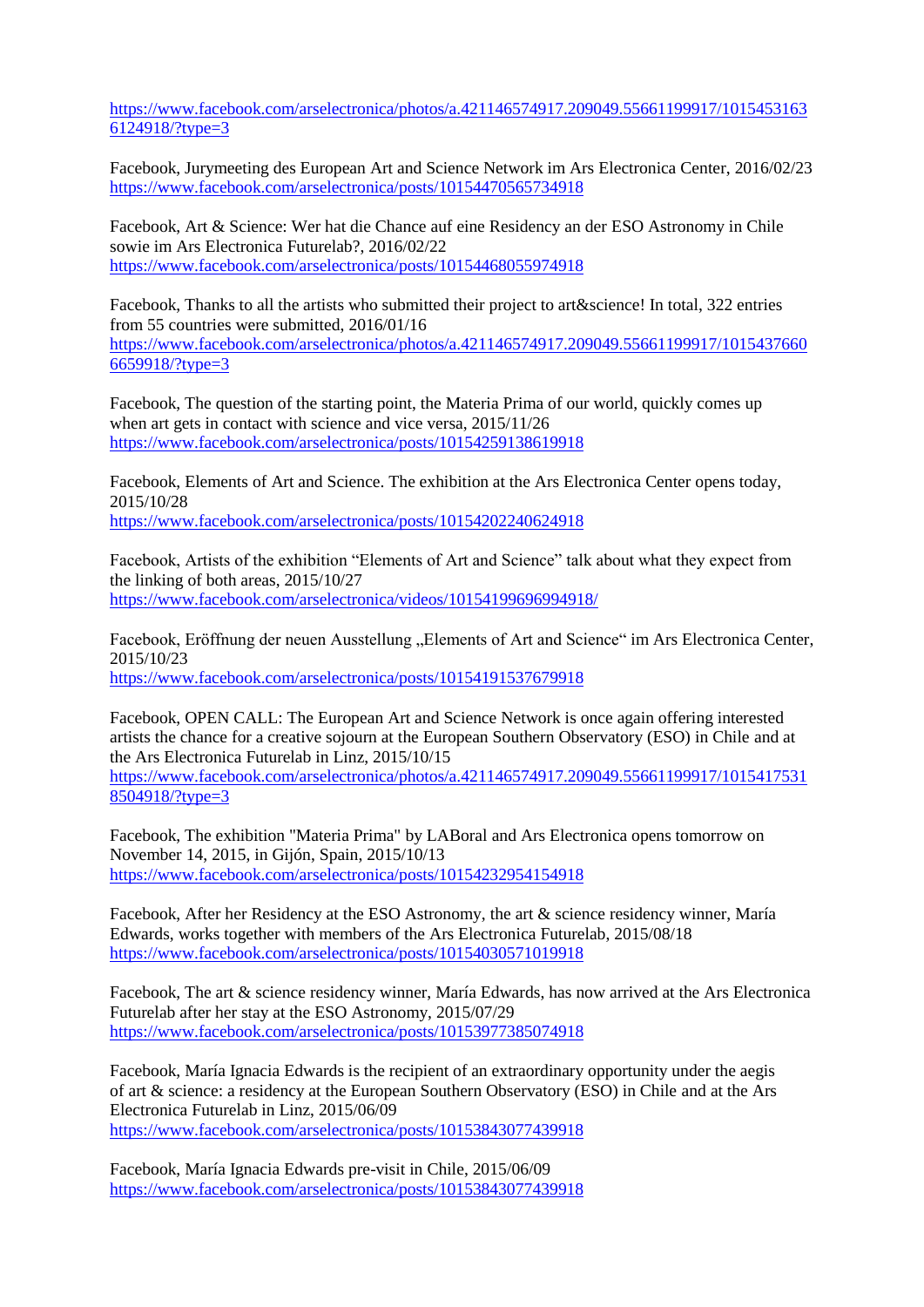Facebook, With the support of the European Digital Art and Science Network, CERN and Ars Electronica are issuing their latest worldwide open call, 2015/04/30 [https://www.facebook.com/arselectronica/photos/a.421146574917.209049.55661199917/1015372687](https://www.facebook.com/arselectronica/photos/a.421146574917.209049.55661199917/10153726878874918/?type=3) [8874918/?type=3](https://www.facebook.com/arselectronica/photos/a.421146574917.209049.55661199917/10153726878874918/?type=3)

Facebook, Die erste "art & science"-Residency geht an María Ignacia Edwards!, 2015/03/11 [https://www.facebook.com/arselectronica/photos/a.421146574917.209049.55661199917/1015358867](https://www.facebook.com/arselectronica/photos/a.421146574917.209049.55661199917/10153588678644918/?type=3) [8644918/?type=3](https://www.facebook.com/arselectronica/photos/a.421146574917.209049.55661199917/10153588678644918/?type=3)

Facebook, At the moment the art & science jury is selecting the artist who will win a residency at ESO, 2015/02/24

[https://www.facebook.com/arselectronica/photos/a.421146574917.209049.55661199917/1015354904](https://www.facebook.com/arselectronica/photos/a.421146574917.209049.55661199917/10153549049799918/?type=3) [9799918/?type=3](https://www.facebook.com/arselectronica/photos/a.421146574917.209049.55661199917/10153549049799918/?type=3)

Facebook, A very warm welcome to the jury members of "art & science" here in [#Linz,](https://www.facebook.com/hashtag/linz?source=feed_text) 2015/02/23 [https://www.facebook.com/arselectronica/photos/a.421146574917.209049.55661199917/1015354682](https://www.facebook.com/arselectronica/photos/a.421146574917.209049.55661199917/10153546820989918/?type=3) [0989918/?type=3](https://www.facebook.com/arselectronica/photos/a.421146574917.209049.55661199917/10153546820989918/?type=3)

Facebook, The entry deadline has expired! We're delighted to have received over 200 submissions from 40 countries, 2015/02/18

[https://www.facebook.com/arselectronica/photos/a.421146574917.209049.55661199917/1015353278](https://www.facebook.com/arselectronica/photos/a.421146574917.209049.55661199917/10153532786049918/?type=3) [6049918/?type=3](https://www.facebook.com/arselectronica/photos/a.421146574917.209049.55661199917/10153532786049918/?type=3)

Facebook, The deadline for entries in response to the Open Call by the European Digital Art and Science Network has been extended, 2015/02/06

[https://www.facebook.com/arselectronica/photos/a.421146574917.209049.55661199917/1015350094](https://www.facebook.com/arselectronica/photos/a.421146574917.209049.55661199917/10153500946294918/?type=3) [6294918/?type=3](https://www.facebook.com/arselectronica/photos/a.421146574917.209049.55661199917/10153500946294918/?type=3)

Facebook, The Open Call of the European Digital Art and Science Network, an international initiative offering artists the chance to being awarded a residency at the ESO and the Ars Electronica Futurelab, 2015/02/04

[https://www.facebook.com/arselectronica/photos/a.421146574917.209049.55661199917/1015349605](https://www.facebook.com/arselectronica/photos/a.421146574917.209049.55661199917/10153496054579918/?type=3) [4579918/?type=3](https://www.facebook.com/arselectronica/photos/a.421146574917.209049.55661199917/10153496054579918/?type=3)

Facebook, From Art to Science: The Kapelica Gallery and Zaragoza City of Knowledge Foundation are two partners of the art & science network, 2015/01/30 [https://www.facebook.com/arselectronica/photos/a.421146574917.209049.55661199917/1015348290](https://www.facebook.com/arselectronica/photos/a.421146574917.209049.55661199917/10153482906389918/?type=3) [6389918/?type=3](https://www.facebook.com/arselectronica/photos/a.421146574917.209049.55661199917/10153482906389918/?type=3)

Facebook, Am 9. Februar endet die weltweite Ausschreibung für Projekte für das "European Digital Art and Science Network", bei dem KünstlerInnen die Chance auf einen Aufenthalt bei der ESO und am Ars Electronica Futurelab haben, 2015/01/21

[https://www.facebook.com/arselectronica/photos/a.421146574917.209049.55661199917/1015345880](https://www.facebook.com/arselectronica/photos/a.421146574917.209049.55661199917/10153458808459918/?type=3) [8459918/?type=3](https://www.facebook.com/arselectronica/photos/a.421146574917.209049.55661199917/10153458808459918/?type=3)

Facebook, Diane McSweeney gives us a briefing onScience Gallery Dublin, an "art & science" partner institution, 2015/01/16

[https://www.facebook.com/arselectronica/photos/a.421146574917.209049.55661199917/1015344584](https://www.facebook.com/arselectronica/photos/a.421146574917.209049.55661199917/10153445842689918/?type=3) [2689918/?type=3](https://www.facebook.com/arselectronica/photos/a.421146574917.209049.55661199917/10153445842689918/?type=3)

Facebook, How the new "European Digital Art and Science Network" exactly work, 2014/12/25 [https://www.facebook.com/arselectronica/photos/a.421146574917.209049.55661199917/1015334719](https://www.facebook.com/arselectronica/photos/a.421146574917.209049.55661199917/10153347198634918/?type=3) [8634918/?type=3](https://www.facebook.com/arselectronica/photos/a.421146574917.209049.55661199917/10153347198634918/?type=3)

**Twitter** (in chronological order)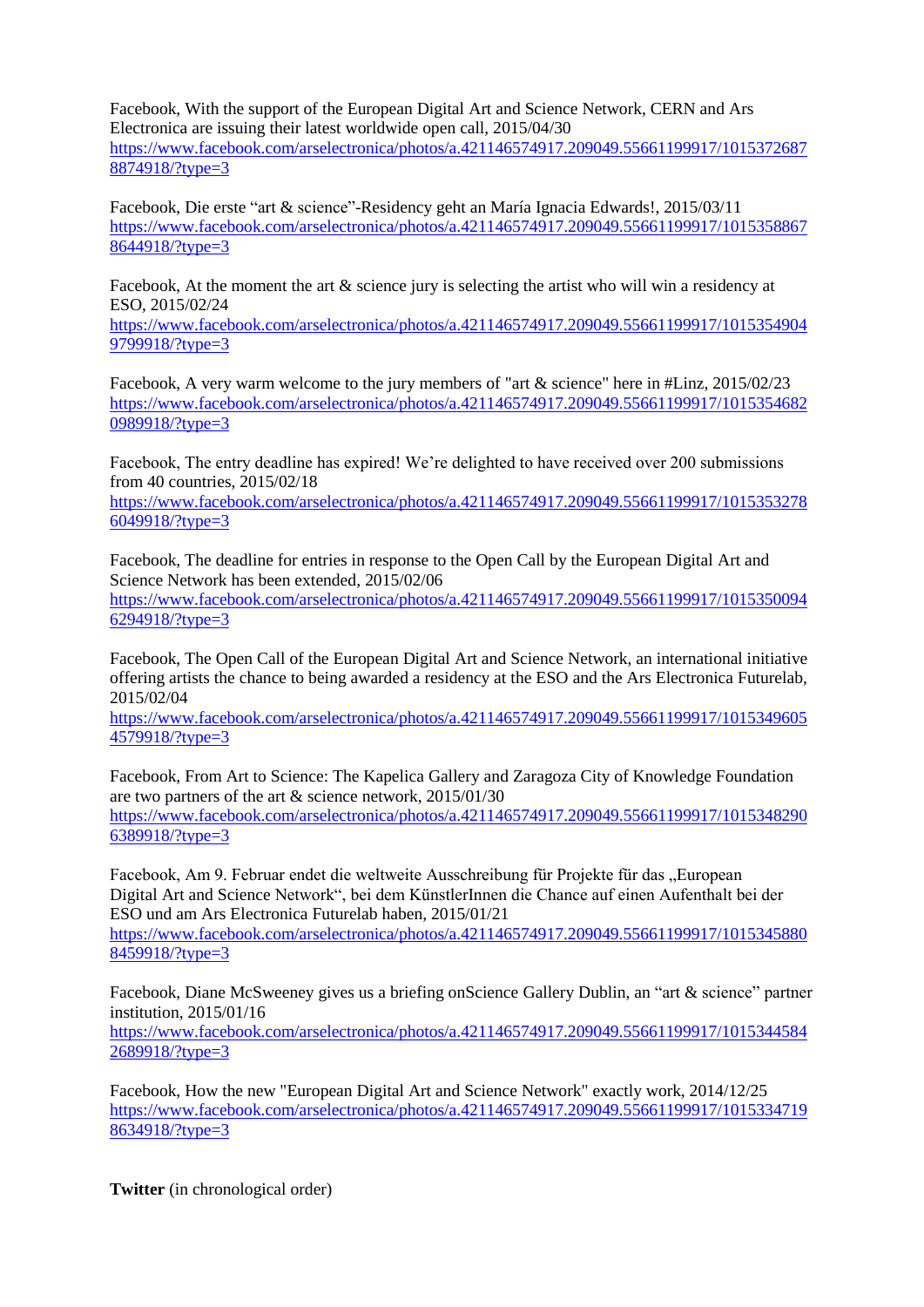Twitter, Aoife van Linden Tol's show, 2017/09/12 <https://twitter.com/esascience/status/907574424328704001>

Twitter, Art & Science Session at Ars Electronica Festival, 2017/09/10 <https://twitter.com/markmccaughrean/status/906875195578834945>

Twitter, Art Science: From Vision to Practice Livestream, 2017/09/10 <https://twitter.com/ArsElectronica/status/906802899291963392>

Twitter, Recently, [FraunhoferMEVIS](https://twitter.com/FraunhoferMEVIS) and the media artist Yen Tzu Chang conducted a workshop for pupils at the Ars Electronica Center, 2017/06/19 <https://twitter.com/ArsElectronica/status/876733656924114945>

Twitter, Open Call for residency at ESA, 2016/06/18 <https://twitter.com/ArsElectronica/status/744211849227317249>

Twitter, The artist-in-residency program of [FraunhoferMEVIS](https://twitter.com/FraunhoferMEVIS) focuses on links between art and science, 2017/01/30 <https://twitter.com/ArsElectronica/status/826038252268318720>

Twitter, Don't miss the opening of the Alchemists of Art and Science exhibition tonight, 2016/10/25 <https://twitter.com/ArsElectronica/status/790854416194613248>

Twitter, Preparation works for The Alchemists of Art and Science exhibition, 2016/10/24 <https://twitter.com/ArsElectronica/status/790588950926745604>

Twitter, Creative explosions: [@Aoifetol](https://twitter.com/Aoifetol) wins the [#artandscience](https://twitter.com/hashtag/artandscience?src=hash) residency at [@esa](https://twitter.com/esa) and Futurelab!, 2016/08/03 <https://twitter.com/ArsElectronica/status/760838181440729089>

Twitter, The jury meeting of [#artandscience](https://twitter.com/hashtag/artandscience?src=hash) is currently taking place in Linz, 2016/07/08 <https://twitter.com/ArsElectronica/status/751432935300075520>

Twitter, Hurry up! The [#Opencall](https://twitter.com/hashtag/Opencall?src=hash) for a [#residency](https://twitter.com/hashtag/residency?src=hash) at [@esa](https://twitter.com/esa) and [@arselectronica](https://twitter.com/ArsElectronica) Futurelab ends on June 20, 2016/06/18

<https://twitter.com/ArsElectronica/status/744211849227317249>

Twitter[, #artandscience](https://twitter.com/hashtag/artandscience?src=hash) residency: The artists' collective Quadrature is currently at ESO Chile, 2016/07/07 <https://twitter.com/ArsElectronica/status/740223172239347712>

Twitter[, #OpenCall](https://twitter.com/hashtag/OpenCall?src=hash) fo[r #ArtandScience](https://twitter.com/hashtag/ArtandScience?src=hash) [@esa](https://twitter.com/esa) Residency: Entry Deadline Extended to June 20, 2016, 2016/06/02 <https://twitter.com/ArsElectronica/status/738396783282290688>

Twitter, Quadrature is the recipient of the 2016 [#artandscience](https://twitter.com/hashtag/artandscience?src=hash) residency at [@ESO,](https://twitter.com/ESO) 2016/03/15 <https://twitter.com/ArsElectronica/status/709717336488611840>

Twitter, A Large Window to the Unknown. Read an interview with Fernando Comerón, 2016/03/03 <https://twitter.com/ArsElectronica/status/705432058202423296>

Twitter, The [#artandscience](https://twitter.com/hashtag/artandscience?src=hash) jury meeting is history - we will anounce the winner of the [@ESO](https://twitter.com/ESO) and Futurelab residency soon!, 2016/02/23 <https://twitter.com/ArsElectronica/status/702183793009041410>

Twitter, Who will get the [#artandscience](https://twitter.com/hashtag/artandscience?src=hash) residency at the [@ESO](https://twitter.com/ESO) in Chile and the [@ArsElectronica](https://twitter.com/ArsElectronica) Futurelab?, 2016/02/22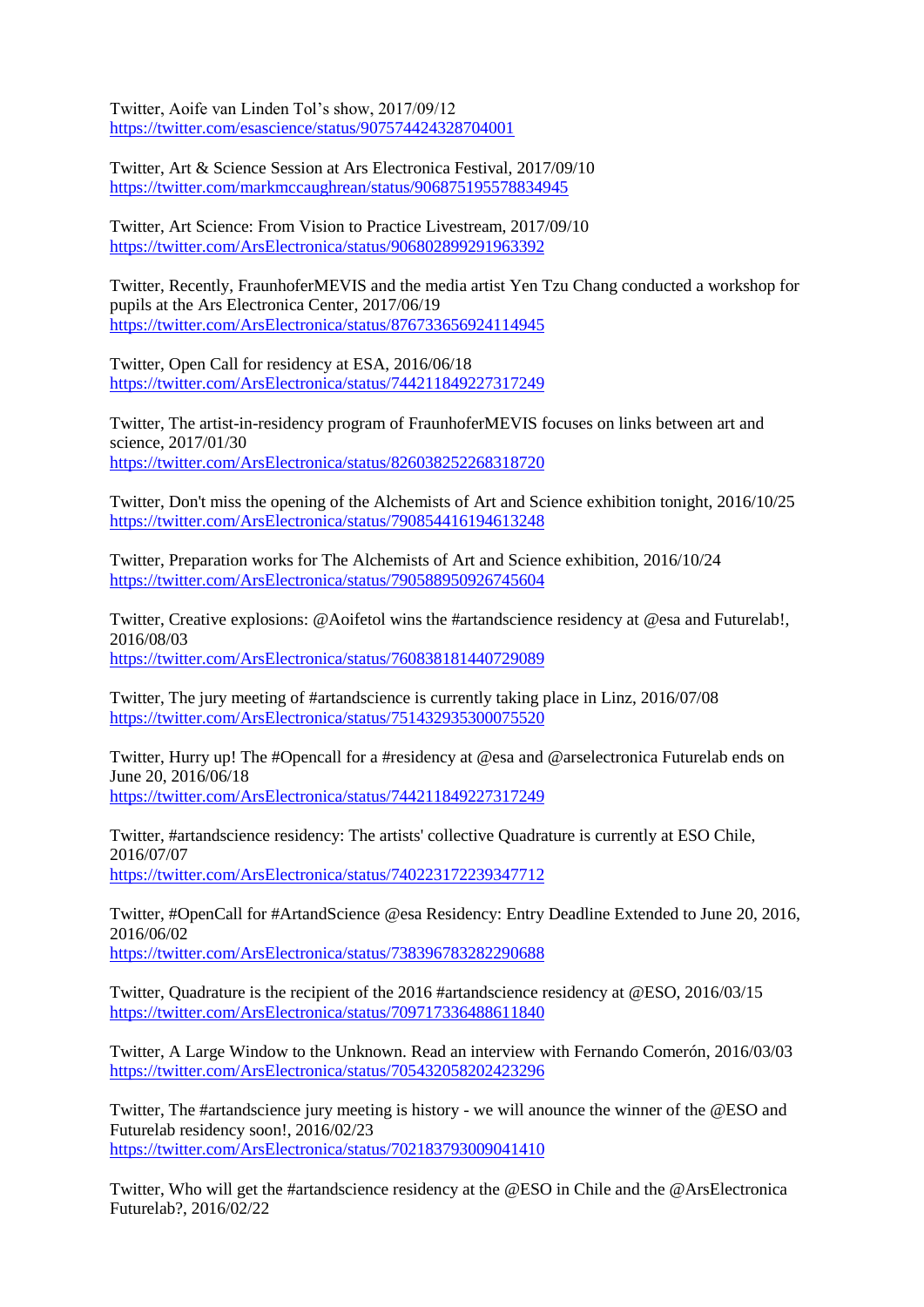<https://twitter.com/ArsElectronica/status/701814691623002112>

Twitter, Materia Prima by [@ArsElectronica](https://twitter.com/ArsElectronica) and [@LABoral](https://twitter.com/LABoral) deals with the interaction of art and science [http://www.,](https://t.co/NQZ8D7lcD4) 2015/11/26 <https://twitter.com/ArsElectronica/status/669948754481451008>

Twitter, Elements of [#artandscience.](https://twitter.com/hashtag/artandscience?src=hash) Exhibition opens today at 7 PM, 2015/10/28 <https://twitter.com/ArsElectronica/status/659377222294380544>

Twitter, Artistic views on art and science,2015/10/27 <https://twitter.com/ArsElectronica/status/659026797342756864>

Twitter, The first [#artandscience](https://twitter.com/hashtag/artandscience?src=hash) residency goes to María Ignacia Edwards!, 2015/05/11 <https://twitter.com/ArsElectronica/status/575616671794204673>

Twitter, At the moment the [#artandscience](https://twitter.com/hashtag/artandscience?src=hash) jury is selecting the artist who will win a residency at [@ESO,](https://twitter.com/ESO) 2015/02/24 <https://twitter.com/ArsElectronica/status/570224334985416704>

Twitter, A very warm welcome to the jury members of [#artandscience,](https://twitter.com/hashtag/artandscience?src=hash) here i[n #Linz,](https://twitter.com/hashtag/Linz?src=hash) 2015/02/23 <https://twitter.com/ArsElectronica/status/569893884244975616>

Twitter, The Open Call of Art & Science ends Feb 9, 2015/02/04 <https://twitter.com/ArsElectronica/status/562953263734325248>

Twitter, Two more art&science partners: The Kapelica Gallery and Zaragoza City of Knowledge Foundation, 2015/01/30 <https://twitter.com/ArsElectronica/status/561145511789735936>

Twitter, Don't forget: the Open Call for "art & science" and your gate to [@eso](https://twitter.com/ESO) closes on 9th February!, 2015/01/29 <https://twitter.com/ArsElectronica/status/560809422352814081>

Twitter, Read all about the European Digital Art & Science Network and what the open call is all about, 2014/12/22 <https://twitter.com/ArsElectronica/status/546983988938956800>

#### **1.6. Blog activities** (in chronological order)

Blog, European Media Art Platform: New Residencies for Media Artists, recap of European Digital Art and Science Network's activities with Veronika Liebl, 2017/11/13 <https://www.aec.at/aeblog/en/2017/11/13/european-media-art-platform/>

Blog, European Cooperative Projects: Innovation through Diversity, Interview with Veronika Liebl and Martin Honzik about European collaborations, 2017/07/28 <https://www.aec.at/aeblog/en/2017/07/28/european-collaborations/>

Blog, Medical technology and art make a wonderful match!, workshop for pupils about technical procedures of medical imaging and sound art, 2017/06/21 https://www.aec.at/aeblog/en/2017/06/21/medizintechnik-und-kunst/

Blog, The Wandering Artist Project, Interview with Sarah Petkus, 2017/05/30 https://www.aec.at/aeblog/en/2017/05/30/the-wandering-artist-project/

Blog, The Artist-in-Residence Is Yen Tzu Chang, 2017/03/20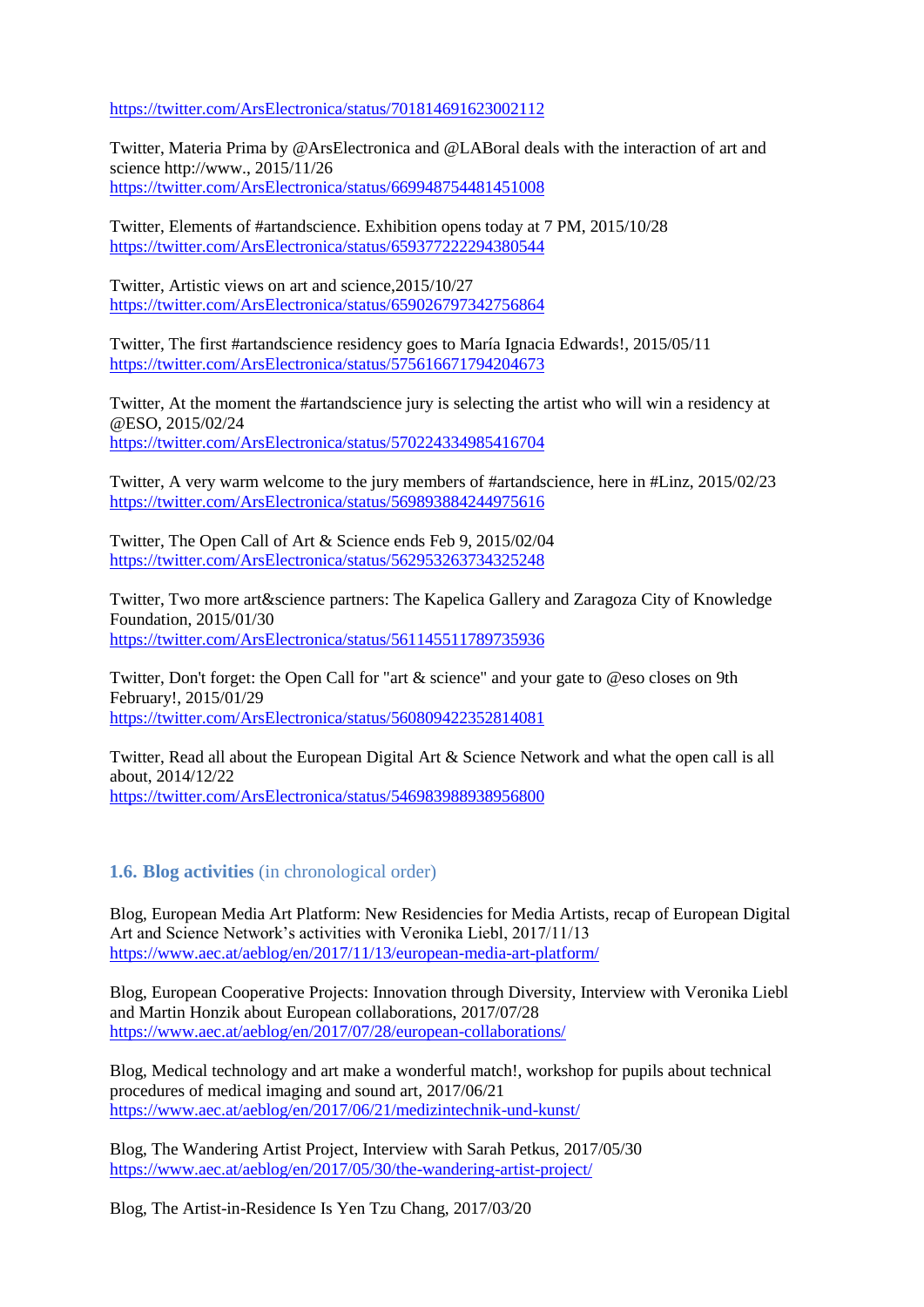<https://www.aec.at/aeblog/en/2017/03/20/yen-tzu-chang/>

Blog, STEAM Imaging: An Experiment in Art & Science, Introduction of MEVIS Faunhofer Institute, 2017/01/30 <https://www.aec.at/aeblog/en/2017/01/30/steam-imaging/>

Blog, Interview with Aoife van Linden Tol, The Journey to Mars, 2016/10/21 <https://www.aec.at/aeblog/en/2016/10/21/journey-to-mars/>

Blog, ExoMars: Are We Really the Only Ones?, Thomas Walloschek, engineer at ESA talks about his project, 2016/10/16 <https://www.aec.at/aeblog/en/2016/10/19/exomars/>

Blog, On Absurd Landscapes and Habitable Exoplanets, Interview with Quadrature, 2016/09/01 https://www.aec.at/aeblog/en/2016/09/01/von-absurden-landschaften-und-habitablen-exoplaneten/

Blog, Second Story: Old Objects, New Stories, Interview with Aoife van Linden Tol, 2016/08/25 https://www.aec.at/aeblog/en/2016/08/25/second-story/

Blog, Aoife Van Linden Tol: Explosions as Creative Forces, Interview with Aoife van Lindn Tol, 2016/08/03

https://www.aec.at/aeblog/en/2016/08/03/aoife-van-linden-tol/

Blog, "Art and Science: What Does It Mean to be Human?", ESA Senior Science Advisor Mark McCaughrean talks about the interplay of art and science, [2016/06/16](https://www.aec.at/aeblog/en/2016/06/16/what-does-it-mean-to-be-human/) https://www.aec.at/aeblog/en/2016/06/16/what-does-it-mean-to-be-human/

Blog, ESA: To the Comet, and then on to Mars, Interview with Senior Science Advisor Mark McCaughrean from ESA, 2016/06/14 https://www.aec.at/aeblog/en/2016/06/14/esa-comet-mars/

Blog, Quadrature: "We feel a bit like explorers ourselves", Interview with the artists' collective named Quadrature, 2016/03/15 https://www.aec.at/aeblog/en/2016/03/15/artandscience-quadrature/

Blog, A Large Window to the Unknown, Interview with Fernando Comerón, the ESO's on-site chiefof-staff, 2016/03/03 https://www.aec.at/aeblog/en/2016/03/03/eso2016/

Blog, Inspiring Journeys into the World of Science, a residency at ESO and As Electronica, 2015/10/15

<https://www.aec.at/aeblog/en/2015/10/15/artandsciencejourney/>

Blog, Artistic views on science, Artists of the exhibition "Elements of Art and Science" talk about what they expect from the linking of both areas, 2015/10/27 <https://www.aec.at/aeblog/en/2015/10/27/artistic-views-on-science/>

Blog, Semiconductor wins Collide@CERN Ars Electronica Award, 2015/08/13 https://www.aec.at/aeblog/en/2015/08/13/semiconductor/

Blog, At CERN Artists need to challenge us with Ideas, announcement for opn call at CERN, 2015/06/11

[https://www.aec.at/aeblog/en/2015/06/11/am-cern-muessen-uns-kuenstlerinnen-mit-ideen](https://www.aec.at/aeblog/en/2015/06/11/am-cern-muessen-uns-kuenstlerinnen-mit-ideen-herausfordern/)[herausfordern/](https://www.aec.at/aeblog/en/2015/06/11/am-cern-muessen-uns-kuenstlerinnen-mit-ideen-herausfordern/)

Blog, LHC – The Mother of All Experiments, open call for Collide@CERN Ars Electronica Award, 2015/06/19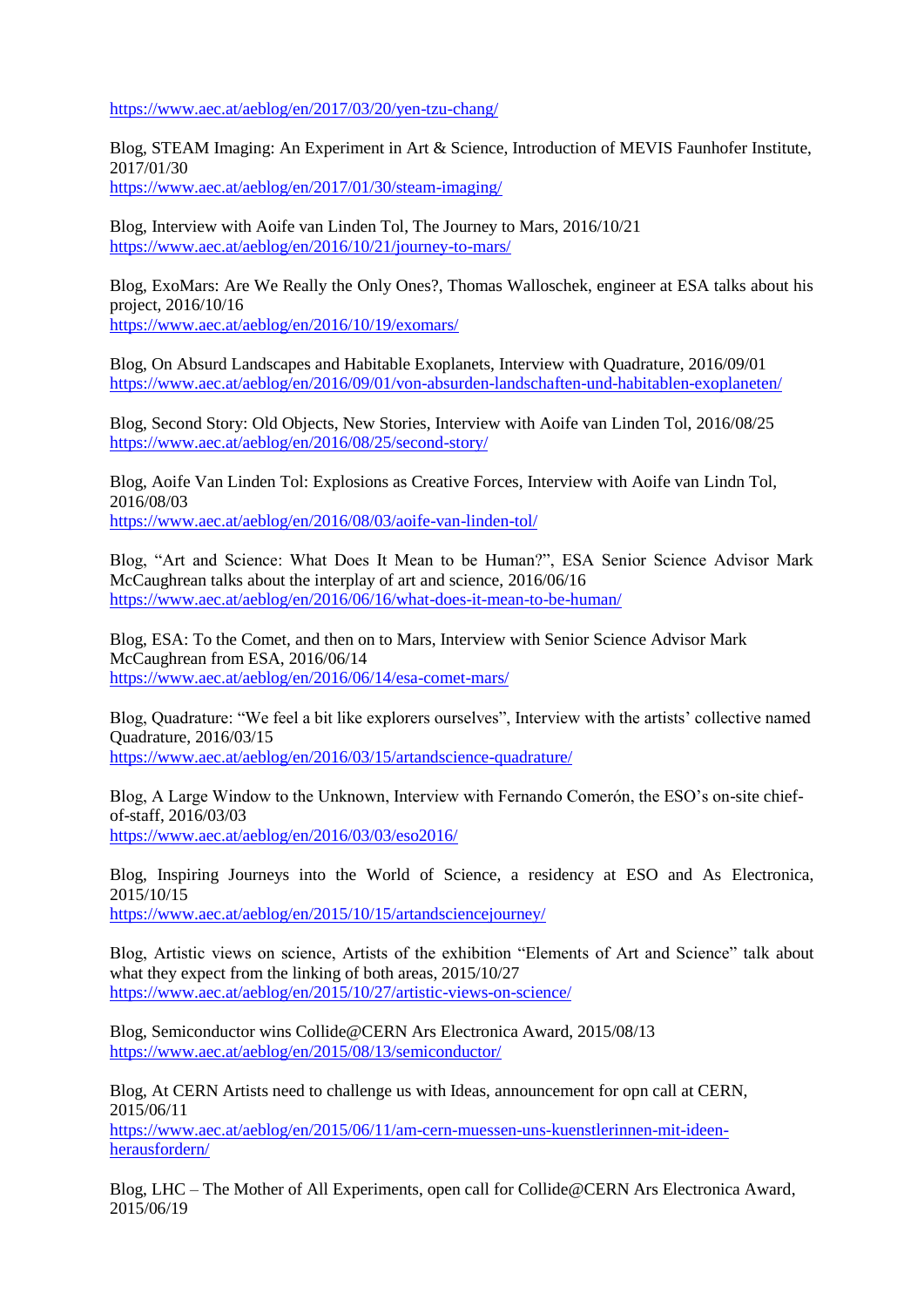https://www.aec.at/aeblog/en/2015/06/19/lhc-mother-of-all-experiments/

Blog, María Ignacia Edwards combines Art and Mathematics, 2015/03/10 https://www.aec.at/aeblog/en/2015/03/10/verbindung-von-poesie-und-mathematik/

Blog, New Ideas for Art's Encounter with Science, experts from partner institutions discuss science and art can benefit from one another, 2015/02/06 <https://www.aec.at/aeblog/en/2015/02/06/begegnung-von-wissenschaft-und-kunst/>

Blog, A creative journey for all of us, interview with Robert Devcic, director of GV Art, and Oscar Abril, artistic director of LABoral, 2015/02/04 <https://www.aec.at/aeblog/en/2015/02/04/art-science-eine-kreative-reise-fuer-uns-alle/>

Blog, From Art to Science, The Kapelica Gallery and Zaragoza City of Knowledge Foundation present their expectations on Art & Science, 2015/01/30 <https://www.aec.at/aeblog/en/2015/01/30/von-der-kunst-zur-wissenschaft/>

Blog, A Residency at the European Southern Observatory, Interview with Fernando Comerón, the ESO's representative in Chile, 2015/01/21 https://www.aec.at/aeblog/en/2015/01/21/residency-bei-der-eso/

Blog, Science Gallery Dublin: Be passionate but also realistic, Diane McSweeney gives a briefing on Science Gallery Dublin, 2015/01/16 <https://www.aec.at/aeblog/en/2015/01/16/science-gallery-dublin/>

Blog, Art and Science, "European Digital Art and Science Network" an initiative just launched by Ars Electronica, 2014/12/18 <https://www.aec.at/aeblog/en/2014/12/18/edasn/>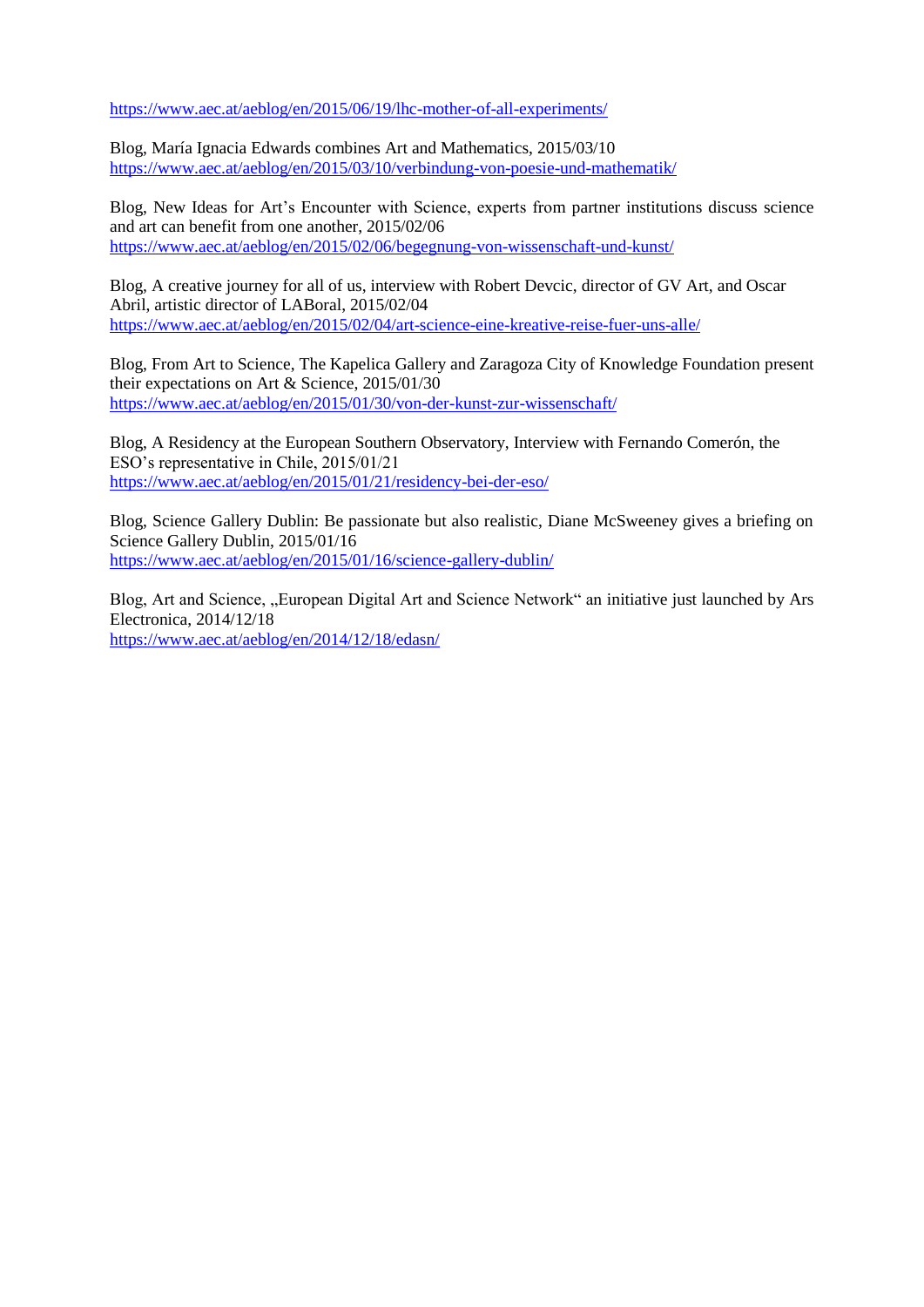## **1.7. Features** (in chronological order)

Feature, The ESO Expedition, Quadrature got the ESO residency, 2016/07/08 <https://www.aec.at/feature/en/esoexpedition/>

Feature, CERN: A Journey through the World of Science, 2015/12/14 <https://www.aec.at/feature/en/exploring-cern/>

Feature, art & science: Cosmic Inspiration, [María Ignacia Edwards'](http://www.mariaignaciaedwards.com/)s residency at ESO, 2015/06/09 <https://www.aec.at/feature/en/cosmic-inspiration/>

#### **1.8. Videos**

dorfTV, community TV channel in Austria broadcasting terrestrically among others about the Ars Electronica Festival 2017 | Art & Science Conference <https://www.dorftv.at/video/27847>

dorfTV, community TV channel in Austria broadcasting terrestrically among others about the Ars Electronica Festival 2016 | SYMPOSIUM III: Art and science at work <https://www.dorftv.at/video/25580>

dorfTV, community TV channel in Austria broadcasting terrestrically among others about the Ars Electronica Festival 2016 | SYMPOSIUM II: The Alchemists of our Time <https://www.dorftv.at/video/25572>

dorfTV, community TV channel in Austria broadcasting terrestrically among others about the Ars Electronica Festival 2016 | SYMPOSIUM I.I. – Radical Atoms – From vision to practice <https://www.dorftv.at/video/25564>

dorfTV, community TV channel in Austria broadcasting terrestrically among others about the Ars Electronica Festival 2016 | Prix Foren <https://www.dorftv.at/video/25574>

dorfTV, community TV channel in Austria broadcasting terrestrically among others about the Ars Electronica Festival 2015 | Digital Art & Science Network Meeting <https://www.dorftv.at/video/23443>

dorfTV, community TV channel in Austria broadcasting terrestrically among others about the Ars Electronica Festival 2015 | Symposium I: Future Mobility – A Challenge for Art & Science <https://www.dorftv.at/video/23427>

Youtube, European Digital Art and Science Network @ 2017 Ars Electronica Festival <https://www.youtube.com/watch?v=27hdNnQQ61Q>

Youtube, Ars Electronica Residency Program <https://www.youtube.com/watch?v=2UDlTnnHSCM>

Youtube, Ars Electronica 2017 - Symposium II - European Digital Art and Science Network <https://www.youtube.com/watch?v=3AUiMkGSzCY> and <https://www.youtube.com/watch?v=aeKRSeOekuk>

YouTube, European Digital Art and Science Network @ 2016 Ars Electronica Festival <https://www.youtube.com/watch?v=IW4vUHTUAXw>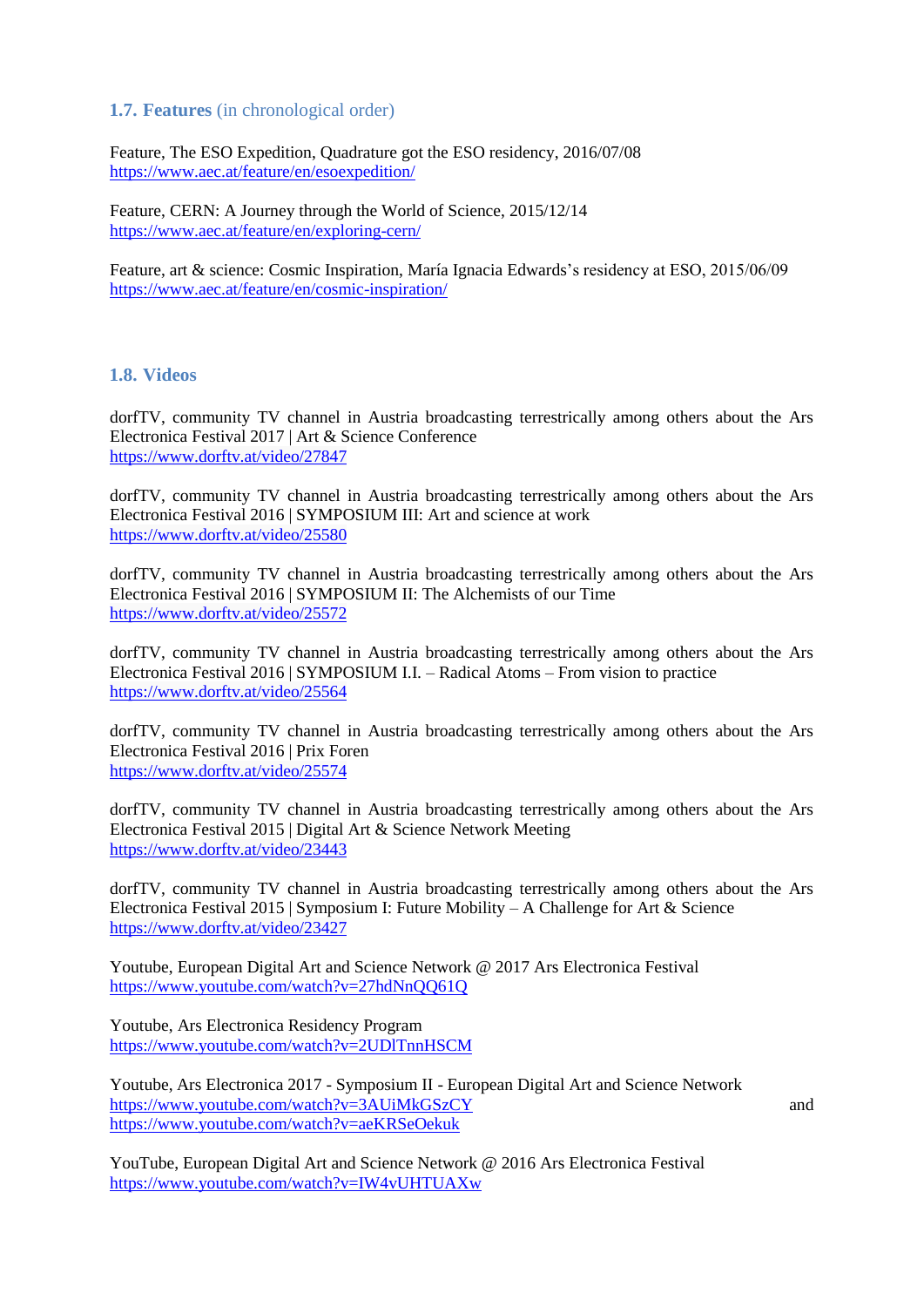Youtube, Ars Electronica 2016 - Symposium III: Art & Science at Work (EN) <https://www.youtube.com/watch?v=oIAmWnEQnGk>

Youtube, Ars Electronica 2016 - Symposium III: Art & Science at Work (DE) <https://www.youtube.com/watch?v=7msawzhKI54>

Youtube, Hiroshi Ishii introduces RADICAL ATOMS exhibition [https://www.youtube.com/watch?v=9w7tQ-ZJF\\_E](https://www.youtube.com/watch?v=9w7tQ-ZJF_E)

Youtube, The Alchemists of Art and Science - Intro <https://www.youtube.com/watch?v=JAUxYZjdD28>

Youtube, Opening "The Alchemists of Art and Science" <https://www.youtube.com/watch?v=oASS0LPAfao>

Youtube, art&science@ESA Residency: Aoife Van Linden Tol / Star Storm [https://www.youtube.com/watch?v=3JVD4dYha\\_k](https://www.youtube.com/watch?v=3JVD4dYha_k)

YouTube, Aoife van Linden Tol: The Collision of Art & Science <https://www.youtube.com/watch?v=mXdsNLiOLEw>

Youtube, Aoife Van Linden Tol at ESOC / ExoMars 2016 <https://www.youtube.com/watch?v=vGTtShRjtNY>

YouTube, Art Science: From Vision to Practice / Spaxels Research Initiative (DE) <https://www.youtube.com/watch?v=Fq1sdOVECEg>

YouTube, Art Science: From Vision to Practice / Spaxels Research Initiative (EN) <https://www.youtube.com/watch?v=Srufyf5nmjM>

YouTube, Ars Electronica 2016 - Symposium III: Art & Science at Work (DE) <https://www.youtube.com/watch?v=7msawzhKI54>

YouTube, Ars Electronica 2016 - Symposium III: Art & Science at Work (EN) <https://www.youtube.com/watch?v=oIAmWnEQnGk>

Youtube, Art&Science artist workshop at the Center for the Promotion of Science <https://www.youtube.com/watch?v=8dFP997Vxz4>

YouTube, European Digital Art and Science Network Meeting 2015 <https://www.youtube.com/watch?v=Ir98rgo5rS0>

YouTube, Prix Forum V – Residency Artists (2015): Semiconductor (UK) <https://www.youtube.com/watch?v=ArWMzNYDoSk>

YouTube, Prix Forum V – Residency Artists (2015): Mónica Bello (ES) <https://www.youtube.com/watch?v=bbwNZy58gNw>

YouTube, Prix Forum V – Residency Artists (2015): Maria Ignacia Edwards (CL) <https://www.youtube.com/watch?v=9ZXLM3jadcs>

YouTube, Prix Forum VI – Art & Science Round Table (2015): Michael Doser (AT) [https://www.youtube.com/watch?v=WrUTe\\_6jw6s](https://www.youtube.com/watch?v=WrUTe_6jw6s)

YouTube, Prix Forum VI – Art & Science Round Table (2015): Jurij Krpan (SI) [https://www.youtube.com/watch?v=X\\_wU5g48d-k](https://www.youtube.com/watch?v=X_wU5g48d-k)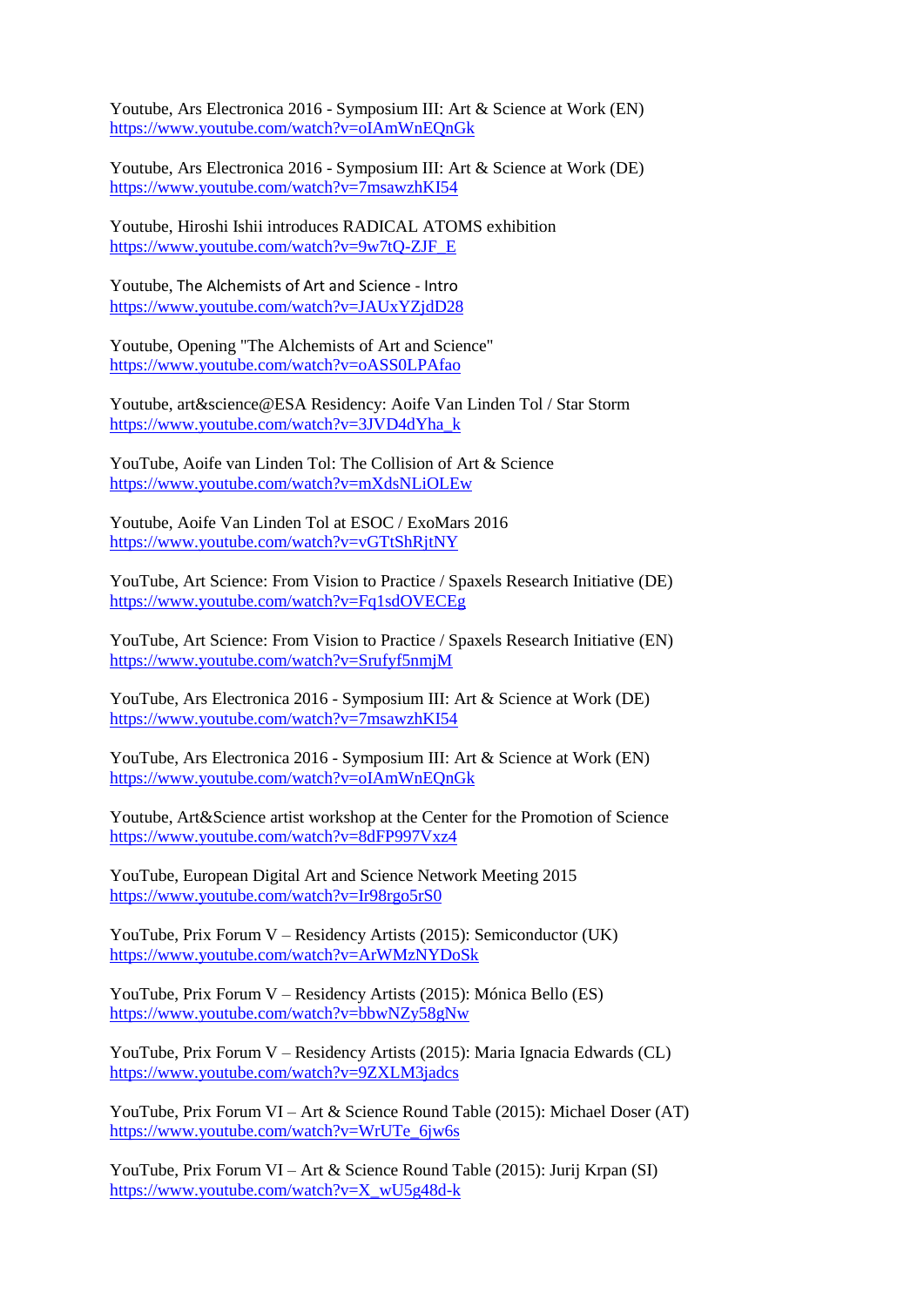YouTube, Prix Forum VI – Art & Science Round Table (2015): Victoria Vesna (US) <https://www.youtube.com/watch?v=0F7bjEvaetI>

YouTube, Prix Forum VI – Art & Science Round Table (2015): Fernando Comerón / ESO [https://www.youtube.com/watch?v=SAz9n\\_wgGys](https://www.youtube.com/watch?v=SAz9n_wgGys)

YouTube, Prix Forum VI – Art & Science Round Table (2015): Jens Hauser (DE) <https://www.youtube.com/watch?v=30ZvpNp9kFk>

YouTube, Prix Forum VI – Art & Science Round Table (2015): Nahum (MX), Ale de la Puente (MX) [https://www.youtube.com/watch?v=zHsyHnT\\_-T0](https://www.youtube.com/watch?v=zHsyHnT_-T0)

YouTube, European Digital Art and Science Network (DE) <https://www.youtube.com/watch?v=tLDpLZEvcxU>

YouTube, European Digital Art and Science Network (EN) <https://www.youtube.com/watch?v=aeKRSeOekuk>

Youtube, Materia Prima <https://www.youtube.com/watch?v=SOJ0XbsQ66s>

Youtube, Art and Science <https://www.youtube.com/watch?v=iWWZuxQpkWs&t=2s>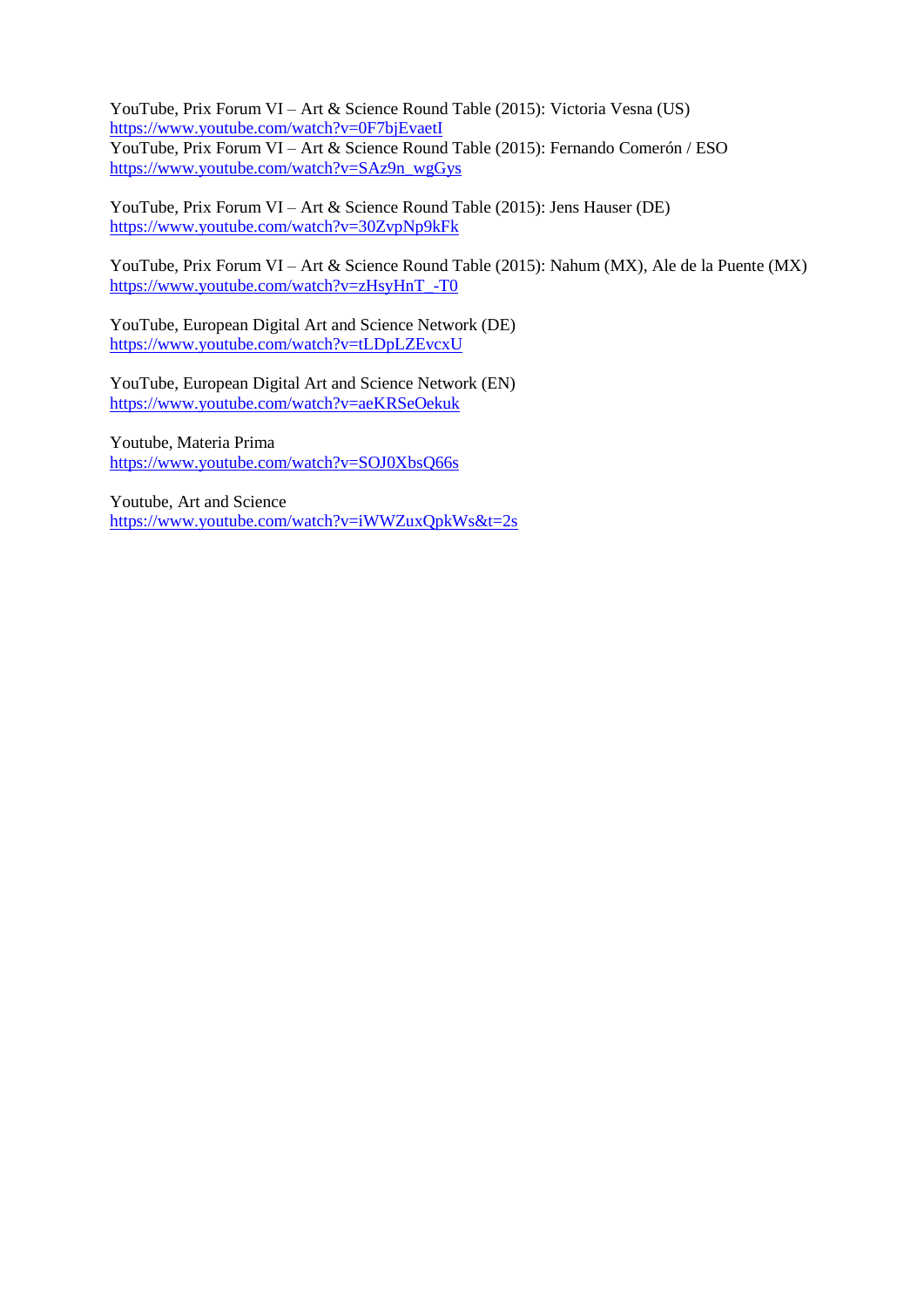#### **Archiv 2016**

SYMPOSIUM III: ART AND SCIENCE AT WORK / ESA Residency Winner 2016 - Aoife van Linden Tol <http://talksandlectures.aec.at/?id=493>

SYMPOSIUM III: ART AND SCIENCE AT WORK / ESO Residency Winner 2016 - Quadrature - Sebastian Neitsch <http://talksandlectures.aec.at/?id=491>

SYMPOSIUM III: ART AND SCIENCE AT WORK / European Southern Observatory - Fernando Comeron <http://talksandlectures.aec.at/?id=492>

SYMPOSIUM III: ART AND SCIENCE AT WORK / European Space Agency - Robert Meisner <http://talksandlectures.aec.at/?id=494>

SYMPOSIUM I.I.: RADICAL ATOMS / DANCE – Shape Changes. inFORM und Beyond- Daniel Leithinger, Sean Follmer <http://talksandlectures.aec.at/?id=479>

SYMPOSIUM I.I.: RADICAL ATOMS / DANCE – Shape Changes. LineFORM und Meta-Materiality- Ken Nakagaki, Luke Vink <http://talksandlectures.aec.at/?id=480>

SYMPOSIUM I.I.: RADICAL ATOMS / ENABLE – Sensors & Fabrication. Enabling Technologies - Joe Paradiso <http://talksandlectures.aec.at/?id=483>

SYMPOSIUM I.I.: RADICAL ATOMS / ENABLE – Sensors & Fabrication. Form Giving - Dávid Lakatos <http://talksandlectures.aec.at/?id=485>

SYMPOSIUM I.I.: RADICAL ATOMS / ENABLE – Sensors & Fabrication. Programmable materials and digital fabrication - Jifei Ou <http://talksandlectures.aec.at/?id=484>

SYMPOSIUM I.I.: RADICAL ATOMS / GROW – Bio & Skin/Fashion. BioLogic. - Lining Yao <http://talksandlectures.aec.at/?id=482>

SYMPOSIUM I.I.: RADICAL ATOMS / GROW – Bio & Skin/Fashion. Kinetic. - Amanda Parkes <http://talksandlectures.aec.at/?id=481>

SYMPOSIUM II: THE ALCHEMISTS OF OUR TIME / Alchemical Theory & Praxis as a Specific Form of Matériology in an Attempt to Discover Alchemist Principles as Archaic Energies in the Process of Changing the World- Siegfried Zielinski <http://talksandlectures.aec.at/?id=487>

SYMPOSIUM II: THE ALCHEMISTS OF OUR TIME / Art. Audience. Life. - Fumio Nanjo <http://talksandlectures.aec.at/?id=489>

SYMPOSIUM II: THE ALCHEMISTS OF OUR TIME / Atoms: A collective order, entropy and self Organisation- James Gimzewski <http://talksandlectures.aec.at/?id=490>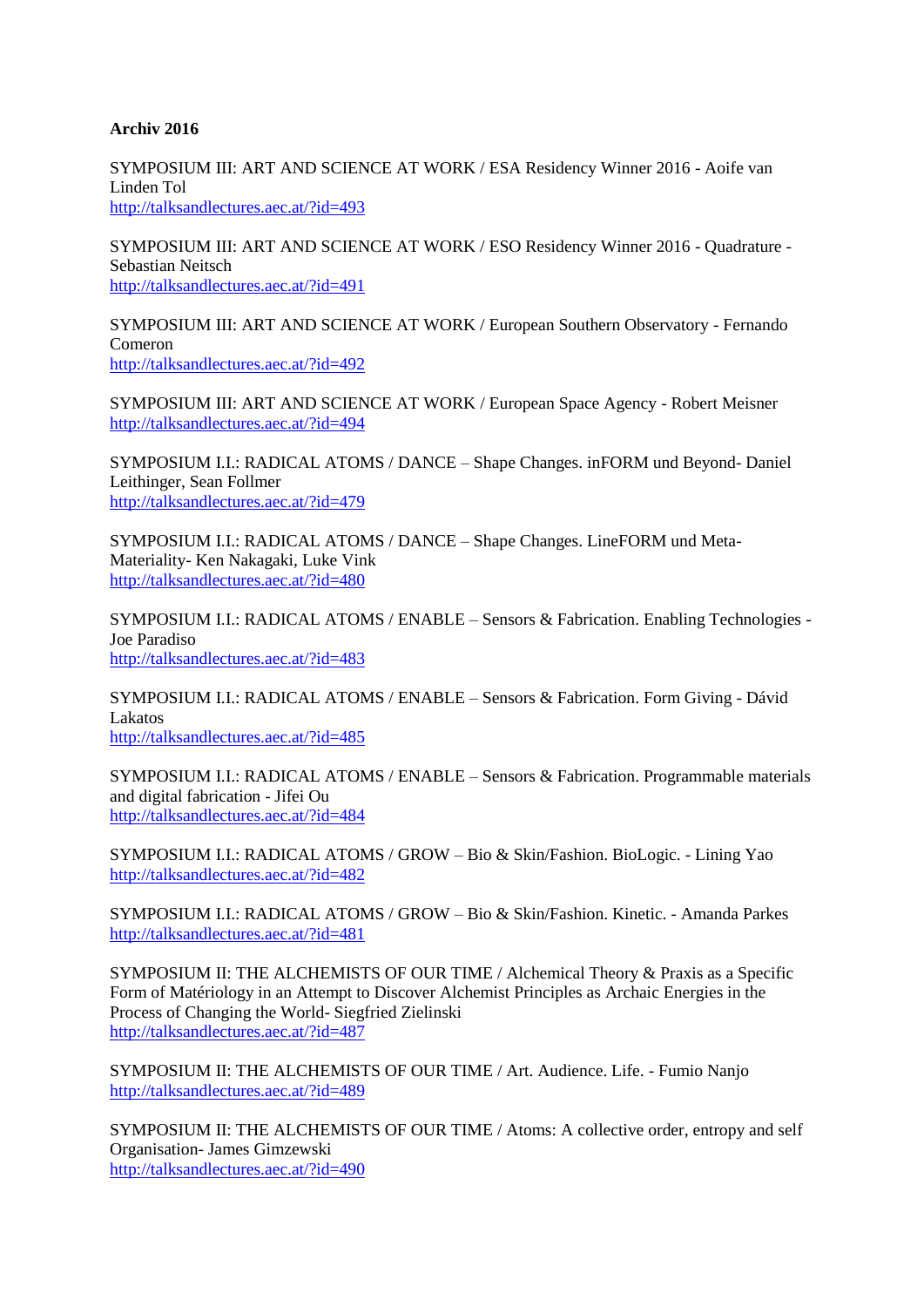SYMPOSIUM II: THE ALCHEMISTS OF OUR TIME / Contemporary Artistic Perspectives on the Quest for the Gold of our Time and on the Impact of its "Elementary Hallucination(s)" - Verena Kuni <http://talksandlectures.aec.at/?id=488>

SYMPOSIUM II: THE ALCHEMISTS OF OUR TIME / Future Possibilities of Astrobiological Horticulture - Joe Davis <http://talksandlectures.aec.at/?id=486>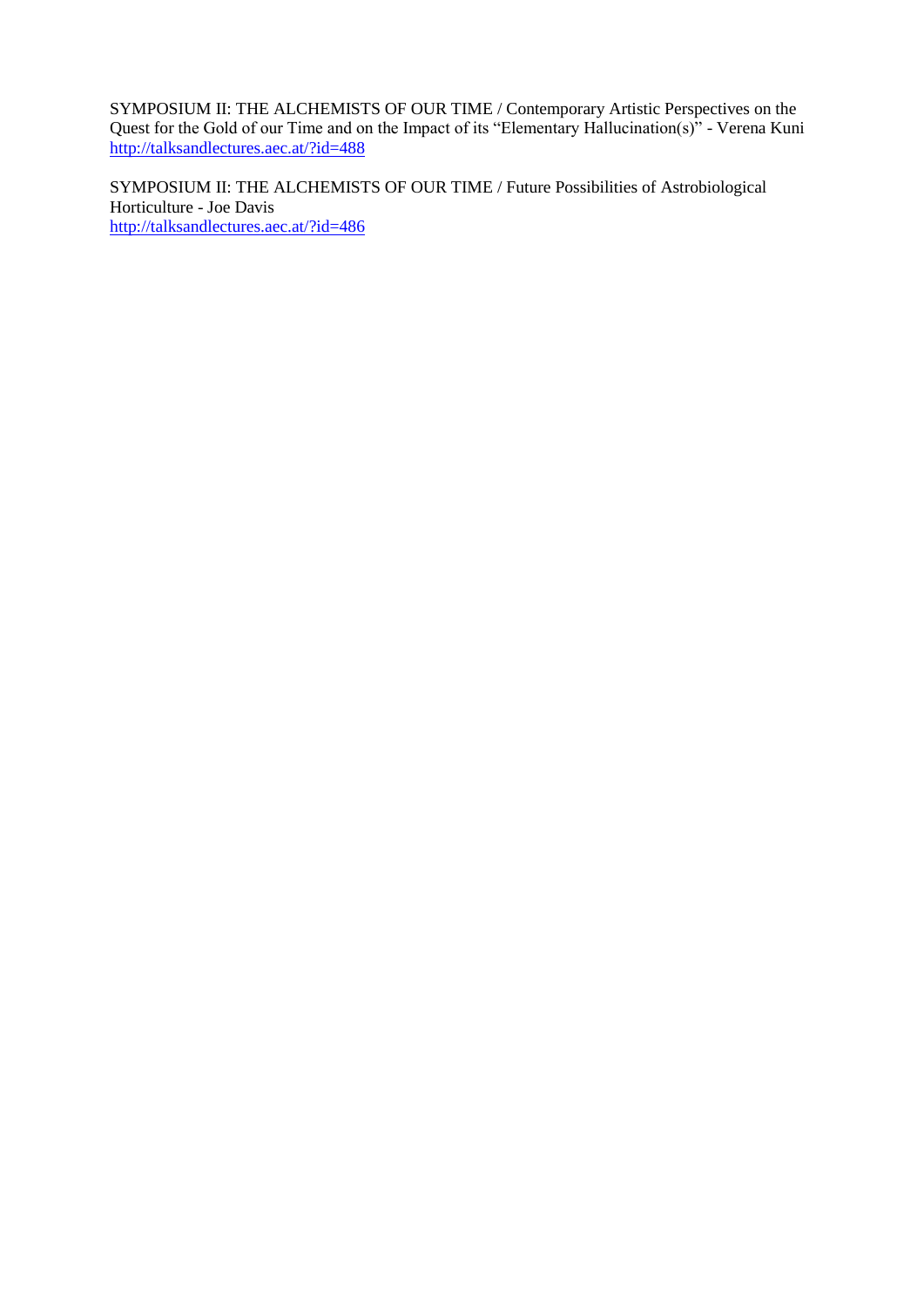#### **Archiv 2015**

Art & Science Residency Award @ ESO - Maria Ignacia Edwards http://talksandlectures.aec.at/?id=429

Art & Science Round Table - Jurij Krpan http://talksandlectures.aec.at/?id=445

Art & Science Round Table - Jens Hauser <http://talksandlectures.aec.at/?id=444>

Art & Science Round Table - Michael Doser <http://talksandlectures.aec.at/?id=447>

Art & Science Round Table - Victoria Vesna <http://talksandlectures.aec.at/?id=443>

Art & Science Round Table - Nahum, Ale de la Puente <http://talksandlectures.aec.at/?id=446>

Art & Science Round Table - Monica Bello <http://talksandlectures.aec.at/?id=442>

Art & Science Round Table - Fernando Comerón <http://talksandlectures.aec.at/?id=448>

European Digital Art and Science Network Meeting - Robert Devcic <http://talksandlectures.aec.at/?id=407>

European Digital Art and Science Network Meeting - Richard Kitta <http://talksandlectures.aec.at/?id=411>

European Digital Art and Science Network Meeting - Jose Carlos Arnal <http://talksandlectures.aec.at/?id=418>

European Digital Art and Science Network Meeting - Lale Eric Dobrivoje <http://talksandlectures.aec.at/?id=408>

European Digital Art and Science Network Meeting - Lucia Garcia <http://talksandlectures.aec.at/?id=419>

European Digital Art and Science Network Meeting - Jurij Krpan <http://talksandlectures.aec.at/?id=410>

European Digital Art and Science Network Meeting - Ian Brunswick <http://talksandlectures.aec.at/?id=409>

POST CITY Symposium I: Future Mobility - Takayuki Furuta <http://talksandlectures.aec.at/?id=376>

POST CITY Symposium I: Future Mobility - Shunji Yamanaka <http://talksandlectures.aec.at/?id=375>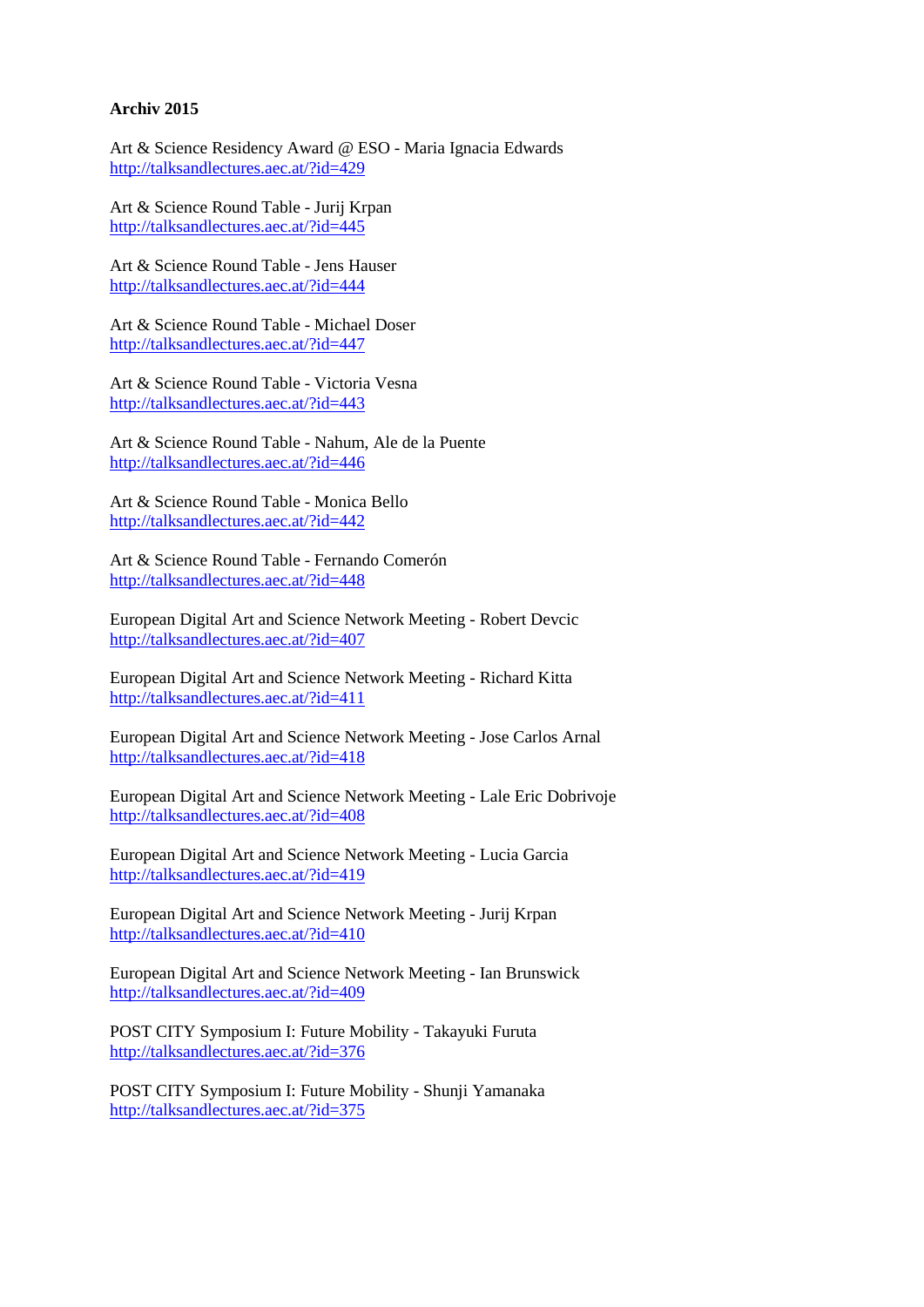POST CITY Symposium I: Future Mobility - Kilian Kleinschmidt <http://talksandlectures.aec.at/?id=379>

POST CITY Symposium I: Future Mobility - Martina Mara <http://talksandlectures.aec.at/?id=374>

POST CITY Symposium I: Future Mobility - Alexander Mankovsky <http://talksandlectures.aec.at/?id=373>

POST CITY Symposium I: Future Mobility - Hiroshi Ishii <http://talksandlectures.aec.at/?id=377>

POST CITY Symposium I: Future Mobility - Ou Ning <http://talksandlectures.aec.at/?id=378>

## **1.9 Radio**

Radio Fro, Tangible Media Group (MIT) and its "RADICAL ATOMS", 2017/10/04 <https://www.fro.at/tangible-media-group-mit-and-its-radical-atoms/>

Radio Fro, Ars Electronica Futurelab, Maria Pfeifer in an interview about Ars Electronica Futurelab, and Aoife van Linden Tol about her experiences after the Star Storm performance at the Ars Electronica Festival 2017, 2017/10/09 <https://www.fro.at/ars-electronica-futurelab/>

Radio Fro, The Practice of Art and Science, interview with Andreas J. Hirsch, coeditor (together with Gerfried Stocker) about the book The Practice of Art and Science published in 2017, 2017/09/28 <https://www.fro.at/the-practice-of-art-and-science/>

Radio Fro, Scientific Partners: Collaborations with ESA and Fraunhofer Mevis, 2017/09/20 <https://www.fro.at/scientific-partners-collaborations-with-esa-and-fraunhofer-mevis/>

Radio Fro, Art & Science: Artist in Residence, presenting two artists-in-residence within the 2016 art&science@ESA Open Call - Aoife van Linden Tol and Sarah Petkus, 2017/09/09 <https://www.fro.at/art-science-artist-in-residence/>

Radio Fro, art & science: #5, introduction of all the seven European cultural partners in the European Digital Art and Science Network, 2015/10/27 <https://www.fro.at/art-und-science-5/>

Radio Fro, art & science: #4, symposium "Future Mobility - A Challenge for Art and Science", which took place during the Ars Electronica Festival 2015, 2015/10/19 <https://www.fro.at/art-und-science-4/>

Radio Fro, art & science: #3, interview with "Semiconductor", this year's recipients of the Collide@CERN Ars Electronica Award, 2015/10/12 <https://www.fro.at/art-und-science-3/>

Radio Fro, art & science: #2, interview with María Ignacia Edwards, a recipient of the first art  $\&$ science residency, 2015/09/28 <https://www.fro.at/art-und-science-2/>

Radio Fro, art & science: #1, AEC press conference and press tour titled "The Elements of Art and Science", 2015/09/21 <https://www.fro.at/art-und-science-1/>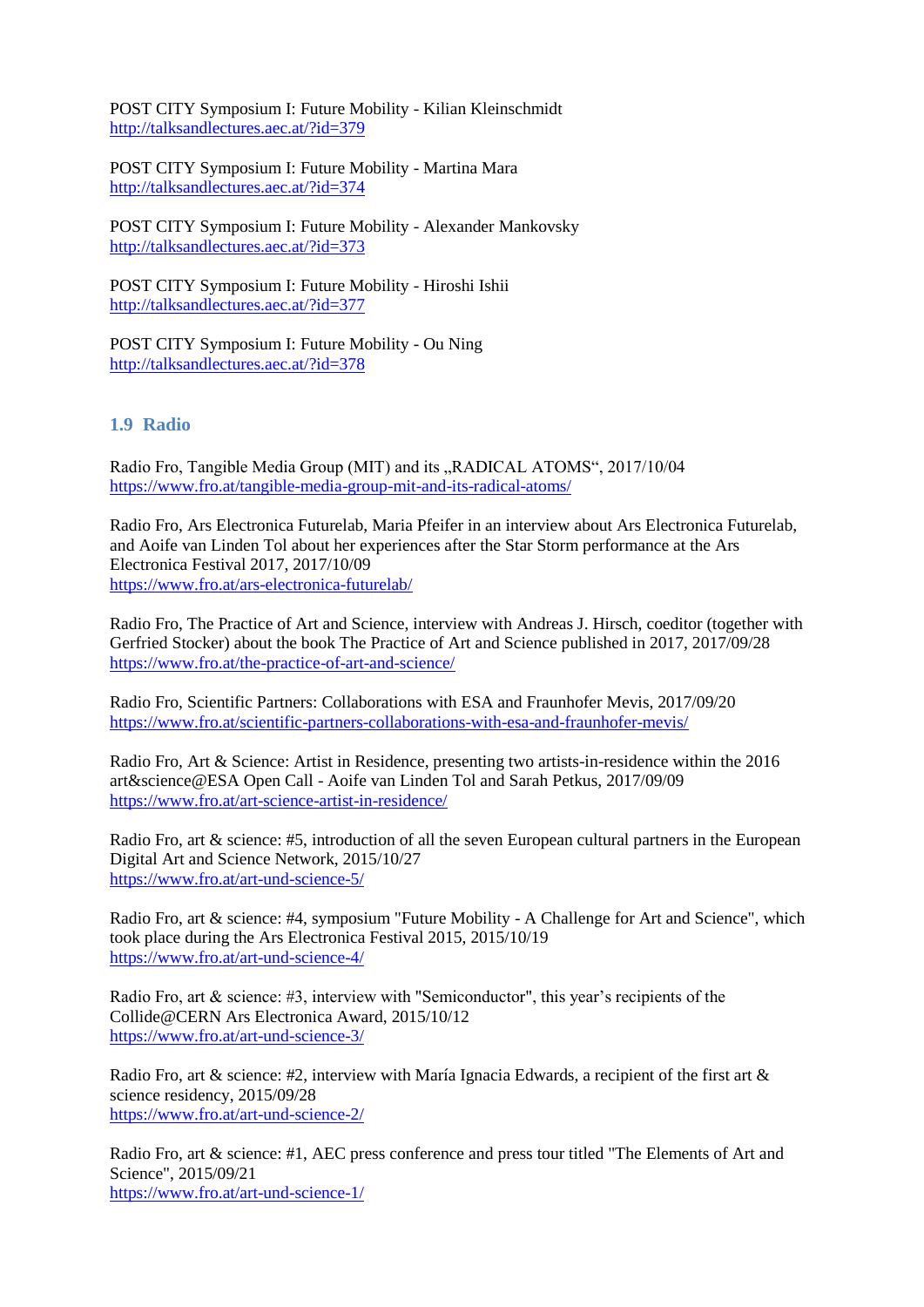# **2. DIG gallery**

## **2.1. Websites**

#### **General information**

Website <http://www.diggallery.sk/>

## **2.2. Social Media**

#### **Facebook**

Facebook, 1st cycle of exhibition Creative Playgrounds on various media art forms, 2017/09/23 [https://www.facebook.com/media/set/?set=a.1603344839678530.1073741865.506279569385068&typ](https://www.facebook.com/media/set/?set=a.1603344839678530.1073741865.506279569385068&type=3)  $e=3$ 

Facebook, 2nd cycle of exhibition Creative Playgrounds on various media art forms, 2017/09/23 [https://www.facebook.com/media/set/?set=a.1663946793618334.1073741866.506279569385068&typ](https://www.facebook.com/media/set/?set=a.1663946793618334.1073741866.506279569385068&type=3)  $e=3$ 

Facebook, release "The Practice of Art & Science" publication/2017/09/10 <https://www.facebook.com/diggalleryfolks/posts/1652375971442083>

Facebook, EDASN exhibition at DIG Gallery, 2016/09/27 <https://www.facebook.com/diggalleryfolks/posts/1278312458848438>

Facebook, Deadline extension of call, 2016/06/02 <https://www.facebook.com/diggalleryfolks/posts/1193011770711841>

Facebook, Kick-off Meeting at Ars Electronica, 2015/11/03 [https://www.facebook.com/diggalleryfolks/photos/a.509185529094472.119717.506279569385068/10](https://www.facebook.com/diggalleryfolks/photos/a.509185529094472.119717.506279569385068/1066552070024479/?type=3&theater) [66552070024479/?type=3&theater](https://www.facebook.com/diggalleryfolks/photos/a.509185529094472.119717.506279569385068/1066552070024479/?type=3&theater)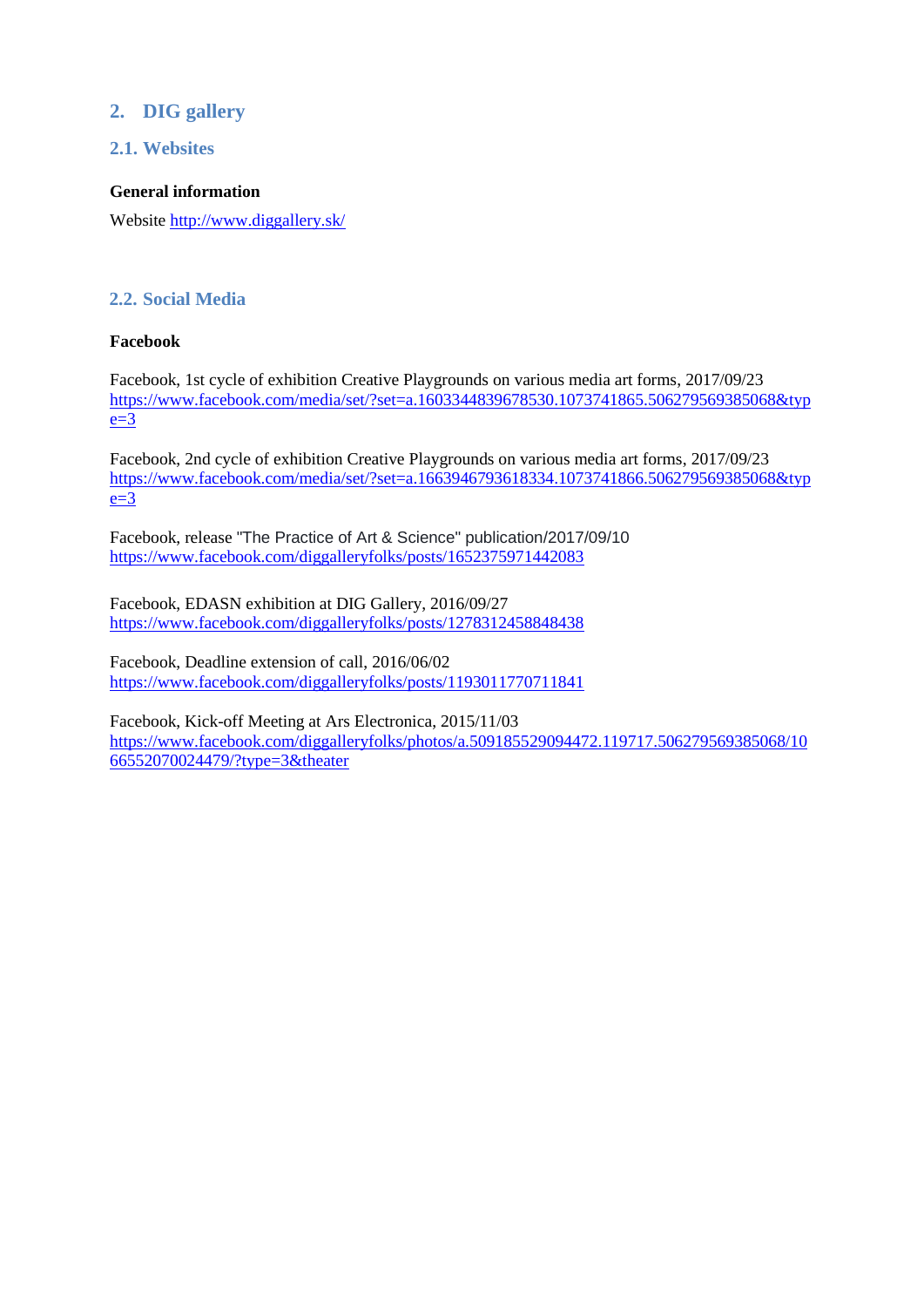## **3. Centre for the promotion of science (CPN)**

#### **3.1. Websites**

#### **General information**

Website <http://www.cpn.rs/?lang=en> | <http://www.cpn.rs/artandscience/> CPN Facebook:<https://www.facebook.com/kraljapetra46/> CPN Art & Science Facebook:<https://www.facebook.com/artsciencebg/> CPN Twitter:<https://twitter.com/CPNSrbija> CPN Instagram: [https://www.instagram.com/centar\\_za\\_promociju\\_nauke/](https://www.instagram.com/centar_za_promociju_nauke/)

#### **Art & Science Winners**

Website, Art & Science Winners, Aoife van Linden Tol <http://www.cpn.rs/artandscience/aas-winners/aoife-van-linden-tol/>

Website, Art & Science Winners, Maria Ignacia Edwards <http://www.cpn.rs/artandscience/aas-winners/maria-ingola/>

Website, Art & Science Winners, Quadrature <http://www.cpn.rs/artandscience/aas-winners/quadrature/>

Website, Art & Science Winners, Semiconductor <http://www.cpn.rs/artandscience/aas-winners/semiconductor/>

Website, Between Art & Science, Bogdan Stefanović, one of the winners of the first contest of the project European Digital Arts and Sciences Network, explores the relationship between people and invisible particles through sound <http://www.cpn.rs/artandscience/between-science-and-art/>

#### **Information about events and open calls**

Website, About the Project, The second Art & Science exhibition in Serbia <http://www.cpn.rs/artandscience/about/project/>

Website, First Art & Science Exhibition in Belgrade <http://www.cpn.rs/artandscience/first-art-science-exhibition-in-belgrade/>

Website, Art & Science 2017 selection at the Artget Gallery <http://www.cpn.rs/artandscience/artscience-2017-selection-at-the-artget-gallery/>

Website, Art & Science Open Call, residency at ESA <http://www.cpn.rs/artandscience/art-science-open-call/>

**3.2. Exhibitions, Events and Workshops** (in chronological order)

Elementarijum, ESA poziv: ESA Open call <http://elementarium.cpn.rs/naucni-krug/umetnici-u-evropskoj-svemirskoj-agenciji/>

Exhibition, Уметност мимо људи, 2017/02/27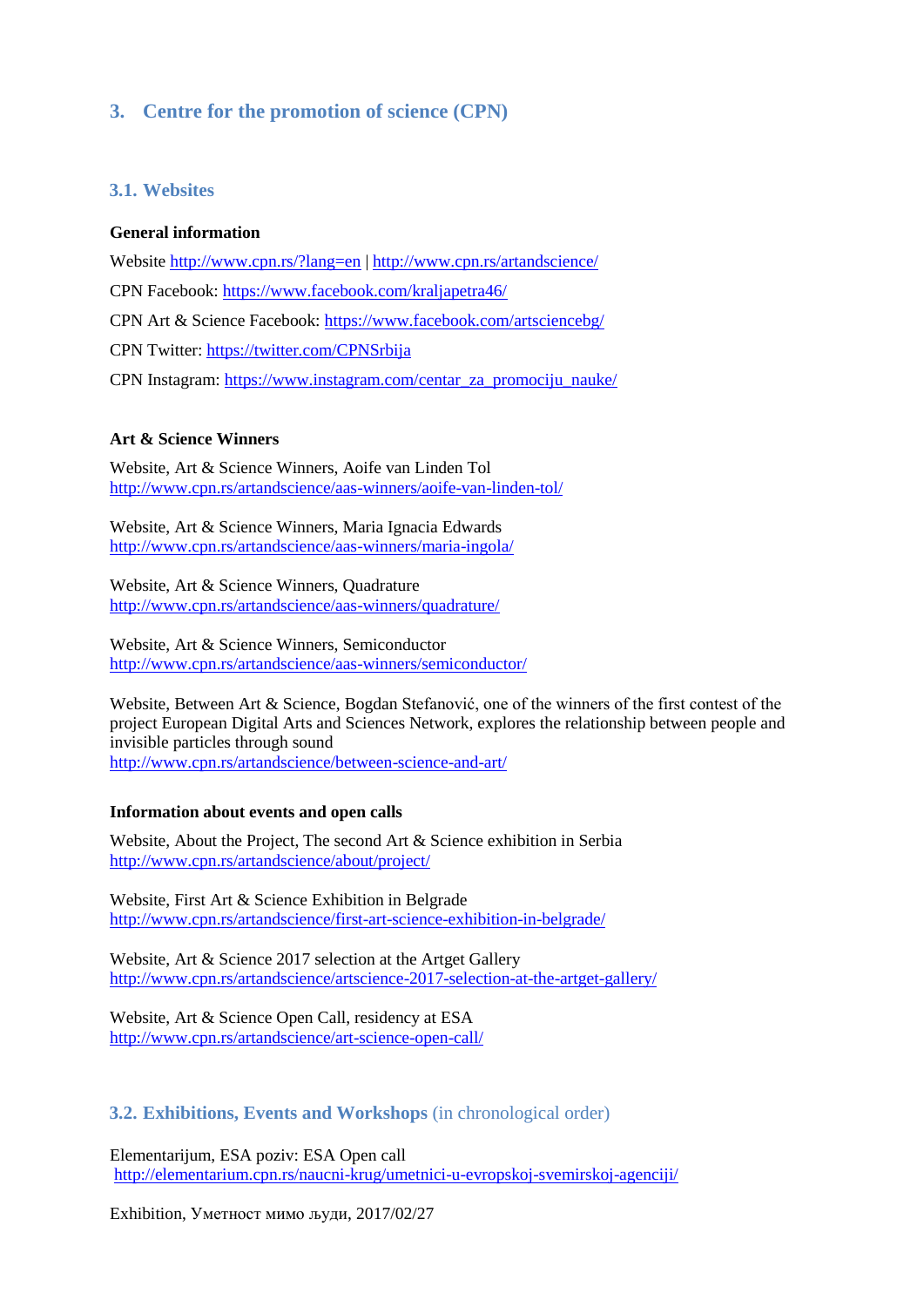<http://www.cpn.rs/aktivnosti/umetnost-mimo-ljudi-u-dablinu>

Робо-акције Драгана Илића-Dragan Illic <http://elementarium.cpn.rs/naucni-krug/robo-akcije-dragana-ilica/>

А сада о вештачкој интелигенцији, Ars Electronica Festival 2017 <http://elementarium.cpn.rs/naucni-krug/a-sada-o-vestackoj-inteligenciji/>

Уметност и наука у истој равни, Can you feel my heartbeat exhibition <http://elementarium.cpn.rs/u-centru/zatvorena-artscience-izlozba/>

A+S перформанс у Научном клубу, <http://elementarium.cpn.rs/u-centru/as-performans-u-naucnom-klubu-beograd/>

У симбиози са гљивама <http://elementarium.cpn.rs/u-centru/u-simbiozi-sa-gljivama/>

Отвара се изложба ART+SCIENCE <http://elementarium.cpn.rs/u-centru/otvara-se-izlozba-artscience/>

Отварање изложбе Дигитални вртови Art+Science <http://elementarium.cpn.rs/u-centru/digitalni-vrtovi-izlozbe-art-and-science/>

Каркатаг: После сигурности <http://elementarium.cpn.rs/u-centru/karkatag-posle-sigurnosti/>

A+S у КЦБ галерији Артгет <http://elementarium.cpn.rs/u-centru/as-u-kcb-galeriji-artget/>

 $Can \_ You \_Feel \_My \_-- HeartBeat \_-$ <http://elementarium.cpn.rs/u-centru/artscience-heartbeat/>

О уметности и науци <http://elementarium.cpn.rs/teme/o-umetnosti-i-nauci/>

Event, Exhibition "Art & Science", 2016/04/07 until 2016/04/27, Cultural Center of Belgrade <http://www.cpn.rs/artandscience/first-art-science-exhibition-in-belgrade/>

Event, Art & Science Workshop in Kolarac, 2015/12/15 and 2017/12/16 http://www.cpn.rs/artandscience/art-science-workshops-in-kolarac/

Medijska areheologija @ CPN <http://www.cpn.rs/aktivnosti/medijska-arehologija-na-fdu/>

CPN II ESO poziv <http://elementarium.cpn.rs/u-centru/poziv-za-konkurs-art-science/>

Elementarijum, Aleksandra Jovanić <http://elementarium.cpn.rs/u-centru/licne-zvezdane-mape/?lang=cir>

Elementarijum, Bogdan Stefanovic <http://elementarium.cpn.rs/u-centru/izmedju-nauke-i-umetnosti/>

**3.3. Social Media**

**Twitter**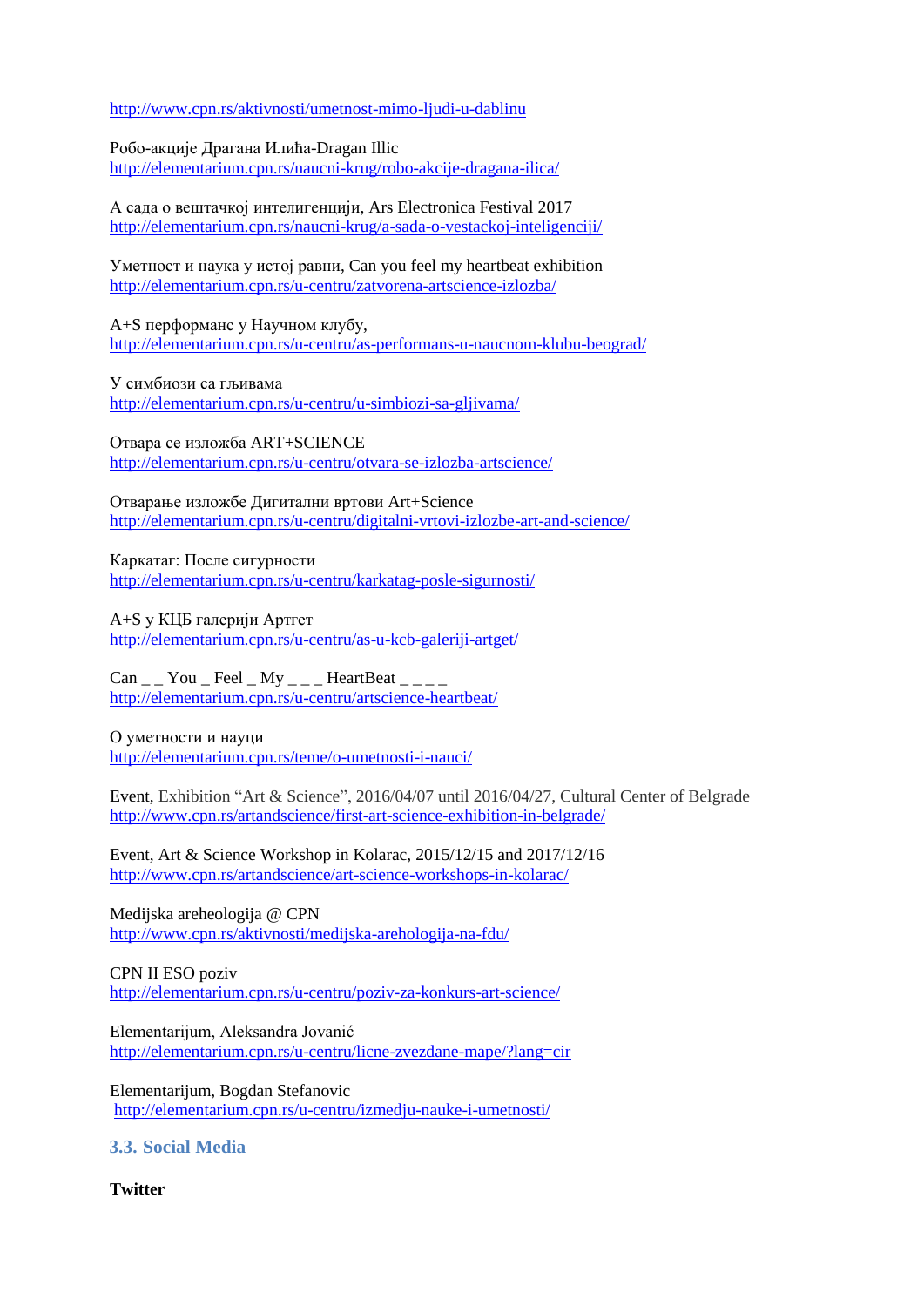Twitter, Pripreme za izložbu Art&Science 7-27.4, 2016/03/03 <https://twitter.com/CPNSrbija/status/705354999946153986>

Twitter, Veštačka inteligencija i Ars Eelectornica, 2017/10/12 <https://twitter.com/CPNSrbija/status/918459500247617538>

Twitter, Potrebno je širiti znanja, umrežavati se, odbacvati pozicije; fali nam otvorenost - Dobrivoje Erić @CPNSrbija, 2017/06/13 <https://twitter.com/beforeaftermag/status/874550981916336128>

Twitter, I još jedan osvrt na izložbu Art+Science, 2017/05/31 <https://twitter.com/CPNSrbija/status/869879953097183232>

Twitter, Ljudi prepoznati kao macke i macke prepoznate kao ljudi #artscience #DaniKoreje, 2017/05/25 <https://twitter.com/CPNSrbija/status/867764441751879681>

Twitter, Skoknite do Koreje - #DaniKoreje u Naucnom klubu u Beogradu!, 2017/05/25 <https://twitter.com/CPNSrbija/status/867762527429685250>

Twitter, #artscience se seli u Naucni klub! Dobro nam dosli!, 2017/05/25 <https://twitter.com/CPNSrbija/status/867757893990436864>

Twitter, Danas u Naučni klub dolaze radovi umetničkog dvojca Shinseungback Kimyonghun iz Koreje! Pridružite nam se od 17h!, 2017/05/25 <https://twitter.com/CPNSrbija/status/867724649882374145>

Twitter, Setnja kroz Vrt @Ultramono\_org #artscience, 2017/05/24 <https://twitter.com/CPNSrbija/status/867420940434583552>

Twitter, Artificijelni svet vs. Priroda #artscience @Ultramono\_org, 2017/05/24 <https://twitter.com/CPNSrbija/status/867415113640312832>

Twitter, #artscience @Ultramono\_org, 2017/05/24 <https://twitter.com/CPNSrbija/status/867411806427414528>

Twitter, Uzivo iz Galerije nauke i tehnike SANU na izlozbi @Ultramono\_org Vodjenje uskoro pocinje! #artscience, 2017/05/24 <https://twitter.com/CPNSrbija/status/867411028547702784>

Twitter, Vidimo se u 18h u Galeriji nauke i tehnike SANU na vođenju kroz izložbu "Univerzalni objekti" Tanje Vujinović @Ultramono\_org! #artscience, 2017/05/24 <https://twitter.com/CPNSrbija/status/867335751687655424>

Twitter, Ove srede od 18h vodimo vas kroz "Univerzalne objekte" u Galeriji nauke i tehnike SANU sa @Ultramono\_org i Dobrivojem L. Erićem! #artscience, 2017/05/22 <https://twitter.com/CPNSrbija/status/866634688332484609>

Twitter, Izlozbu #artscience @KCB011 i u Galeriji nauke i tehnike SANU mozete da posetite i veceras, tokom @nocmuzeja!, 2017/05/20 <https://twitter.com/CPNSrbija/status/865920964579774465>

Twitter, Vidimo se u podne u Naučnom klubu, gde će nam talentovani sedmaci pokazati kako u njihovim školama izgleda #artscience!, 2017/05/20 <https://twitter.com/CPNSrbija/status/865842101975744512>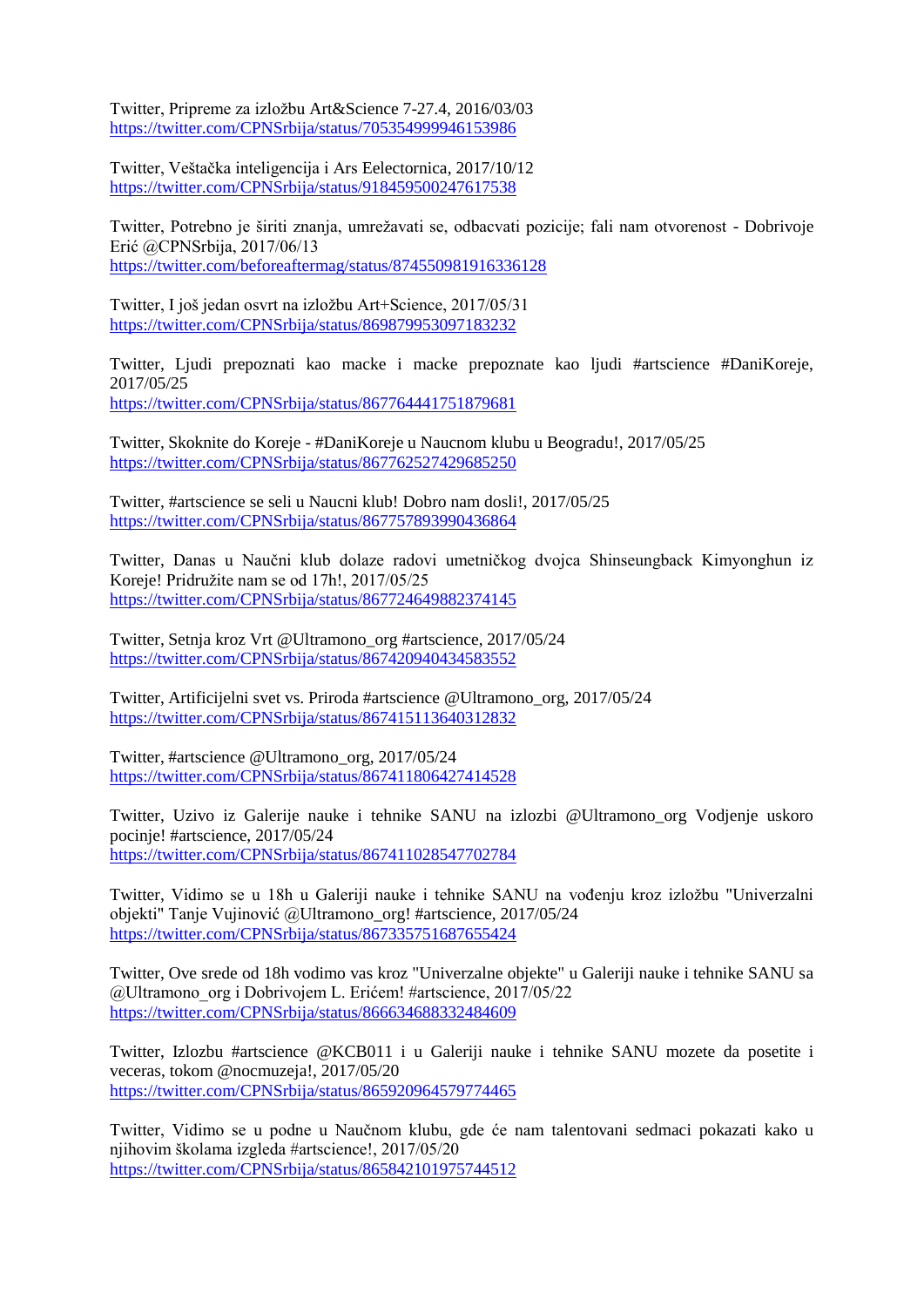Twitter, Ovog petka i subote u DKC-u, tokom celog dana možete porazgovarati sa Dušanom Rodićem, umetnikom iza rada Tuning In! #artscience,2017/05/17 <https://twitter.com/CPNSrbija/status/864895002660540417>

Twitter, Šta se desi kada se spoje muzika i kvantna fizika? Poslušajte u galeriji #podroom @KCB011 @pianoduolp #artscience,2017/05/15 <https://twitter.com/CPNSrbija/status/864152864293363714>

Twitter, Dođite sutra od 20h na performans koji je deo Art+Science izložbe, u Naučni klub Beograd! #artandscience,2017/05/12 <https://twitter.com/CPNSrbija/status/863033423014891520>

Twitter, Naši gosti iz Koreje! Njihove radove možete videti u galerijama #art i #podroom @KCB011 #artscience, 2017/05/11 <https://twitter.com/CPNSrbija/status/862771090174726144>

Twitter, "Strip je pogodan medij da se prikazu licni problemi iz prvog lica" - Nikola Dragomirovic #artscience #odravnjivanje #niksuzenis, 2017/05/11 <https://twitter.com/CPNSrbija/status/862727513533018112>

Twitter, "Kljucevi za razbijanje kaveza je razbijanje nasih navika" - Nikola Dragomirovic #artscience #odravnjivanje #niksuzenis, 2017/05/11 <https://twitter.com/CPNSrbija/status/862721715000008705>

Twitter, "Nik Suzenis nas poziva da se odravnimo i posmatramo svet iz drugog ugla" - Marija Novakovic #artscience #odravnjivanje #niksuzenis, 2017/05/11 <https://twitter.com/CPNSrbija/status/862718972998938624>

Twitter, Podelite svoje komentare o tribini sa nama! #artscience, 2017/05/11 <https://twitter.com/CPNSrbija/status/862718331459162113>

Twitter, "Odravnjivanje" Nika Suzenisa je prvi strip koji je objavio Harvard University Press #artscience #funfact, 2017/05/11 <https://twitter.com/CPNSrbija/status/862716936936927232>

Twitter, Uskoro pocinje tribina o prvom doktoratu u stripu! Pridruzite nam se u Artgetu @KCB011!, 2017/05/11 <https://twitter.com/CPNSrbija/status/862715304421593088>

Twitter, Da li ste razmišljalji da napišete-nacrtate naučni rad u stripu? Inspirišite se večeras od 19h @KCB011 na tribini o "Odravnjivanju"!,2017/05/11 <https://twitter.com/CPNSrbija/status/862653261832224772>

Twitter, Sutra u Artgetu @KCB011 od 19h razgovaramo o "Odravnjivanju", doktoratu u formi stripa! Detalji su ovde ---> http://bit.ly/2q2pdy0, 2017/05/10 <https://twitter.com/CPNSrbija/status/862285646945189890>

Twitter, Hvala svima koji su sa nama prosetali kroz deo izlozbe #artscience, pratite nase kanale za najave sledecih programa!, 2017/05/09 <https://twitter.com/CPNSrbija/status/861998507988799490>

Twitter, Ispred rada veterana digitalne umetnosti, Dragana Ilica #artscience #roboaction, 2017/05/09 <https://twitter.com/CPNSrbija/status/861993340270780419>

Twitter, Isprobavamo hibridni klavir @pianoduolp #podroom #artscience, 2017/05/09 <https://twitter.com/CPNSrbija/status/861990134601969669>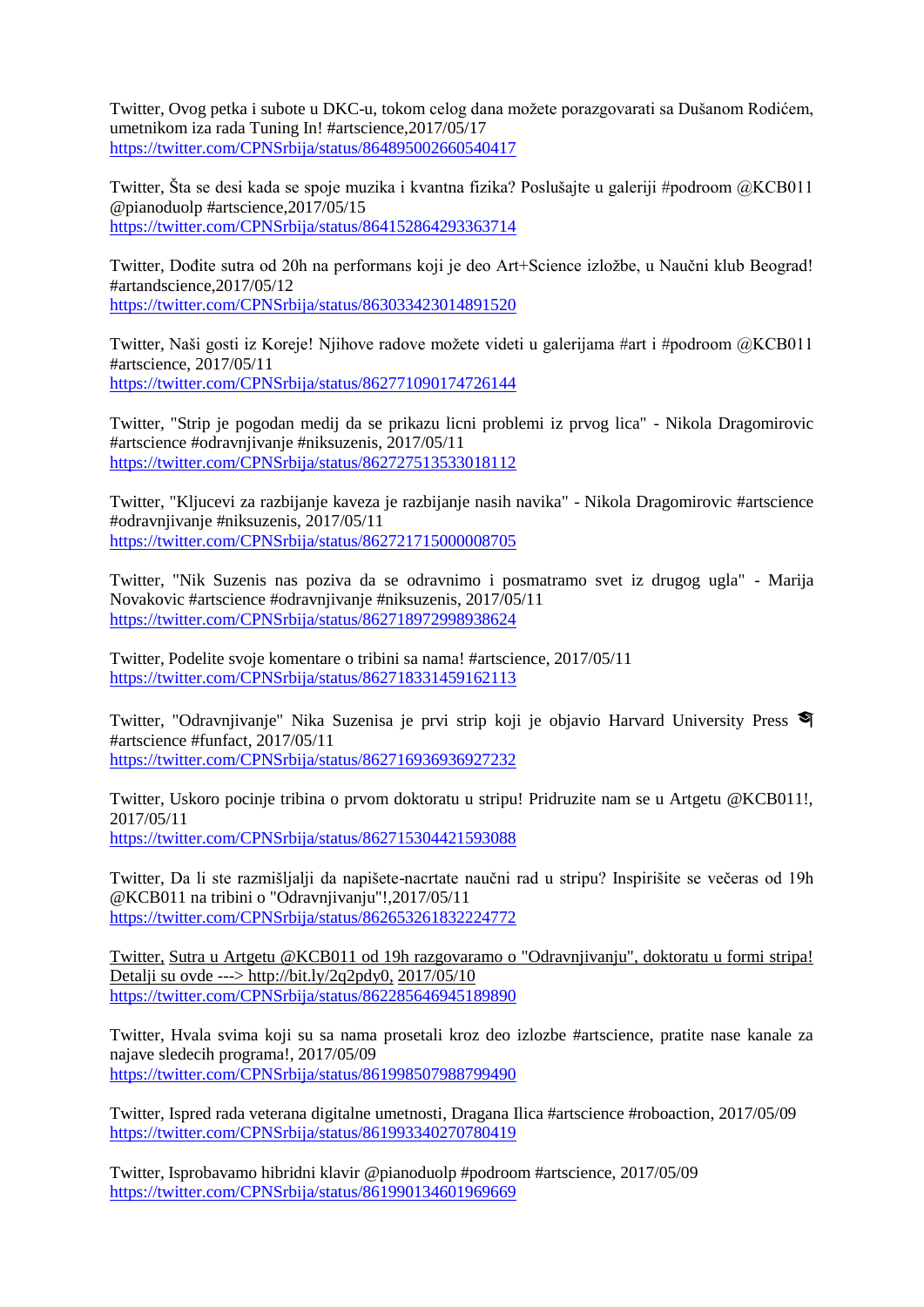Twitter, Kreativnost, radoznalost, traganje za idejama, bezbroj pokusaja i eventualni uspeh na kraju ono sto dele umetnici i naucnici #artscience, 2017/05/09 <https://twitter.com/CPNSrbija/status/861982649178615809>

Twitter, Ukoliko ste na izlozbi #artscience, podelite sa nama svoje utiske :), 2017/05/09 <https://twitter.com/CPNSrbija/status/861986598736580610>

Twitter, Sta vi dajete virtuelnom svetu? #artscience #facetofacebook, 2017/05/09 <https://twitter.com/CPNSrbija/status/861978965044547584>

Twitter, Upravo pocinje vodjenje kroz izlozbu #artscience @KCB011 - pridruzite nam se u Artgetu!, 2017/05/09

<https://twitter.com/CPNSrbija/status/861976858933559296>

Twitter, Vidimo se danas u 18h u Artgetu @KCB011, gde će nas kroz #artscience provesti Dobrivoje Lale Erić, koordinator projekta!, 2017/05/09 <https://twitter.com/CPNSrbija/status/861895487942791168>

Twitter, Vidimo se u četvrtak u Artgetu @KCB011, kada ćemo pričati o prvom odbranjenom i objavljenom doktoratu u formi stripa https://www.facebook.com/events/422970271411930/ … 2017/05/08

<https://twitter.com/CPNSrbija/status/861641091258470401>

Twitter, Da li ste se usudili da uđete u Myconnect kapsulu? #artscience #podroom @KCB011, 2017/05/08

<https://twitter.com/CPNSrbija/status/861606835157176320>

Twitter, Utorak, 09. maj // #Artget #Podroom #DKC // 18h Stručno vođenje kroz izložbu Art+Science sa Dobrivojem Laletom Erićem, rukovodiocem projekta, 2017/05/08

<https://twitter.com/KCB011/status/861515684970450944>

Twitter, Vidimo se u četvrtak u Artgetu @KCB011, kada ćemo pričati o prvom odbranjenom i objavljenom doktoratu u formi stripa https://www.facebook.com/events/422970271411930/ …, 2017/05/08

<https://twitter.com/CPNSrbija/status/861641091258470401>

Twitter, Da li ste se usudili da uđete u Myconnect kapsulu? #artscience #podroom @KCB011, 2017/05/08

<https://twitter.com/CPNSrbija/status/861606835157176320>

Twitter, Utorak, 09. maj // #Artget #Podroom #DKC // 18h Stručno vođenje kroz izložbu Art+Science sa Dobrivojem Laletom Erićem, rukovodiocem projekta, 2017/05/08

<https://twitter.com/KCB011/status/861515684970450944>

Twitter, Oda sveznalicama i vetar u leđa onima koji su dovoljno hrabri da to budu kod @alex5rovski, uz poziv na #artscience ->,2017/05/07 <https://twitter.com/CPNSrbija/status/861178693477175301>

Twitter, Ne propustite da prođete kroz #artscience sa Dobrivojem Laletom Erićem, koordinatorom projekta - vođenje je zakazano za 9.5. od 18h @KCB011!m 2017/05/06 <https://twitter.com/CPNSrbija/status/860857577902673920>

Twitter, Na slici je deo "Odravnjivanja" Nika Suzenisa, prvog doktorata u formi stripa, o kome razgovaramo 11. maja od 19h u @KCB011!, 2017/05/06 <https://twitter.com/CPNSrbija/status/860798236235374592>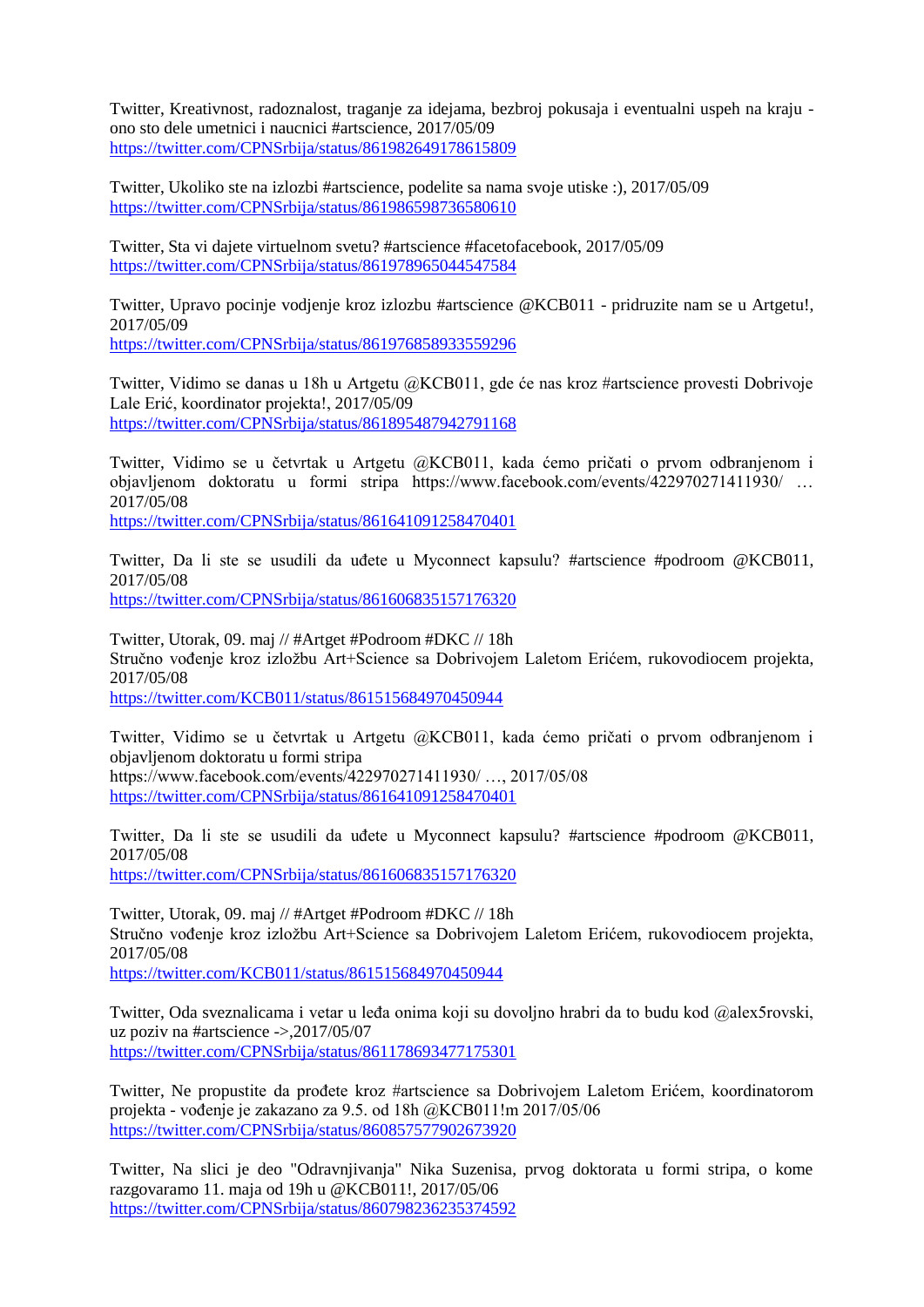Twitter, Ne propustite da prođete kroz #artscience sa Dobrivojem Laletom Erićem, koordinatorom projekta - vođenje je zakazano za 9.5. od 18h @KCB011!/2017/05/06 <https://twitter.com/CPNSrbija/status/860857577902673920>

Twitter, Na slici je deo "Odravnjivanja" Nika Suzenisa, prvog doktorata u formi stripa, o kome razgovaramo 11. maja od 19h u @KCB011!, 2017/05/06 <https://twitter.com/CPNSrbija/status/860798236235374592>

Twitter, Svratite u beogradski #naucniklub i isprobajte i sami rad "From Safety To Where?" grupe @karkatag #artscience, 2017/05/05 <https://twitter.com/CPNSrbija/status/860521082385813504>

Twitter, Svratite u beogradski #naucniklub i isprobajte i sami rad "From Safety To Where?" grupe @karkatag #artscience, 2017/05/05 <https://twitter.com/CPNSrbija/status/860521082385813504>

Twitter, "Science, its insights or its methods, are, for us, inalienably connected to art." - kolektiv Quadrature #artscience,2017/05/04 <https://twitter.com/CPNSrbija/status/860193069215436800>

Twitter, Danas vas očekuje posebno izdanje emisije Radio Elementi @RadioAparat - #artscience specijal! Uključite se u 14h!, 2017/05/04 <https://twitter.com/CPNSrbija/status/860079316117356544>

Twitter, "Science, its insights or its methods, are, for us, inalienably connected to art." - kolektiv Quadrature #artscience, 2017/05/04 <https://twitter.com/CPNSrbija/status/860193069215436800>

Twitter, Izložba #artscience - dobre vesti nedelje!, 2017/05/01 <https://twitter.com/CPNSrbija/status/859060724030681091>

Twitter, Ukoliko već niste, zavirite u izložbu "Univerzalni objekti" @Ultramono\_org! #artscience https://www.facebook.com/pg/artsciencebg/photos/?tab=album&album\_id=464171580594352 …, 2017/04/30

<https://twitter.com/CPNSrbija/status/858625942243168256>

Twitter, Verovali ili ne, ovo su "cetkice" #roboaction #artscience, 2017/04/28 <https://twitter.com/CPNSrbija/status/858259888509788161>

Twitter, Da li covek slika robotom ili robot covekom? #roboaction #artscience, 2017/04/29 <https://twitter.com/CPNSrbija/status/858256332025155585>

Twitter, Imamo zadovoljstvo da upoznamo robota Kuku #artscience #robot #amazed, 2017/04/29 <https://twitter.com/CPNSrbija/status/858252201126506496>

Twitter, Na izlozbi "Univerzalni objekti" @Ultramono\_org #artscience, 2017/04/28 <https://twitter.com/CPNSrbija/status/858011797156229120>

Twitter, Dobro dosli u studio Dragana Ilica u Ritopeku! #artscience, 2017/04/29 <https://twitter.com/CPNSrbija/status/858246498366181377>

Twitter, Ne propustite da isprobate instalaciju MyConnect u galeriji Podroom #artscience @KCB011, 2017/04/28 <https://twitter.com/CPNSrbija/status/857691565753610240>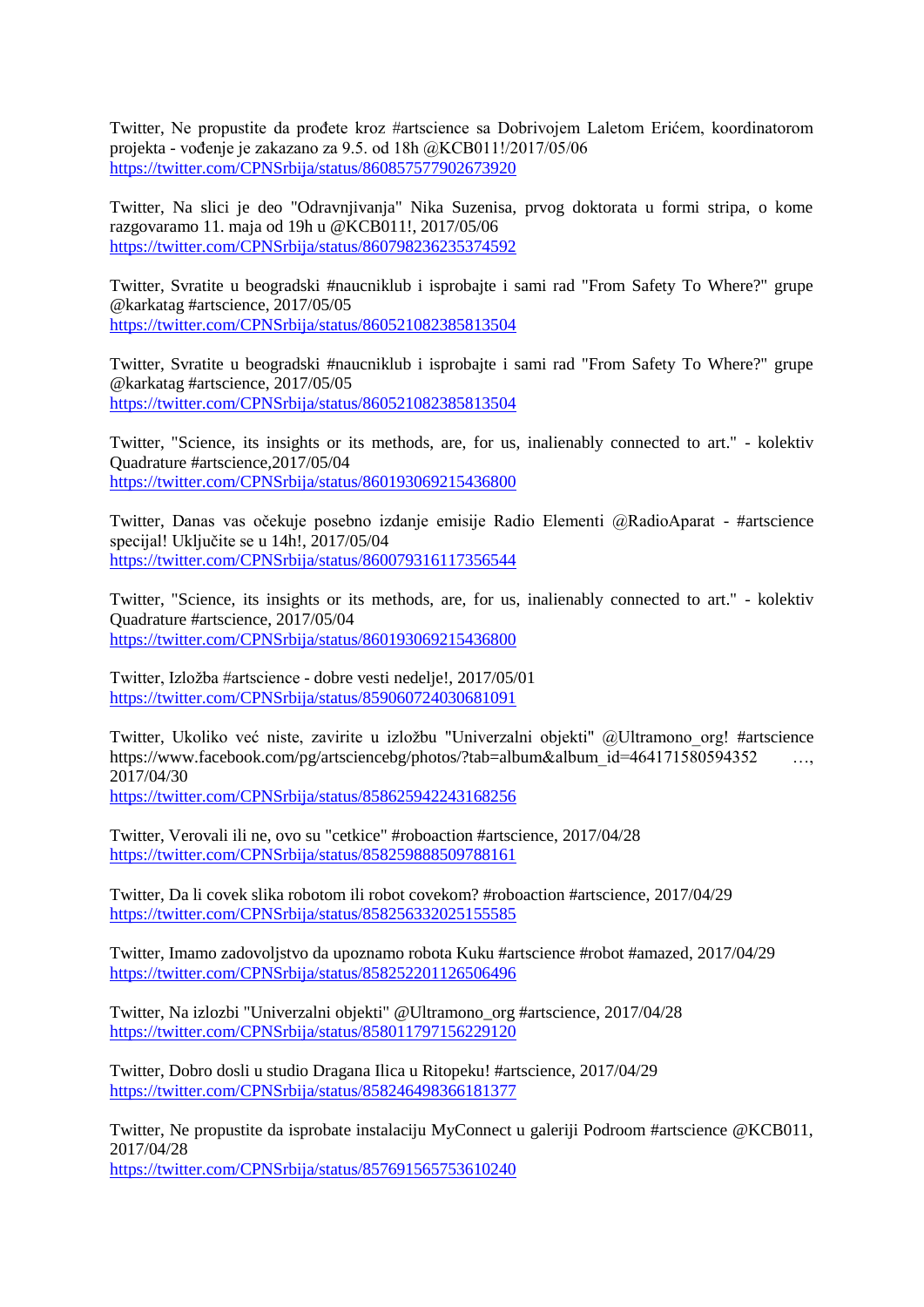Twitter, Pogledajte još fotografija iz studija Dragana Ilića u Ritopeku! #artscience #roboaction -- [http://bit.ly/2pYaq8T,](http://bit.ly/2pYaq8T) 2017/05/03 <https://twitter.com/CPNSrbija/status/859759641986838528>

Twitter, Savrsena ravnoteza? Rad "Mase" kolektiva Kvadrature iz Berlina, 2017/04/27 <https://twitter.com/CPNSrbija/status/857689439010783233>

Twitter, Podelite svoje utiske sa nama sa otvaranja #artscience!, 2017/04/27 <https://twitter.com/CPNSrbija/status/857688465684779008>

Twitter, "Duboki zivot", Asusena Agena i Giljermo Kasado #artscience @KCB011, 2017/04/27 <https://twitter.com/CPNSrbija/status/857687153878478848>

Twitter, 2017/04/27 <https://twitter.com/CPNSrbija/status/857682128670248960>

Twitter, Sta vi vidite? Alex Guevara live - Unit @KCB011 #artscience, 2017/04/27 <https://twitter.com/CPNSrbija/status/857674008669696003>

Twitter, "Poenta je da pronalazimo inspiraciju jedni u drugima" - Dragana Ilic, naucna mentorka domacih umetnika na otvaranju #artscience @KCB011, 2017/04/27 <https://twitter.com/CPNSrbija/status/857670428260741121>

Twitter, Inspiracija svemirom... #quadrature #artscience @KCB011, 2017/04/27 <https://twitter.com/CPNSrbija/status/857666514010419201>

Twitter, Berlinski kolektiv Kvadrature nastupa uzivo @KCB011 #artscience, 2017/04/27 <https://twitter.com/CPNSrbija/status/857662665799454720>

Twitter, Pridruzite nam se u Dvorani @KCB011 - #artscience pocinje!, , 2017/04/27 <https://twitter.com/CPNSrbija/status/857657125601980416>

Twitter, Saznajte više o izložbi #artscience koju otvaramo večeras @KCB011!, 2017/04/27 <https://twitter.com/CPNSrbija/status/857569595099664384>

Twitter, Isprobajte model hibridnog klavira i zvuke kvantne muzike na izložbi Art+Science u galeriji Podroom @KCB011, od 27. aprila do 25. maja! , 2017/04/27 [https://twitter.com/Quantum\\_\\_Music/status/857514075697410049](https://twitter.com/Quantum__Music/status/857514075697410049)

Twitter, Myconnect almost ready for the opening Art+Science Festival in Belgrade. Mycelium waiting for new connections. @kapelicagallery @CPNSrbija, 2017/04/26 <https://twitter.com/SasaSpacal/status/857478899386765312>

Twitter, Na otvaranju #artscience imaćete priliku da vidite nastup pobednika Art+Science projekta na globalnom nivou, kolektiva Quadrature! @KCB011, 2017/04/26 <https://twitter.com/CPNSrbija/status/857290348934180865>

Twitter, Uzivo iz galerije Artget @KCB011: pripreme za izlozbu #artscience!, 2017/04/26 <https://twitter.com/CPNSrbija/status/857216794280460288>

Twitter, The projects by @SasaSpacal and @Ultramono\_org are taking part of Art+Science event by @CPNSrbija in Belgrade. 2017/04/26 <https://twitter.com/kapelicagallery/status/857183164397170688>

Twitter, CPN | Otvaranje izložbe Art+Science http://bit.ly/2q2FnZg, 2017/04/25 <https://twitter.com/designedrs/status/856869269644210176>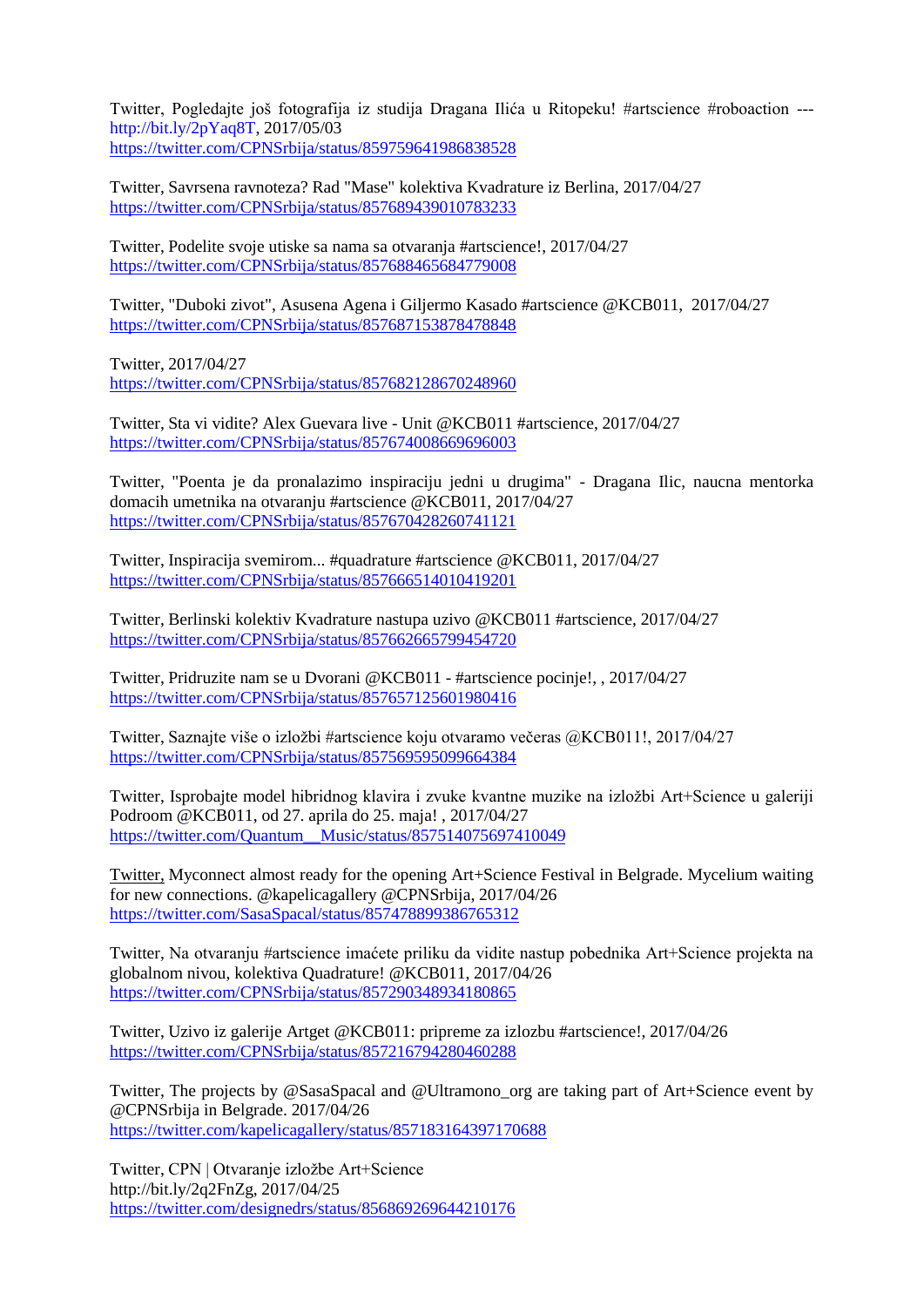Twitter, Nakon zvaničnog otvaranja #artscience, 28. aprila otvaramo i izložbu "Univerzalni objekti" @Ultramono\_org u Galerija nauke i tehnike SANU, 2017/04/25 <https://twitter.com/CPNSrbija/status/856845350824497152>

Twitter, O eksponatu umetničke grupe Karkatag koji u izlogu Naučnog kluba Beograd najavljuje izložbu Art+Science:, 2017/04/20 <https://twitter.com/CPNSrbija/status/855736542349987841>

Twitter, Za sve detalje u vezi s izložbom Art+Science, pratite stranu na fejsbuku: https://www.facebook.com/artsciencebg/2017/04/20 <https://twitter.com/CPNSrbija/status/855077411230281730>

Twitter, Fotografija na izložbi Art+Science u Galeriji Artget @KCB011 od 27. aprila:, 2017/04/20 <https://twitter.com/CPNSrbija/status/854993025151447040>

Twitter, Doručak s novinarima, najava izložbe Art+Science:, 2017/04/12 <https://twitter.com/CPNSrbija/status/852193129813995523>

Twitter, Novo izdanje izložbe #Art & #Science http://www.seecult.org/vest/art-science-0 … @CPNSrbija @KCB011 #izlozba #umetnost #nauka #Beograd, 2017/04/11 <https://twitter.com/SEEcult/status/851911907141406720>

#### **Instagram posts**

[https://www.instagram.com/p/BUh\\_OCcFZ7L/?tagged=cpnsrbija](https://www.instagram.com/p/BUh_OCcFZ7L/?tagged=cpnsrbija) [https://www.instagram.com/p/BUg1kWXlsy\\_/?tagged=cpnsrbija](https://www.instagram.com/p/BUg1kWXlsy_/?tagged=cpnsrbija) <https://www.instagram.com/p/BUR8srqlTxg/?tagged=cpnsrbija> <https://www.instagram.com/p/BUMq4YVlqpa/?tagged=cpnsrbija> <https://www.instagram.com/p/BUCRFJMFjQd/?tagged=cpnsrbija> <https://www.instagram.com/p/BT3WeLdFRY4/?tagged=cpnsrbija> <https://www.instagram.com/p/BT1xpiRl4zJ/?tagged=cpnsrbija> [https://www.instagram.com/p/BThcE\\_TFRG7/?tagged=cpnsrbija](https://www.instagram.com/p/BThcE_TFRG7/?tagged=cpnsrbija) <https://www.instagram.com/p/BThMporFLyw/?tagged=cpnsrbija> <https://www.instagram.com/p/BThMfiYFbfh/?tagged=cpnsrbija> <https://www.instagram.com/p/BThL81eli8o/?tagged=cpnsrbija> <https://www.instagram.com/p/BThLoWTF0vL/?tagged=cpnsrbija> <https://www.instagram.com/p/BThLiXmFrfZ/?tagged=cpnsrbija> <https://www.instagram.com/p/BTcPOpwl8MN/?tagged=cpnsrbija> <https://www.instagram.com/p/BTZMunKlHda/?tagged=cpnsrbija> <https://www.instagram.com/p/BTXFAk8lLPy/?tagged=cpnsrbija> <https://www.instagram.com/p/BTUUxDvFBF6/?tagged=cpnsrbija> <https://www.instagram.com/p/BTWZsAbFRXN/?tagged=cpnsrbija> <https://www.instagram.com/p/BTT0XN0luLX/?tagged=cpnsrbija> [https://www.instagram.com/p/BS2JHw9l\\_oH/?tagged=cpnsrbija](https://www.instagram.com/p/BS2JHw9l_oH/?tagged=cpnsrbija) <https://www.instagram.com/p/BSIrvOLgZ1T/?tagged=cpnsrbija>

#### **Other**

Festival art+science 2017, 2017/10/13 <https://vimeo.com/238040424>

Radio Beograd 202, 2016/01/11 <http://www.rts.rs/page/radio/sr/story/25/Beograd+202/2167989/Indeks.html>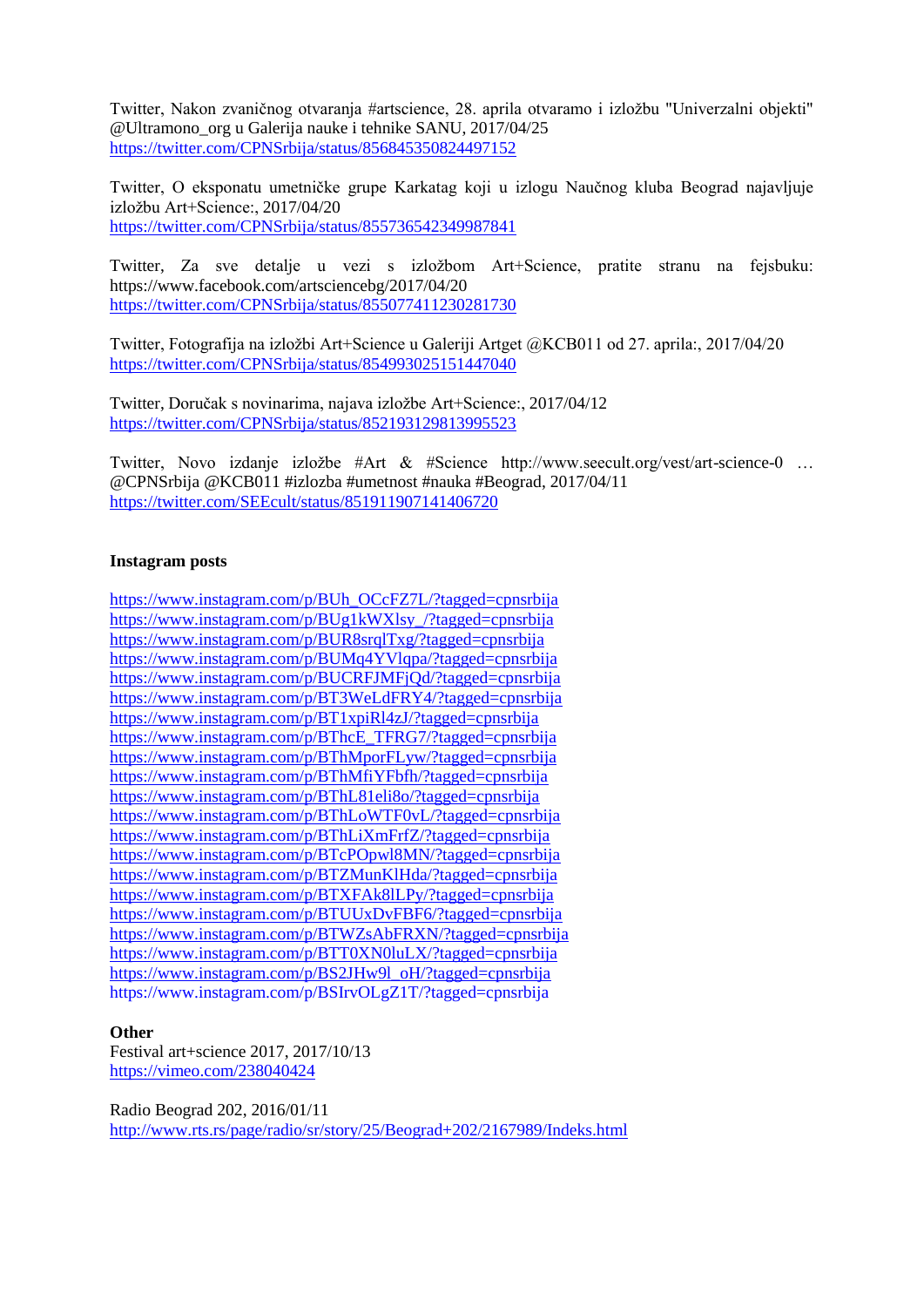# **4. European Organisation for Astronomical Research in the Southern Hemisphere (ESO)**

#### **4.1. Websites**

#### **General information**

Website<https://www.eso.org/public/> |<https://www.eso.org/public/outreach/art/>

Website, art&science@ESO Residency Award winners Quadrature make a visit, 2016/06/11 <http://www.eso.org/public/unitedkingdom/images/img-9229-cc/?lang>

Website, Winners of art&science@ESO Residency Award 2015 Announced, 2016/03/15 <https://www.eso.org/public/unitedkingdom/announcements/ann16014/?lang>

Website, ESO Art & Science Residency Applications Open, 2015/10/21 <https://www.eso.org/public/unitedkingdom/announcements/ann15081/>

Website, Winner of ESO Art & Science Residency Announced, María Ignacia Edwards selected from over 140 applicants from 40 countries, 2015/03/17 <https://www.eso.org/public/unitedkingdom/announcements/ann15021/?lang>

## **4.2. Social Media**

#### **Facebook**

Facebook, ESO #Flashback: Quadrature Satelliten — the machine. Image credit: Quadrature View larger image at: [http://socsi.in/VnPug,](http://socsi.in/VnPug) 2016/05/23 <https://www.facebook.com/ESOAstronomy/posts/10155346281307495:0>

Facebook, ESO #Flashback: Quadrature, winners of art&science ESO Residency Award, visiting our HQ Image credit: ESO Astronomy View larger image at: [http://socsi.in/CfeZr](http://socsi.in/CfeZr%202017/02/14) 2017/02/14 <https://www.facebook.com/ESOAstronomy/posts/10155034679352495:0>

Facebook, ESO's Representative in Chile, Fernando Comerón, talked with [Ars Electronica](https://www.facebook.com/arselectronica/?fref=mentions) about science & art at our observatorie, 2016/03/18 <https://www.facebook.com/ESOAstronomy/posts/10154060567382495>

#### **Twitter**

Twitter, ESO #Flashback: Quadrature Satelliten — the machine. Credit: Quadrature [http://socsi.in/JO1IL 2017/05/22](http://socsi.in/JO1IL%202017/05/22) <https://twitter.com/ESO/status/866790839795802113>

Twitter, ESO [#Flashback:](https://twitter.com/hashtag/Flashback?src=hash) art&science [@ESO](https://twitter.com/ESO) Residency Award winners visiting our HQ [http://socsi.in/hP4lh](http://socsi.in/hP4lh %202017/02/13) 2017/02/13 <https://twitter.com/ESO/status/831292070753079296>

Twitter, ESO's Representative in Chile talked with @ArsElectronica about science & art at our observatories. 2016/03/19 <https://twitter.com/ESO/status/711221049006923776>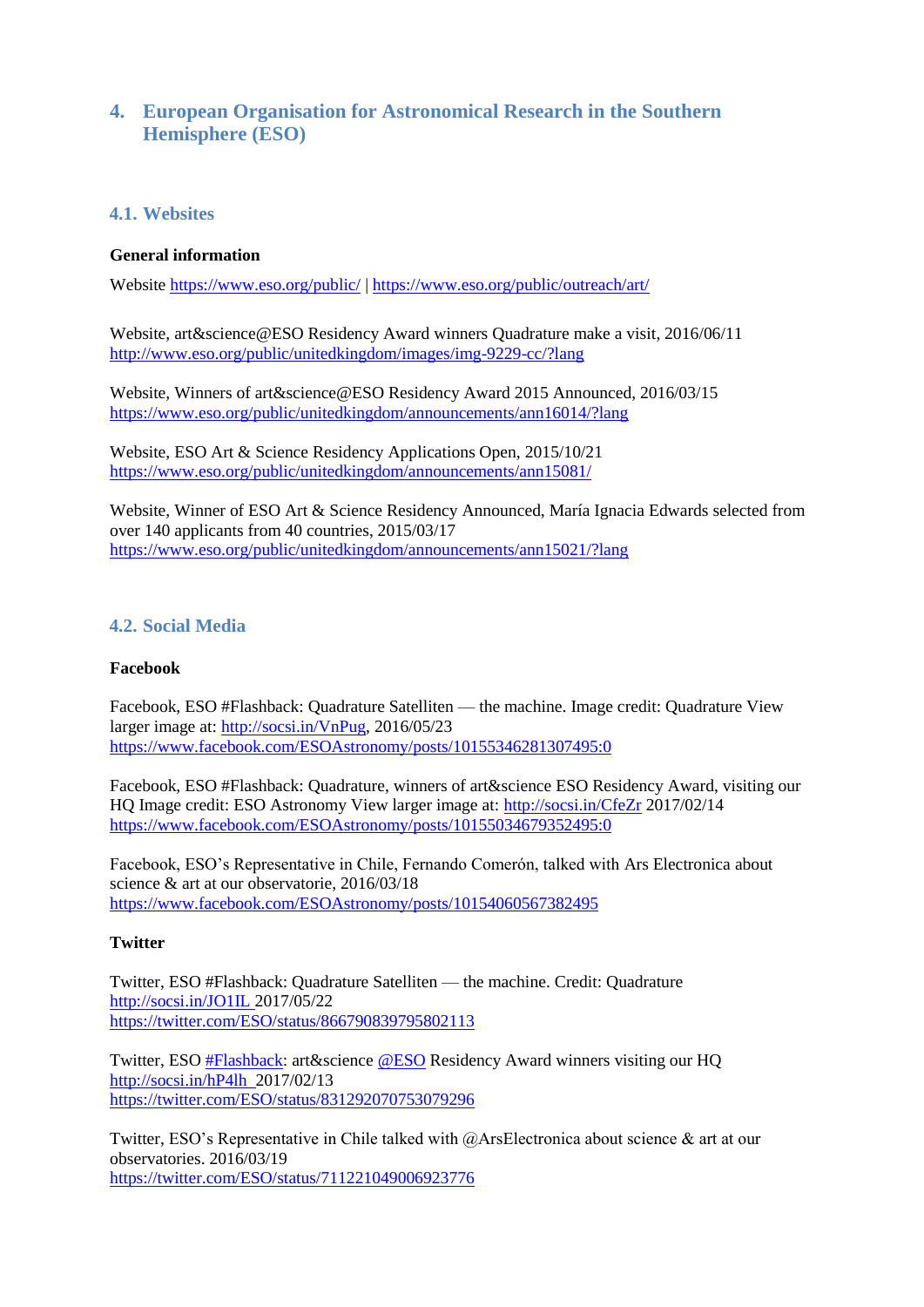Twitter, The winner for the Digital Art & Science residency offered by @ArsElectronica @ESO has been selected!, 2016/03/15 <https://twitter.com/ESO/status/709771527990996992>

Twitter, This is the helipad serving our mountaintop observatories. Credit: C. Schnugg @ArsElectronica @ESO<http://socsi.in/G6Cc7> <https://twitter.com/ESO/status/678847809991417856>

Twitter, We invite artists to apply for a residency at our observatories in #Chile. CC @ArsElectronica 2015/10/21

<https://twitter.com/ESO/status/656847953592762369>

Twitter; An @ArsElectronica article capturing the essence of María Ignacia Edwards' Art & Science residency project @ESO. [http://ow.ly/Oo5ni 2015/06/17](http://ow.ly/Oo5ni%202015/06/17) <https://twitter.com/ESO/status/611247380864831489>

Twitter, Artist María Ignacia Edwards during her artist-in-residence programme. [http://ow.ly/i/b1Hzj](http://t.co/6G8p3KN8j2) 2015/05/29 <https://twitter.com/ESO/status/604225827543326720>

Twitter, Chilean artist, María Ignacia Edwards wins an Art & Science residency @ESO CC @ArsElectronica, 2015/03/18 <https://twitter.com/ESO/status/578239766279417856>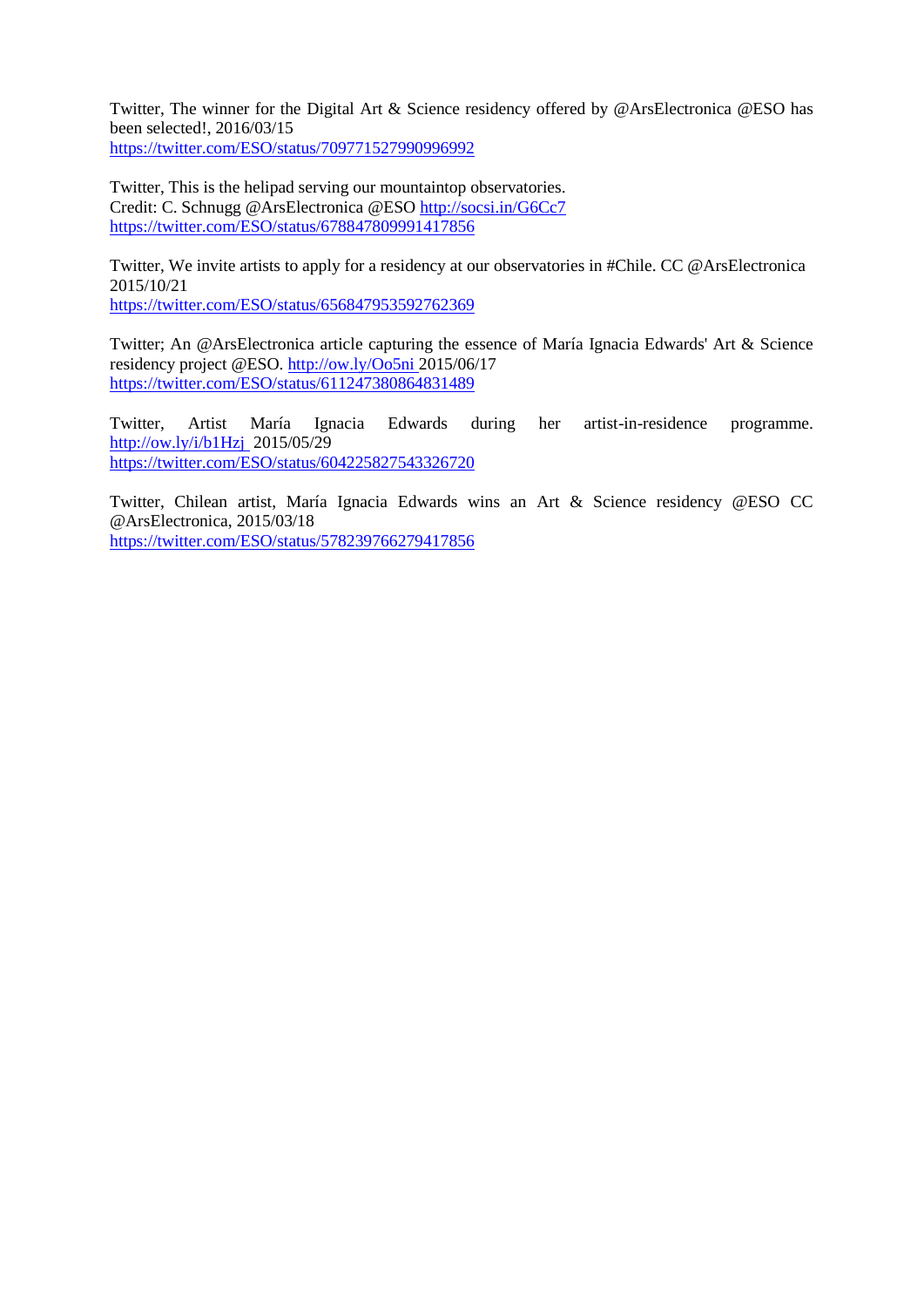# **5. European Organization for Nuclear Research (CERN)**

## **5.1. Websites**

#### **General information**

Website<http://home.cern/> |<http://arts.cern/>

Website, semiconductor, Collide@CERN Ars Electronica Award 2015, 2015/11/20 <http://arts.cern/semiconductor>

Website, Collide@CERN Ars Electronica Award Goes to Semiconductor, 2015/08/10 <http://arts.cern/news/2015/collidecern-ars-electronica-award-2015>

Website, Arts @ CERN: Three winning artists and an open call, 2015/04/30 <https://home.cern/about/updates/2015/04/arts-cern-three-winning-artists-and-open-call>

## **5.2. Social Media**

#### **Facebook**

Facebook, Semiconductor will be introducing their CERN residency at the National Theatre in London, join them if you are around, 2017/07/17 <https://www.facebook.com/ArtsatCERN/posts/1476011825810024>

Facebook, the Collide@CERN residency comes to the end for Semiconductor, 2015/12/12 https://www.facebook.com/ArtsatCERN/photos/a.368239479920603.86201.360581707353047/97665 3219079223/?type=3&theater

Facebook, Collide@CERN artists, Semiconductor, giving a presentation at IdeaSquare. 2015/12/07 <https://www.facebook.com/ArtsatCERN/posts/974455409299004>

Facebook, Guess where the Collide@CERN Artists, Ruth Jarman and Joe Gerhardt (semiconductorfilms.com) are in the photo, 2015/12/02 <https://www.facebook.com/ArtsatCERN/posts/972459199498625:0>

Facebook, Collide artists, Semiconductor (Joe Gerhardt and Ruth Jarman) with their scientific partner Luis Álvarez-Gaumé, Theoretical Physics, CERN. 2015/11/13 <https://www.facebook.com/ArtsatCERN/posts/964198530324692:0>

Facebook, Collide@CERN artists at CCC, where the LHC is controlled. 2015/10/29 <https://www.facebook.com/ArtsatCERN/posts/958330370911508:0>

Facebook, Collide artists, Semiconductor [\(semiconductorfilms.com\)](http://semiconductorfilms.com/) looking at the CERN Archive 2015/10/27

[https://www.facebook.com/ArtsatCERN/photos/a.957489530995592.1073741850.36058170735304](https://www.facebook.com/ArtsatCERN/photos/a.957489530995592.1073741850.360581707353047/957489564328922/?type=3&theater) [7/957489564328922/?type=3&theater](https://www.facebook.com/ArtsatCERN/photos/a.957489530995592.1073741850.360581707353047/957489564328922/?type=3&theater)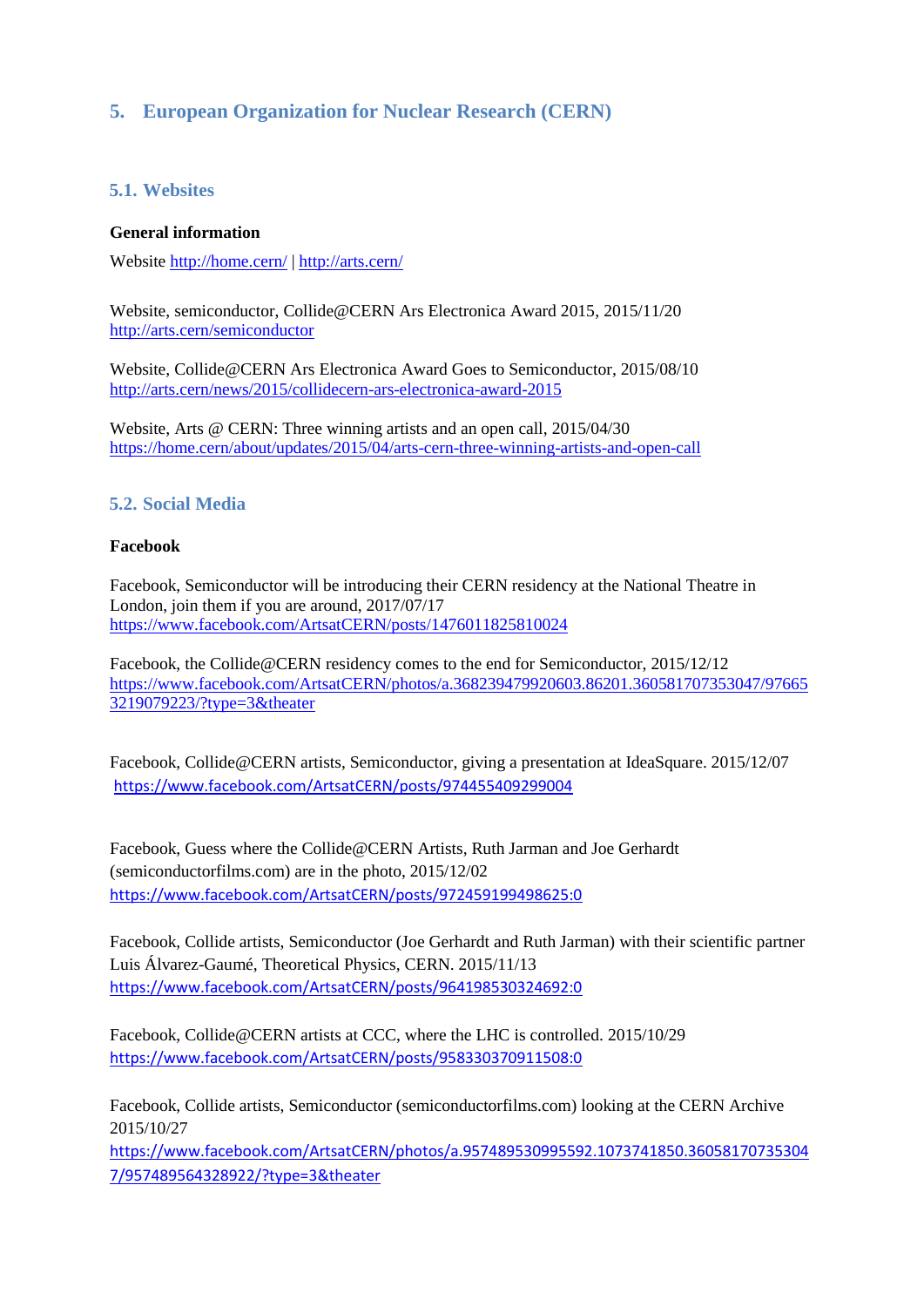Facebook, Collide@CERN artists, Semiconductor, Ruth and Joe, as they present some of their work to CERN Scientists @CERN, 2015/10/21 <https://www.facebook.com/ArtsatCERN/videos/955009957910216/>

Facebook, Arts@CERN announces new artists in residence. 2015/10/13 <https://www.facebook.com/ArtsatCERN/posts/951705248240687>

Facebook, @Clic: Compact Linear Collider with Collide@CERN artists Ruth and Joe, with Wilfrid Farabolini...actual pieces tested in the clic prototype, 2015/09/10 <https://www.facebook.com/ArtsatCERN/posts/937273246350554:0>

Facebook, Collide@CERN artists, Semiconductorfilms.com, visiting ATLAS with Peter Jenni., 2015/09/09 <https://www.facebook.com/ArtsatCERN/posts/936717129739499:0>

Facebook, Cern Data Centre with Collide@CERN artists, Semiconductor. Semiconductorfilms.com, 2015/09/09 <https://www.facebook.com/ArtsatCERN/posts/936703346407544:0>

Facebook, Semiconductor (Ruth and Joe), the winning artists of Collide@CERN Ars Electronica award, have started their journey at CERN. 2015/09/08 <https://www.facebook.com/ArtsatCERN/posts/936478266430052:0>

Facebook, 5 days left! Open Call for Collide@CERN Ars Electronica., 2015/07/01 <https://www.facebook.com/ArtsatCERN/posts/902974359780443>

## **Twitter**

Twitter, Collide@CERN Artists, Semiconductor will be at CAC Geneva tonight, taking part in a screening and colloquium,...<http://fb.me/2da9FJfUS> 2015/11/20 <https://twitter.com/ArtsAtCERN/status/667700185821257734>

Twitter, Tonight!!! Collide@CERN artists, Semiconductor at Centre d'Art Contemporain Genève, overbooked!!! But will be..[. http://fb.me/3xSiG0USb 2015/11/20](http://fb.me/3xSiG0USb%202015/11/20) 2015/11/20 <https://twitter.com/ArtsAtCERN/status/667656601151541252>

Twitter, Collide@CERN Ars Electronica artists, Semiconductor (Joe Gerhardt and Ruth Jarman) with their scientific partner... [http://fb.me/5qne4eDGb 2015/11/13](http://fb.me/5qne4eDGb%202015/11/13) <https://twitter.com/ArtsAtCERN/status/665162013857984513>

Twitter, Semiconductor at CERN, 2015/10/27 <https://twitter.com/ArtsAtCERN/status/659002750433435650>

Twiter, Collide@CERN artist, Semiconductor (http://semiconductorfilms.com ) looking at the CERN Archive.... [http://fb.me/7wZqCgwqL 2015/10/27](http://fb.me/7wZqCgwqL%202015/10/27) <https://twitter.com/ArtsAtCERN/status/658969802057367552>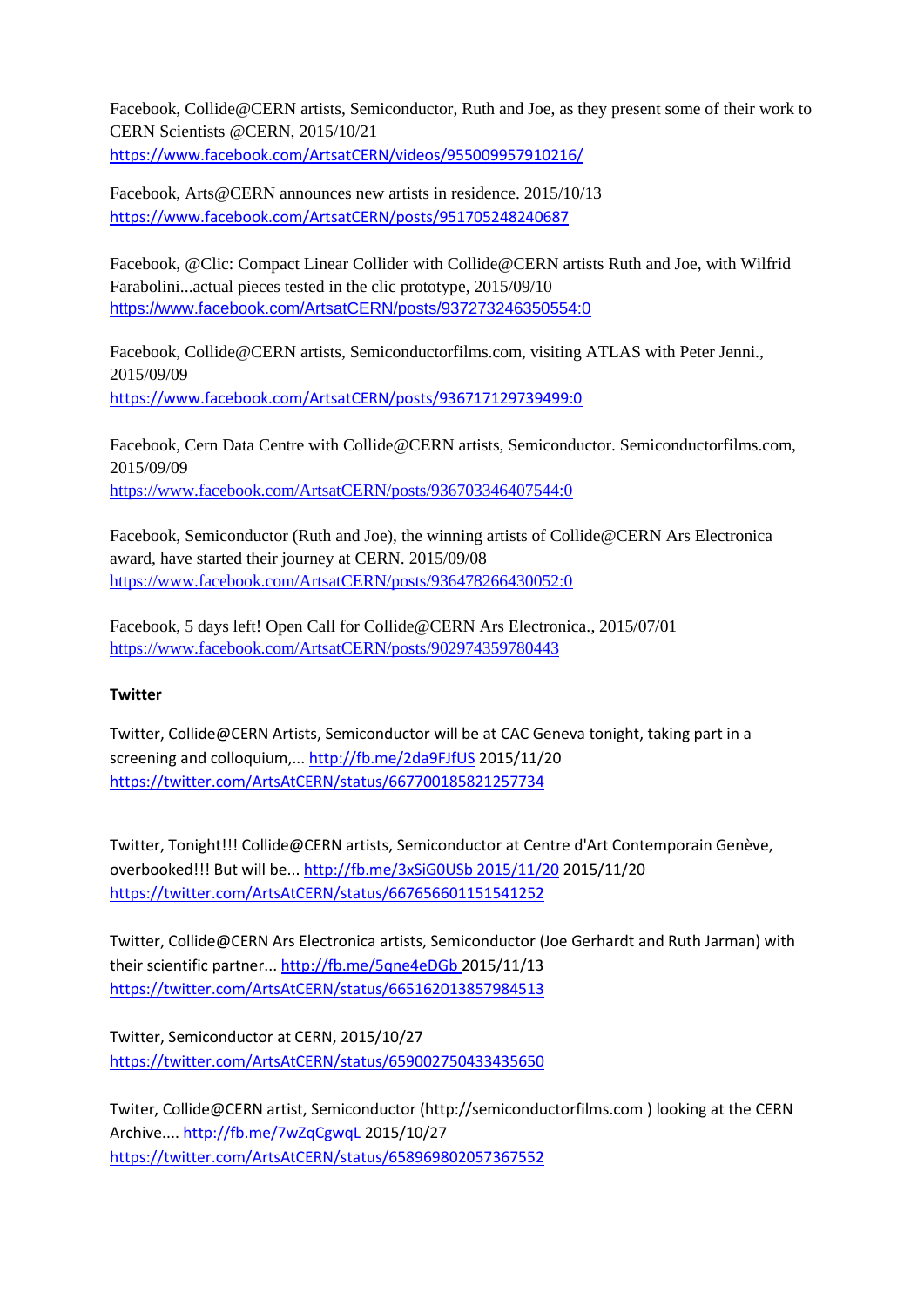Twitter, I posted 6 photos on Facebook in the album "Semiconductor, Collide@CERN Ars Electronica 2015" [http://fb.me/1UqacGKE9 2015/10/27](http://fb.me/1UqacGKE9%20%202015/10/27) <https://twitter.com/ArtsAtCERN/status/658969241006288896>

Twitter, New #ArtOpps live w calls by @ArsElectronica @ESO @ArtsAtCERN @40ClarenceMews @TheArtPriz[e http://bit.ly/1CSTzyp 2015/10/22](http://bit.ly/1CSTzyp%202015/10/22) <https://twitter.com/ArtRabbit/status/657202521476321280>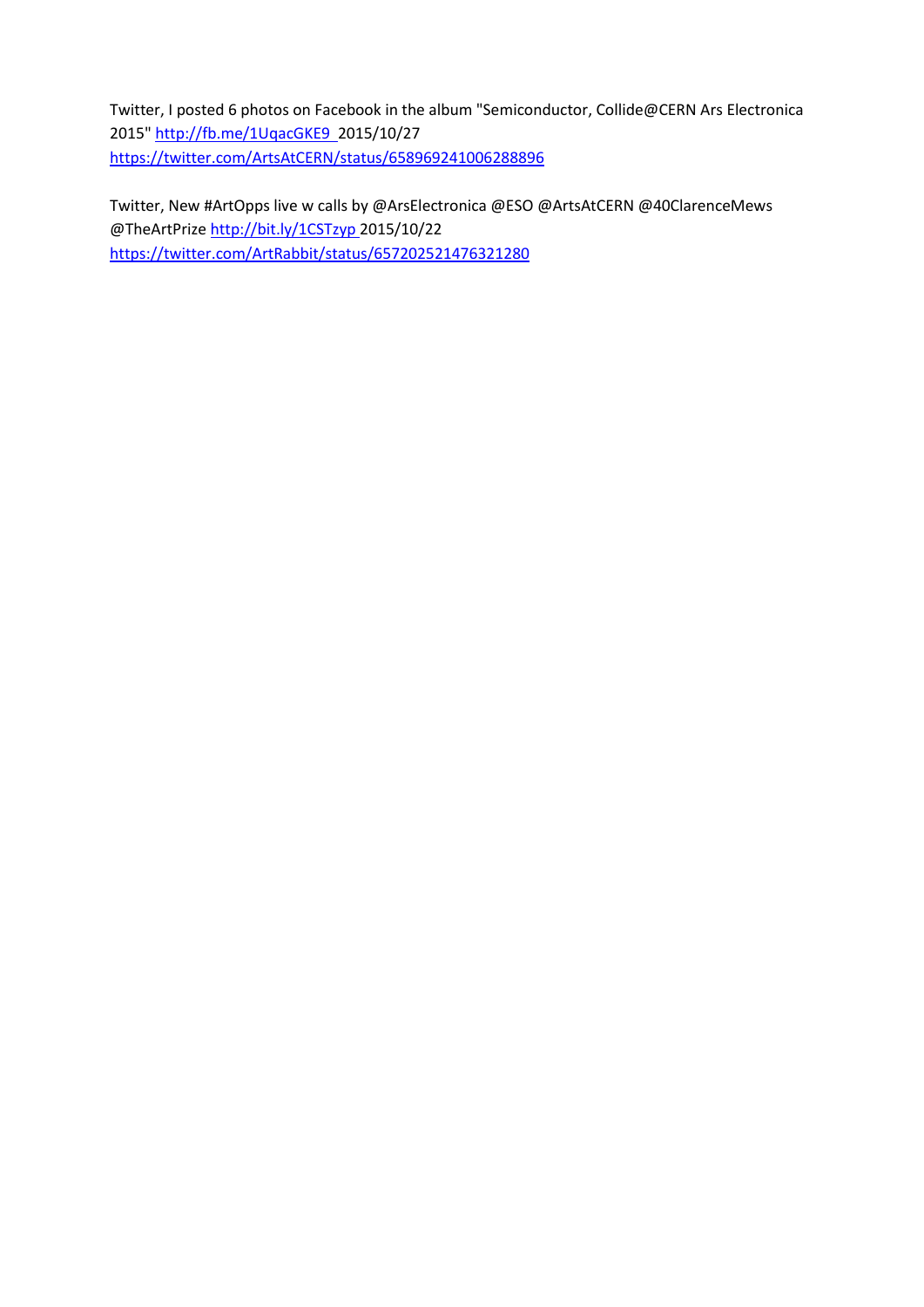# **6. European Space Agency (ESA)**

## **6.1. Websites**

## **General information**

Website <http://www.esa.int/ESA> |<http://sci.esa.int/art-and-science-at-esa/>

Website, Ars Electronica: Explosive Installationen und Weltraumrober, 2017/09/06 (DE) http://www.esa.int/ger/ESA\_in\_your\_country/Austria/Ars\_Electronica\_Explosive\_Installationen\_und [Weltraum-Roboter](http://www.esa.int/ger/ESA_in_your_country/Austria/Ars_Electronica_Explosive_Installationen_und_Weltraum-Roboter)

Website, Space-inspired Star Storm to premier next month, an explosive performance inspired by stellar processes in the Universe, 2017/08/30 [http://www.esa.int/Our\\_Activities/Space\\_Science/Space](http://www.esa.int/Our_Activities/Space_Science/Space-inspired_Star_Storm_to_premiere_next_month)[inspired\\_Star\\_Storm\\_to\\_premiere\\_next\\_month](http://www.esa.int/Our_Activities/Space_Science/Space-inspired_Star_Storm_to_premiere_next_month)

Website, Cosmic explosions: The first ESA-Ars Electronica residency: Aoife van Linden Tol, 2016/08/03 [http://www.esa.int/Our\\_Activities/Space\\_Science/Cosmic\\_explosions\\_the\\_first\\_ESA\\_Ars\\_Electronica](http://www.esa.int/Our_Activities/Space_Science/Cosmic_explosions_the_first_ESA_Ars_Electronica_residency) residency

Website, LOST IN THE PHOTOSPHERE BY AOIFE VAN LINDEN TOL, 2017/05/22 http://www.esa.int/spaceinimages/Images/2017/05/Lost in the photosphere by Aoife van Linden [Tol](http://www.esa.int/spaceinimages/Images/2017/05/Lost_in_the_photosphere_by_Aoife_van_Linden_Tol)

Website, Calling all artists: Apply now for Art and Science residency, 2016/04/20 [http://www.esa.int/Our\\_Activities/Space\\_Science/Calling\\_all\\_artists\\_apply\\_now\\_for\\_art\\_and\\_science](http://www.esa.int/Our_Activities/Space_Science/Calling_all_artists_apply_now_for_art_and_science_residency) residency

## **6.2. Social Media**

## **Facebook**

Facebook, A creative robot and space explosions will be part of the 2017 Ars Electronica Festival, 2017/08/30

[https://www.facebook.com/EuropeanSpaceAgency/photos/a.380701205666.166436.54912575666/101](https://www.facebook.com/EuropeanSpaceAgency/photos/a.380701205666.166436.54912575666/10155242996415667/?type=3) [55242996415667/?type=3](https://www.facebook.com/EuropeanSpaceAgency/photos/a.380701205666.166436.54912575666/10155242996415667/?type=3)

Facebook, The deadline for the ESA/Ars Electronica science-art residency has been extended to 20 June, 2016/06/04 <https://www.facebook.com/EuropeanSpaceAgency/posts/10153575045480667>

## **Twitter** (in chronological order)

Twitter[, #SciArt](https://twitter.com/hashtag/SciArt?src=hash) [#Sunday:](https://twitter.com/hashtag/Sunday?src=hash) Preparations for [#ArsElectronica17](https://twitter.com/hashtag/ArsElectronica17?src=hash) festival 7–11 Sept are in full swing! [http://blogs.esa.int/artscience/2017/09/02/the-pause-before-the-star-storm/](https://t.co/oAX2KEzxOL) ...  $\&$ [http://blogs.esa.int/artscience/2017/09/02/finding-his-feet-the-wandering-artist-prepares-for-the](https://t.co/2E77aZnOsz)[festival/](https://t.co/2E77aZnOsz) … <https://twitter.com/esascience/status/904285080096571392>

Twitter, Also at [#arselectronica17:](https://twitter.com/hashtag/arselectronica17?src=hash) the [#WanderingArtist,](https://twitter.com/hashtag/WanderingArtist?src=hash) a creative robot with space dreams that visited [#ESA'](https://twitter.com/hashtag/ESA?src=hash)s robotic labs on a [#SciArt](https://twitter.com/hashtag/SciArt?src=hash) residency, 2017/08/30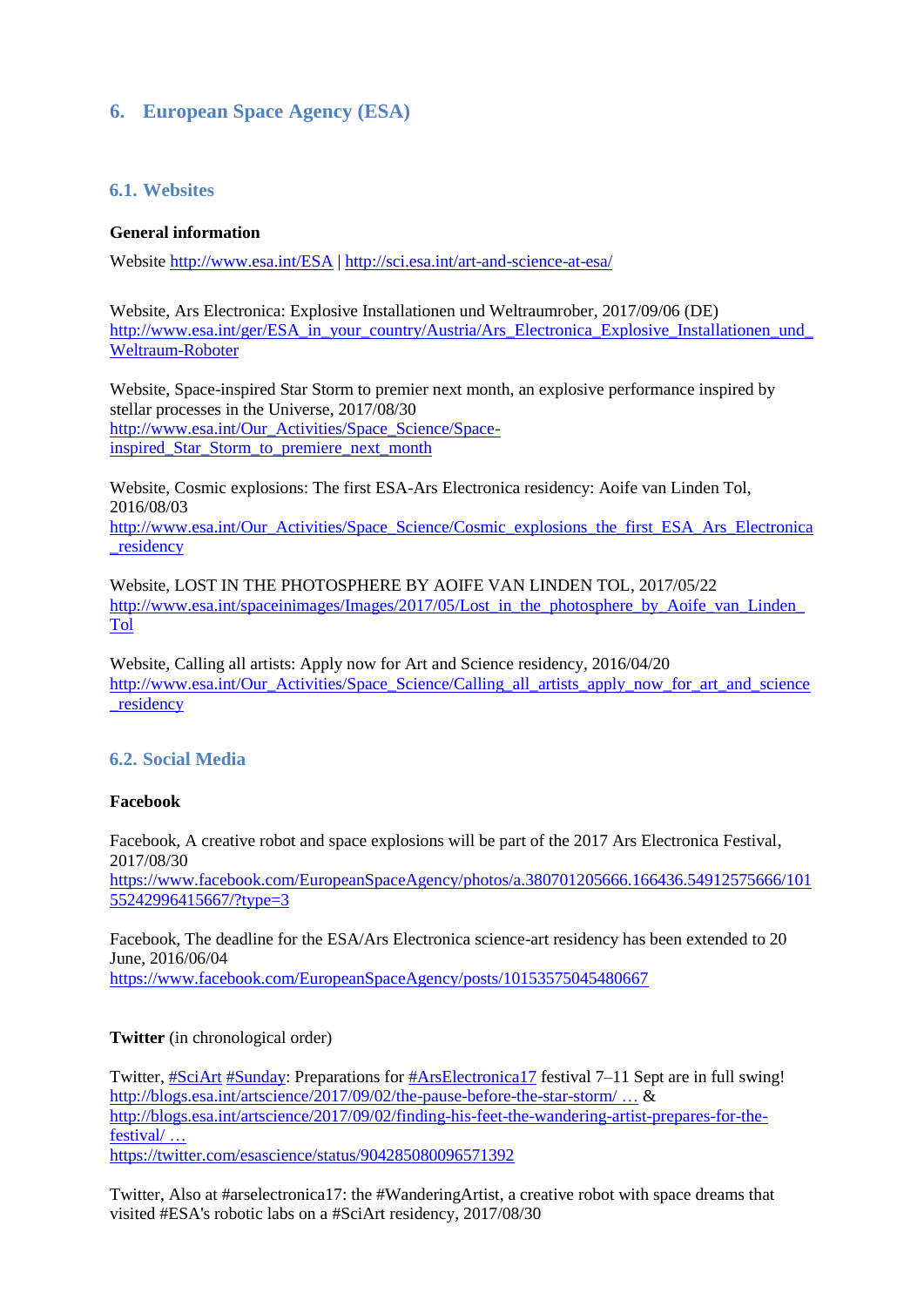<https://twitter.com/esascience/status/902898717195370496>

Twitter[, #StarStorm,](https://twitter.com/hashtag/StarStorm?src=hash) an explosive show developed during [#SciArt](https://twitter.com/hashtag/SciArt?src=hash) residency at [#ESA,](https://twitter.com/hashtag/ESA?src=hash) 2017/08/30 <https://twitter.com/esascience/status/902896981407911936>

Twitter, Humans, #robots and rainbows – How artist Sarah Petkus experienced her #SciArt residency at #ESA's technical heart: http://blogs.esa.int/artscience/2017/08/03/humans-robots-and-rainbowshow-sarah-petkus-experienced-estec/ … 2017/08/04 <https://twitter.com/esascience/status/893468208774217728>

Twitter, The Wandering Artist has arrived! Meet Sarah Petkus & Noodle, a 60cm robot with space exploration ambitions: http://blogs.esa.int/artscience/2017/06/07/the-wandering-artist-at-estec/ ... #SciArt 2017/06/08

<https://twitter.com/esascience/status/872782940933115904>

Twitter, Sarah Petkus, kinetic artist & roboticist who received an honourary mention for her art&science@ESA proposal, will soon visit ESTEC! #SciArt 2017/05/31 <https://twitter.com/esascience/status/869855875460202499>

Twitter, More on the progress of the @ESA–@ArsElectronica #SciArt residency at #ESTEC via the #ESAArtScience blog: http://blogs.esa.int/artscience/2017/05/22/making-a-mark-science-artresidence-progress-at-estec/ … #StarStorm 2017/05/22 <https://twitter.com/esascience/status/866680820324544512>

Twitter, Space Science #ImageOfTheWeek: An explosive sketch of the #Sun by artist-in-residence Aoife van van Linden Tol: http://www.esa.int/spaceinimages/Images/2017/05/Lost\_in\_the\_photosphere\_by\_Aoife\_van\_Linden\_ Tol … #SciArt <https://twitter.com/esascience/status/866665529272135680>

Twitter, Aoife van Linden Tol, @ESA–@ArsElectronica artist-in-residence, is back at #ESTEC: http://blogs.esa.int/artscience/2017/05/11/artist-in-residence-back-at-estec/ … #SciArt #ESAartscience #StarStorm

<https://twitter.com/esascience/status/862688561769975809>

## **6.3. Blog activities** (in chronological order)

Blog, Finding his feet – the Wandering Artist prepares for the festival, 2017/09/02 [http://blogs.esa.int/artscience/2017/09/02/finding-his-feet-the-wandering-artist-prepares-for-the](http://blogs.esa.int/artscience/2017/09/02/finding-his-feet-the-wandering-artist-prepares-for-the-festival/)[festival/](http://blogs.esa.int/artscience/2017/09/02/finding-his-feet-the-wandering-artist-prepares-for-the-festival/)

Blog, The pause before the (Star) Storm, Aoife van Linden Tol's site-specific show inspired by the life of stars in the Universe, 2017/09/02 <http://blogs.esa.int/artscience/2017/09/02/the-pause-before-the-star-storm/>

Blog, Space-inspired Star Storm to premier next month*,* an explosive performance inspired by stellar processes in the Universe, 2017/08/30 <http://blogs.esa.int/artscience/2017/08/30/space-inspired-star-storm-to-premiere-next-month/>

Blog, Humans, Robotics, and Rainbows – How Sarah Petkus experienced ESTEC, 2017/08/03 [http://blogs.esa.int/artscience/2017/08/03/humans-robots-and-rainbows-how-sarah-petkus](http://blogs.esa.int/artscience/2017/08/03/humans-robots-and-rainbows-how-sarah-petkus-experienced-estec/)[experienced-estec/](http://blogs.esa.int/artscience/2017/08/03/humans-robots-and-rainbows-how-sarah-petkus-experienced-estec/)

Blog, First impressions of ESTEC – exploring the new nest, video diary of Sarah Petkus, 2017/06/12 <http://blogs.esa.int/artscience/2017/06/12/first-impressions-of-estec-exploring-the-new-nest/>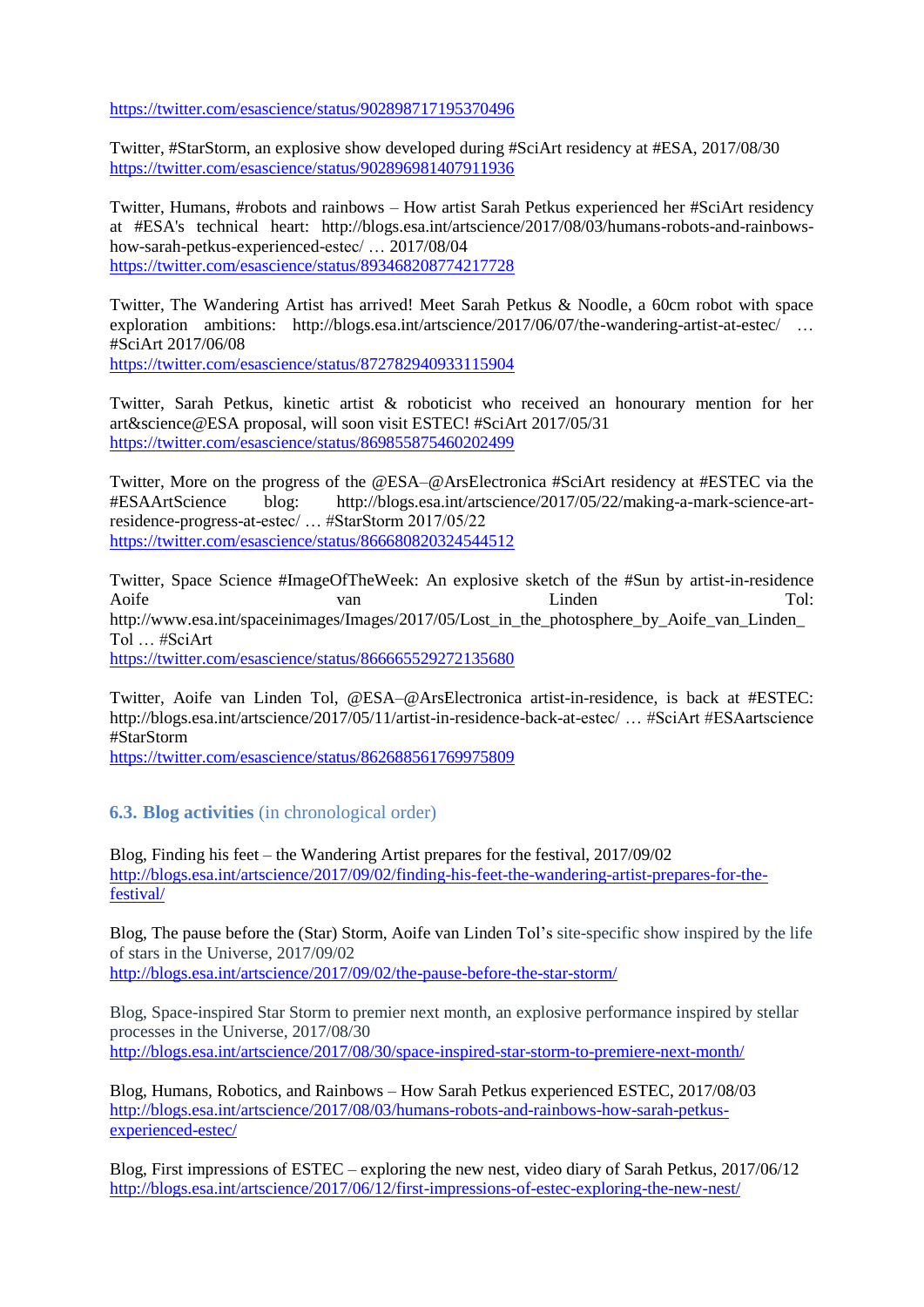Blog, The Wandering Artist at ESTEC, Sarah Petkus has arrived, 2017/06/07 <http://blogs.esa.int/artscience/2017/06/07/the-wandering-artist-at-estec/>

Blog, Making a Mark: Science-Art Residency progress at ESTEC, Aoife van Linden Tal spent her second research period at ESA, 2017/05/22 <http://blogs.esa.int/artscience/2017/05/22/making-a-mark-science-art-residency-progress-at-estec/>

Blog, Artist in residence back at ESTEC, Aoife van Linden Tol is back at ESA, 2017/05/11 <http://blogs.esa.int/artscience/2017/05/11/artist-in-residence-back-at-estec/>

Blog, Stellar start for Aoife van Linden Tal's residency, 2017/03/24 <http://blogs.esa.int/artscience/2017/03/24/stellar-start-for-aoife-van-linden-tol-s-residency/>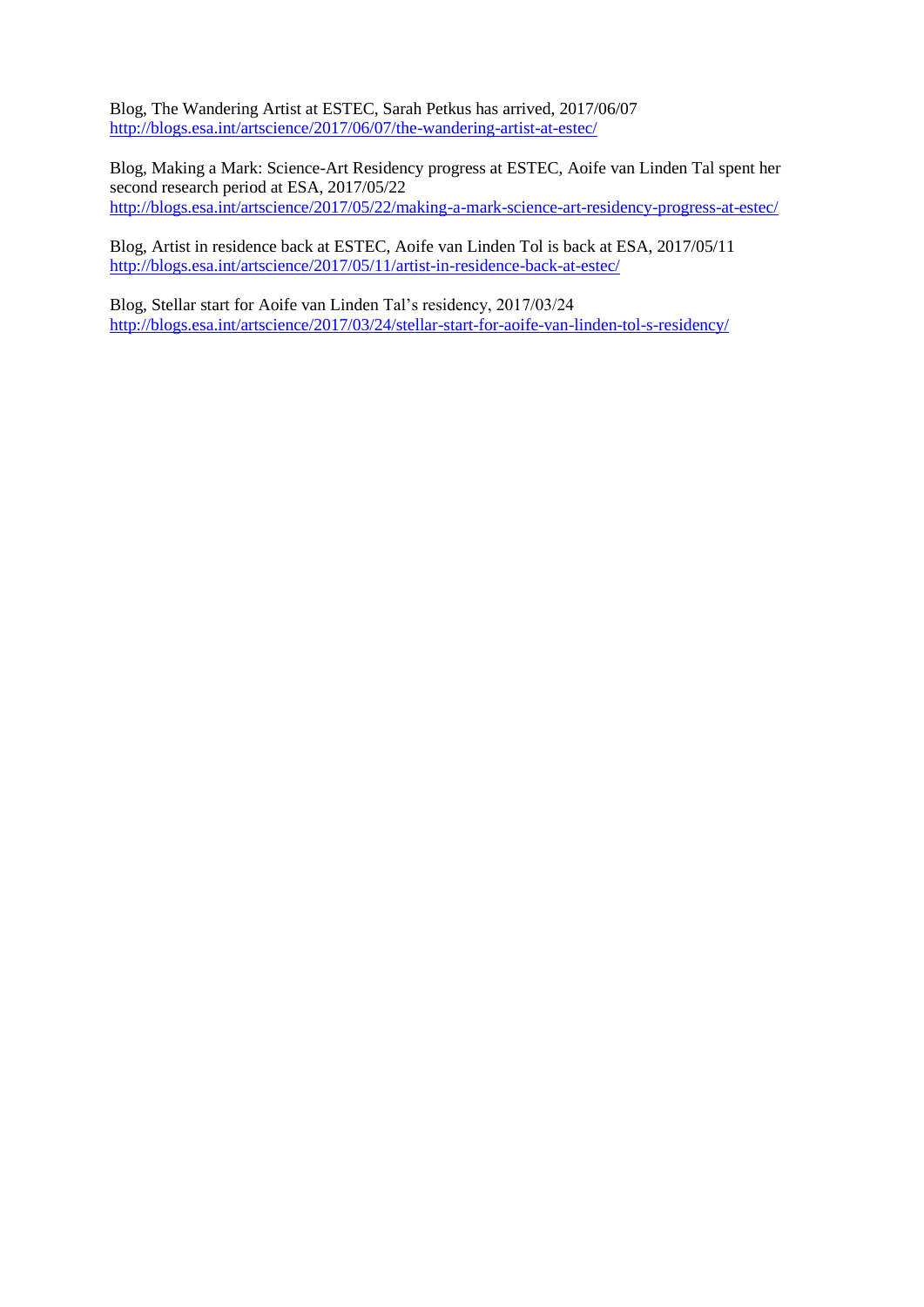# **7. [Fraunhofer Institute for Medical Image Computing \(](https://www.mevis.fraunhofer.de/)MEVIS)**

## **7.1. Websites**

#### **General information**

Website<https://www.mevis.fraunhofer.de/>

Website, STEAM Imaging – Our Artist-in-Residence Is Yen Tzu Chang, 2017/01/13 [https://www.mevis.fraunhofer.de/en/press-and-scicom/institute-news/STEAM-imaging-under-the](https://www.mevis.fraunhofer.de/en/press-and-scicom/institute-news/STEAM-imaging-under-the-skin.html)[skin.html](https://www.mevis.fraunhofer.de/en/press-and-scicom/institute-news/STEAM-imaging-under-the-skin.html)

Website, Evaluation Results of the Pupils' Workshop "STEAM Imaging: Art Meets Medical Research", 2017/08/01 [https://www.mevis.fraunhofer.de/en/press-and-scicom/institute-news/2017/evaluation-results-of-the](https://www.mevis.fraunhofer.de/en/press-and-scicom/institute-news/2017/evaluation-results-of-the-pupils-workshop-steam-imaging--art.html)[pupils-workshop-steam-imaging--art.html](https://www.mevis.fraunhofer.de/en/press-and-scicom/institute-news/2017/evaluation-results-of-the-pupils-workshop-steam-imaging--art.html)

#### **7.2. Press releases**

Press text, Open-heart art surgery, Taiwanese media artist Yen Tzu Chang presents the results of her artist residency, 2017/08/29 <https://www.mevis.fraunhofer.de/en/press-and-scicom/press-release/2017/open-heart-art-surgery.html>

## **7.3. Twitter**

Retweet, [nachhören] zweite Sendung von der [@ArsElectronica](https://twitter.com/ArsElectronica) mi[t @esa](https://twitter.com/esa) und [@FraunhoferMEVIS](https://twitter.com/FraunhoferMEVIS) im Intervie[w https://www.fro.at/scientific-partners-collaborations-with-esa-and-fraunhofer-mevis/](https://t.co/ZMn9tZFxlz) … [#Arselectronica2017](https://twitter.com/hashtag/Arselectronica2017?src=hash) 2017/09/16 <https://twitter.com/RadioFRO/status/909069974618206211>

Retweet, Whose Scalpel [#YenTzuChang](https://twitter.com/hashtag/YenTzuChang?src=hash) talks about he[r #SciArt](https://twitter.com/hashtag/SciArt?src=hash) residency exploring human-machine relationships [@FraunhoferMEVIS](https://twitter.com/FraunhoferMEVIS) [http://goo.gl/GgyCps](https://t.co/gp74gcUEeH) 2017/09/15 [https://twitter.com/baby\\_forest/status/908753232373190658](https://twitter.com/baby_forest/status/908753232373190658)

Twitter, Panel @ #arselectronica17 : #scicomm to contextualize sci expertise - relate facts, empirical data to #humanities social realities #values, 2017/09/10 <https://twitter.com/FraunhoferMEVIS/status/906945058435465216>

Twitter, Sabrina Haase partakes at conferenc[e #artistresidency](https://twitter.com/hashtag/artistresidency?src=hash) [#arselectronica17](https://twitter.com/hashtag/arselectronica17?src=hash) [#sciart](https://twitter.com/hashtag/sciart?src=hash) [#scicomm,](https://twitter.com/hashtag/scicomm?src=hash) 2017/09/10 <https://twitter.com/FraunhoferMEVIS/status/906944582612635648>

Twitter, Read here an interview with our artist-in-residence #YenTzuChang , 2017/09/08 <https://twitter.com/FraunhoferMEVIS/status/906244226622652417>

Twitter, Join us! Live Skype to #MRI Lab #sciart #artsci http://bit.ly/2vCCD8t #arselectronica17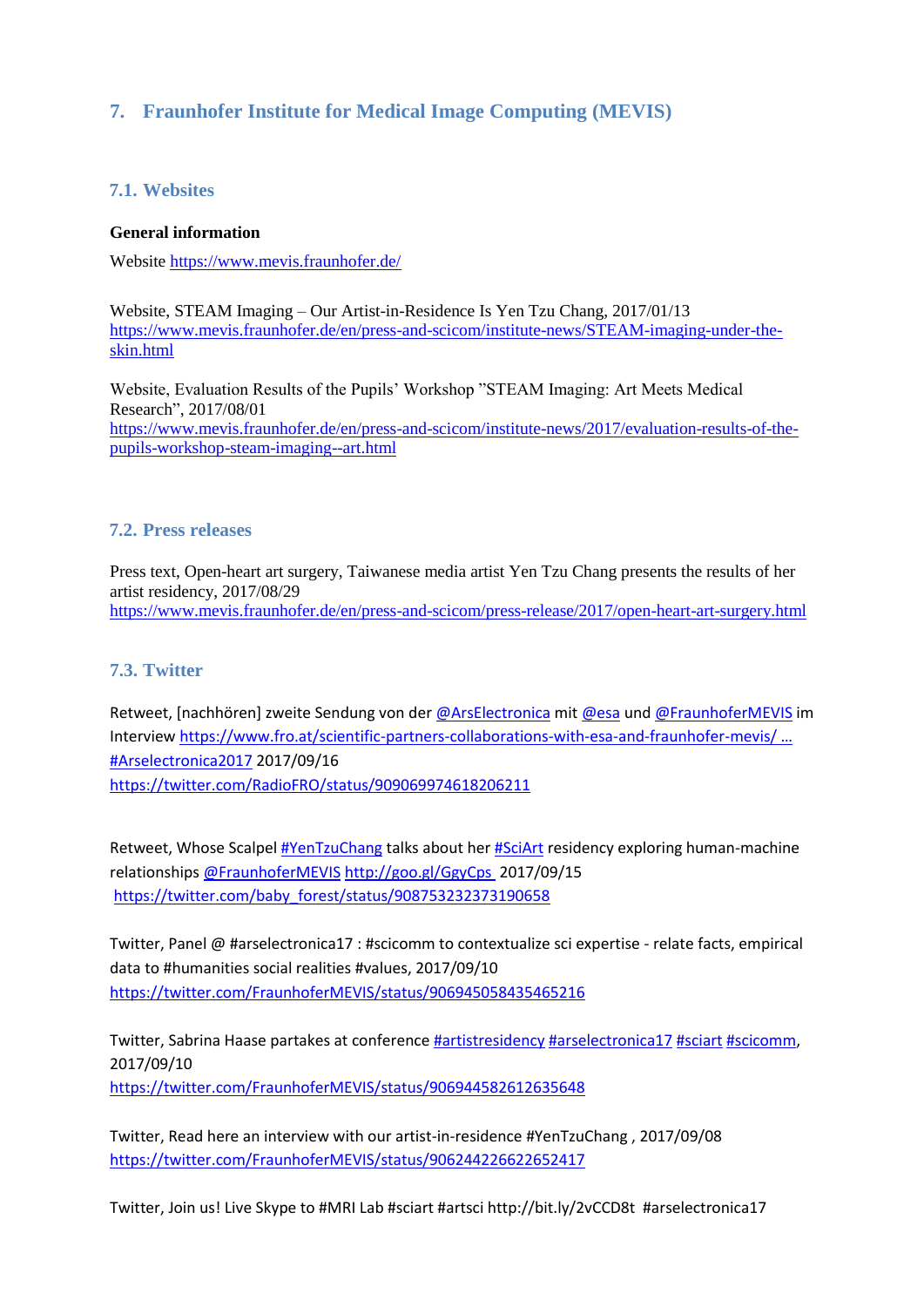More #STEAM http://bit.ly/2gCPzof @rawsciencetv, 2017/09/04 <https://twitter.com/FraunhoferMEVIS/status/904724738093834241>

Twitter, Our #sciart residency program addressed the future of the #human-machine relationship in #surgery #STEAMimaging<http://ow.ly/2RVK30eKG0U> <https://twitter.com/FraunhoferMEVIS/status/902493279257812993>

Twitter, #SciArt residency at Fraunhofer MEVIS: the #future of #humans and #machines in #surgery @ChangYens @ArsElectronica [http://bit.ly/2wsa6OD,](http://bit.ly/2wsa6OD) 2017/08/04 <https://twitter.com/FraunhoferMEVIS/status/893490961623285760>

Twitter, Read our #STEAMimaging evaluation summary #STEM #STEAM #sciart #digitalskills @ChangYens @ArsElectronica [http://bit.ly/2ugdF9j,](http://bit.ly/2ugdF9j) 2017/08/01 <https://twitter.com/FraunhoferMEVIS/status/892409398475325448>

Twitter, Scanning fruits at our [#MR](https://twitter.com/hashtag/MR?src=hash) scanner: STEAMimaging workshop with pupils and artist [@ChangYens](https://twitter.com/ChangYens) [#STEM](https://twitter.com/hashtag/STEM?src=hash) [#sciart](https://twitter.com/hashtag/sciart?src=hash) [@arselectronica,](https://twitter.com/ArsElectronica) 2017/06/09 <https://twitter.com/FraunhoferMEVIS/status/873242668100399105>

Twitter, Our new #ArtistinResidence is Yen Tzu Chang #STEAMimaging #STEMtoSTEAM #ownership #engagement #future, 2017/03/21 <https://twitter.com/FraunhoferMEVIS/status/844100648400576512>

Twitter, We are delighted to welcome our Artist-in-Residence Yen Tzu Chang #STEAMimaging "What is the core value of human?" [http://bit.ly/2mkzc1r,](http://bit.ly/2mkzc1r) <https://twitter.com/FraunhoferMEVIS/status/843812466723295233>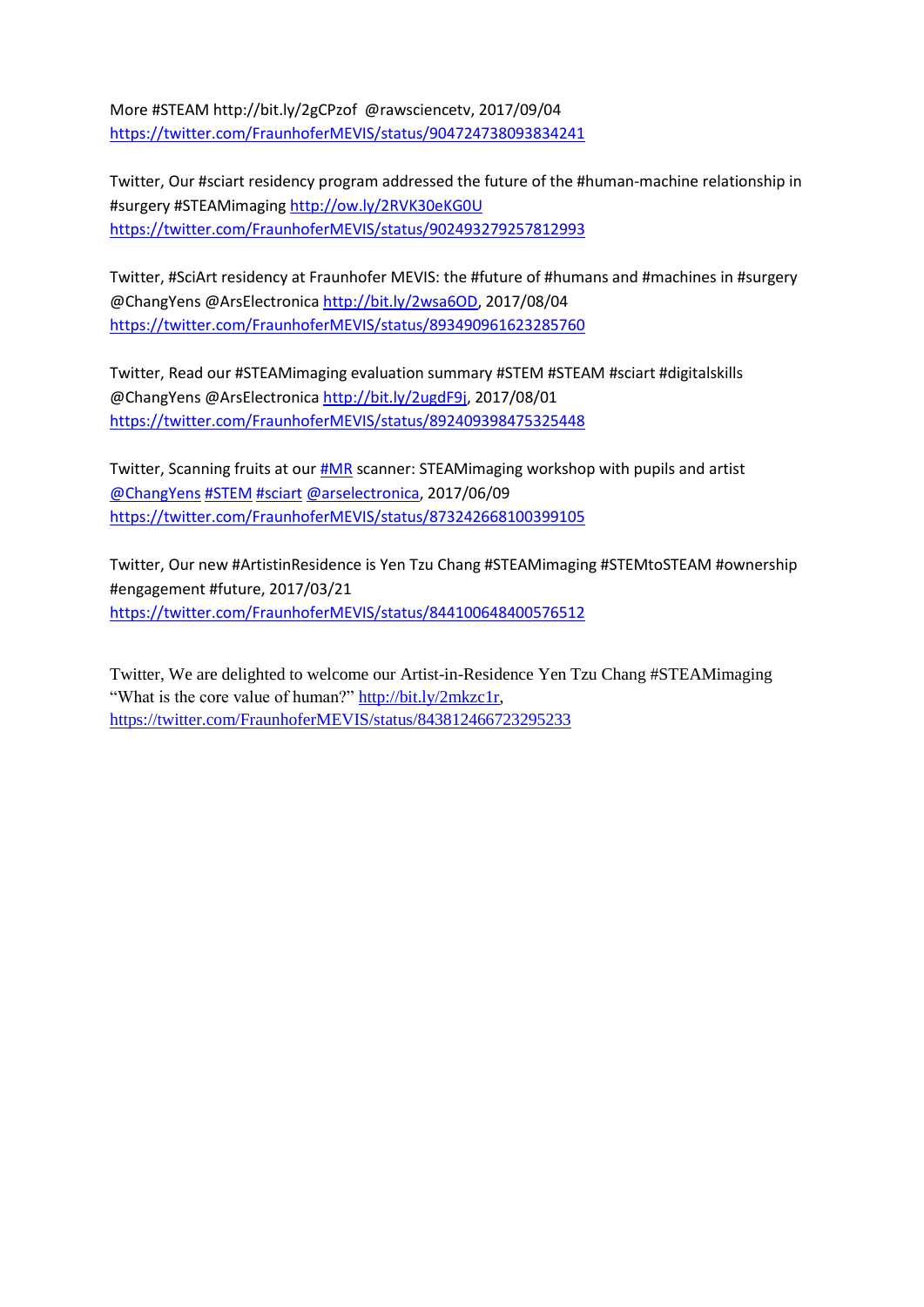## **8. GV Art London**

## **8.1. Websites**

#### **General information**

Website https://www.gvart.co.uk/

#### **8.2. Symposium**

Symposium, #postARTandSCIENCE, 2017/09/22, Welcome Collection [https://www.gvart.co.uk/events-1/2017/8/22/postartandscience-symposium-at-the-wellcome](https://www.gvart.co.uk/events-1/2017/8/22/postartandscience-symposium-at-the-wellcome-collection-friday-22-september-2017)[collection-friday-22-september-2017](https://www.gvart.co.uk/events-1/2017/8/22/postartandscience-symposium-at-the-wellcome-collection-friday-22-september-2017) | Videos <https://vimeo.com/236079910> (Introduction) and <https://vimeo.com/236081302> (Lukas Robert Mason, Moderator and Host) <https://vimeo.com/239406748> (Martin Kemp, Emeritus Professor in the History of Art, Trinity College, Oxford University) <https://vimeo.com/239770863> (Euan Lawson, Partner at Simkins LLP) <https://vimeo.com/242352269> (Prof William Latham, Computing Department Goldsmiths, University of London and Dr Daniel Glaser, Director, Science Gallery London) <https://vimeo.com/240497036> (Dr Nina Sellars, Artist in Residence, SymbioticA) <https://vimeo.com/242126477> (Prof Gary Hall, Professor of Media and Performing Arts, Coventry University) <https://vimeo.com/24048667> (Prof Neal White, Professor of Art/Science, Director - CREAM at University of Westminster) <https://vimeo.com/242109212> (Prof Joanna Zylinska, Professor of New Media and Communications, Goldsmiths, University of London) <https://vimeo.com/240494758> (Prof Stelarc, Performance Artist and Distinguished Research Fellow, School of Design and Art, Curtin University)

## **8.3. Social Media**

**Twitter** (in chronological order)

Twitter, Want to change your life? Apply for this artist open call by Monday night, 2016/06/17 [https://twitter.com/GV\\_Art/status/743794782711865345](https://twitter.com/GV_Art/status/743794782711865345)

Twitter, 20 June deadline for EU [#Artandscience](https://twitter.com/hashtag/Artandscience?src=hash) Network's artist residency [@esa](https://twitter.com/esa) & [@ArsElectronica](https://twitter.com/ArsElectronica) Futurelab, 2016/06/16 [https://twitter.com/GV\\_Art/status/743343965626241024](https://twitter.com/GV_Art/status/743343965626241024)

Twitter, Calling artists to apply for [#ArtandScience](https://twitter.com/hashtag/ArtandScience?src=hash) residency [@esa](https://twitter.com/esa) & [@ArsElectronica,](https://twitter.com/ArsElectronica) 2016/05/23 [https://twitter.com/GV\\_Art/status/734730112223023104](https://twitter.com/GV_Art/status/734730112223023104)

Twitter, Remider: EU Digital [#ArtandScience](https://twitter.com/hashtag/ArtandScience?src=hash) Network OPEN CALL, 2015/11/18 [https://twitter.com/GV\\_Art/status/666958666571063296](https://twitter.com/GV_Art/status/666958666571063296)

Twitter, EU Digital [#ArtandScience](https://twitter.com/hashtag/ArtandScience?src=hash) Network OPEN CALL: residency [@ESO](https://twitter.com/ESO) Chile & [@ArsElectronica](https://twitter.com/ArsElectronica) Austria, 2015/10/17 [https://twitter.com/GV\\_Art/status/655448930310819841](https://twitter.com/GV_Art/status/655448930310819841)

Twitter, Whose applying for round 2 of EU Digital [#ArtandScience](https://twitter.com/hashtag/ArtandScience?src=hash) Network for residency [@CERN](https://twitter.com/CERN) & [@ArsElectronica,](https://twitter.com/ArsElectronica) 2015/06/30 [https://twitter.com/GV\\_Art/status/615921341859004416](https://twitter.com/GV_Art/status/615921341859004416)

Twitter, Reminder [@ArsElectronica](https://twitter.com/ArsElectronica) & [@CERN](https://twitter.com/CERN) artist residency open call, 2015/05/20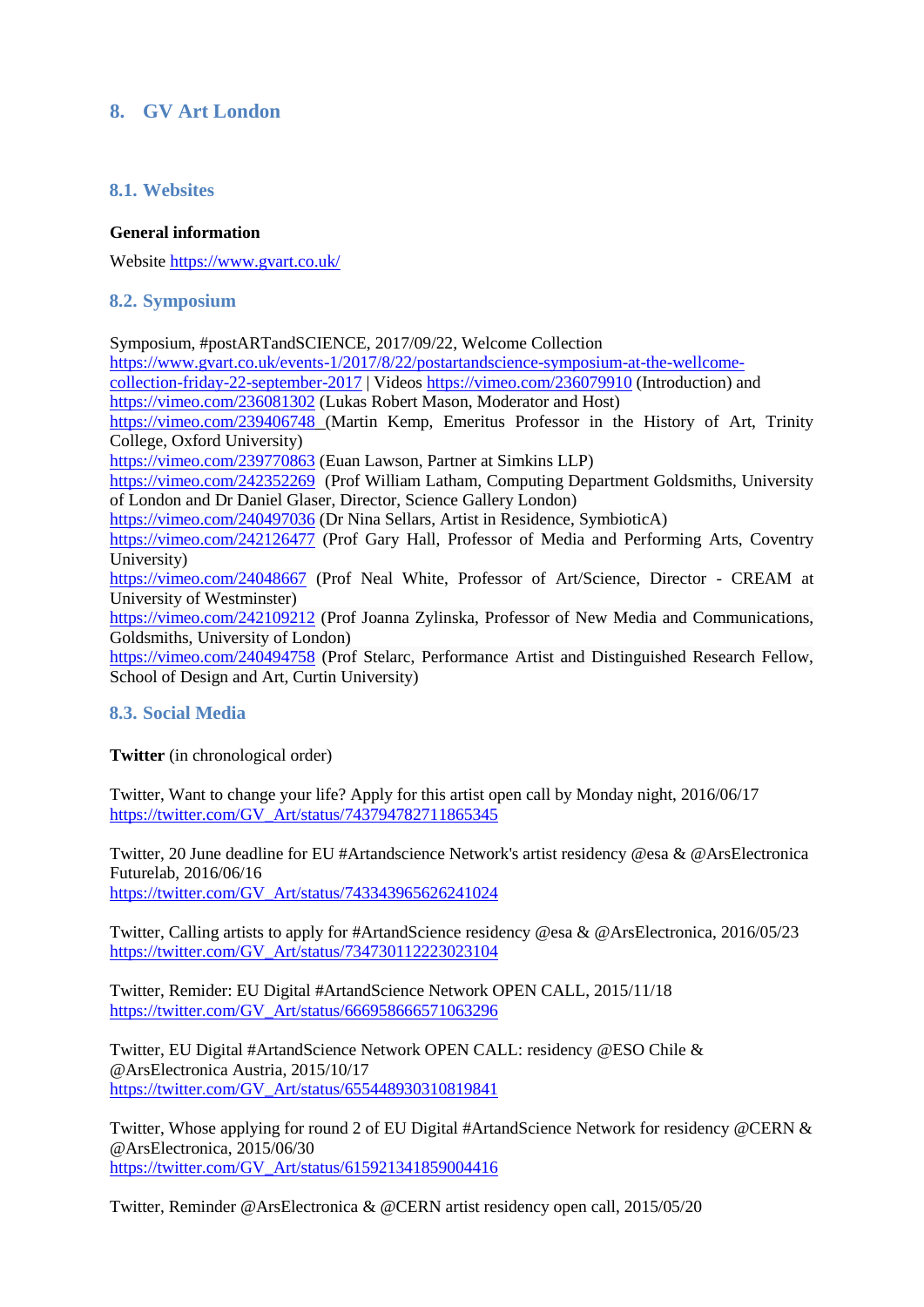[https://twitter.com/GV\\_Art/status/600958236955664384](https://twitter.com/GV_Art/status/600958236955664384)

Twitter, If you fancy a residency [@ArsElectronica](https://twitter.com/ArsElectronica) & [@CERN](https://twitter.com/CERN) then check this out, 2015/05/10 [https://twitter.com/GV\\_Art/status/597381708678299648](https://twitter.com/GV_Art/status/597381708678299648)

Twitter, thanks to all who applied to our European digital [#ArtandScience](https://twitter.com/hashtag/ArtandScience?src=hash) Network, residencies [@ArsElectronica](https://twitter.com/ArsElectronica) & [@ESO\\_Chile,](https://twitter.com/ESO_Chile) 2015/02/18 [https://twitter.com/GV\\_Art/status/568060592537378816](https://twitter.com/GV_Art/status/568060592537378816)

Twitter, Reminder: Artist Open Call for EU #ArtandScience Network closes on Monday Feb 16 http://goo.gl/bYZPhf @ArsElectronica @ESO\_Chile 2015/02/13 https://twitter.com/GV\_Art/status/566284426326605824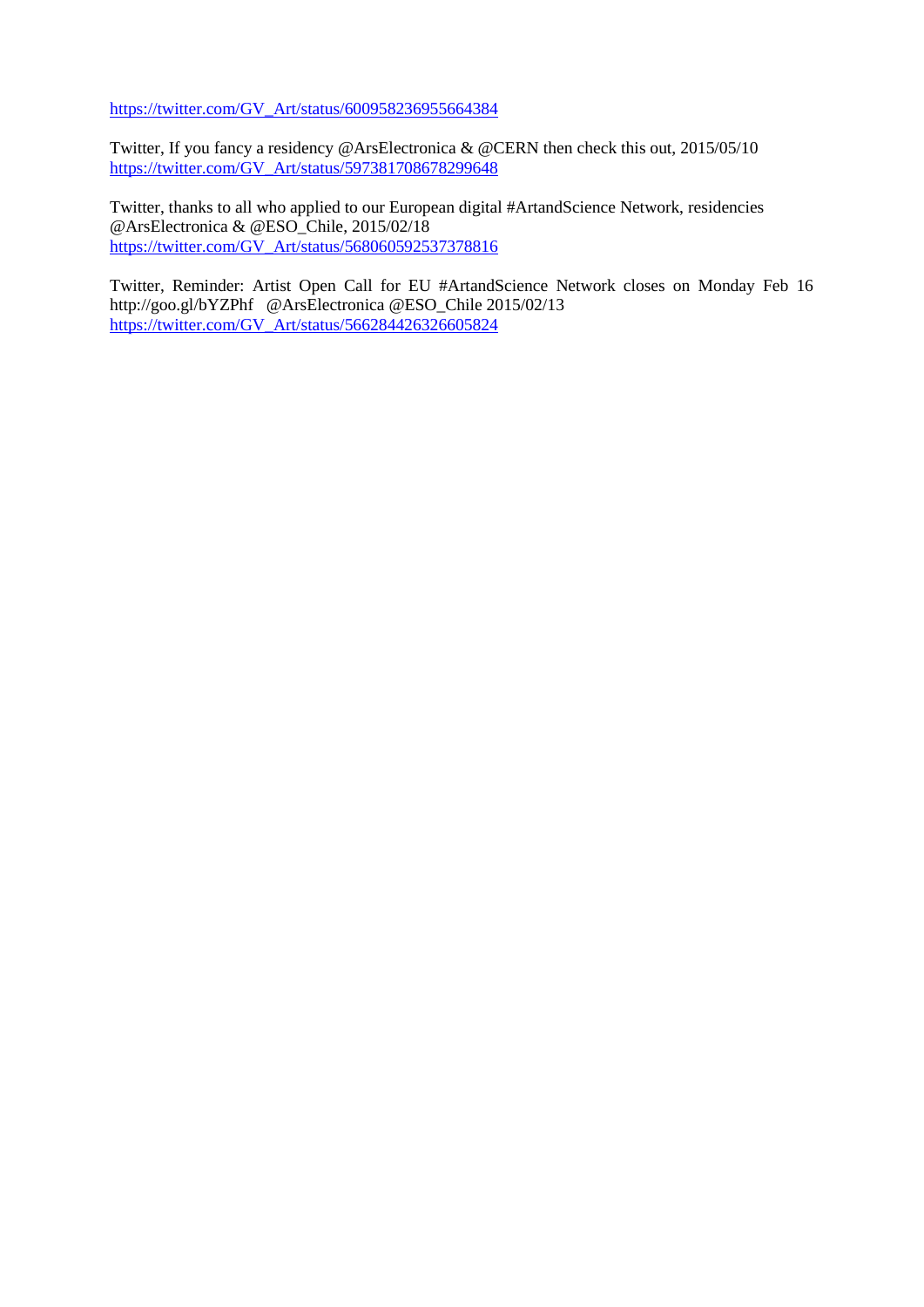# **9. Kapelica Gallery / Kersnikova**

## **9.1. Websites**

#### **General information**

Website<http://www.kapelica.org/>

## **9.2. Events, Exhibitions and Performances** (in chronological order)

Event, Earth Without Humans II, 2017/06/08 [http://www.kapelica.org/index\\_en.html#event=1102](http://www.kapelica.org/index_en.html#event=1102)

Exhibition, Cosmologicus by Katarina Petrović, 2017/06/08 [http://www.kapelica.org/index\\_en.html#event=1104](http://www.kapelica.org/index_en.html#event=1104)

Performance, ElektroMagnetikSpektrum by Brane Zorman, 2017/06/08 [http://www.kapelica.org/index\\_en.html#event=1106](http://www.kapelica.org/index_en.html#event=1106)

Workshop, Cultivating extremofile in the lab by Bjorn Huwe, 2017/06/07 [http://www.kapelica.org/index\\_en.html#event=1112](http://www.kapelica.org/index_en.html#event=1112)

Exhibition, Interface I by Ralf Baecker, 2017/03/22 [http://www.kapelica.org/index\\_en.html#event=1090](http://www.kapelica.org/index_en.html#event=1090)

Exhibition, Chijikinkutsu by Nelo Akamatsu, 2016/09/01 [http://www.kapelica.org/index\\_en.html#event=1055](http://www.kapelica.org/index_en.html#event=1055)

Symposium, exhibitions, workshops, Earth Without Humans, 2016/06/09 [http://www.kapelica.org/index\\_en.html#event=1047](http://www.kapelica.org/index_en.html#event=1047)

Exhibition, ReBioGeneSys - Origins of Life by Adam W. Brown, 2016/06/09 [http://www.kapelica.org/index\\_en.html#event=1050](http://www.kapelica.org/index_en.html#event=1050)

Exhibition, Drosophila titanus by Andy Gracie, 2016/06/09 [http://www.kapelica.org/index\\_en.html#event=1051](http://www.kapelica.org/index_en.html#event=1051)

Exhibition, Auto-Photosynthetic Plants by Gilberto Esparza, 2016/05/16 [http://www.kapelica.org/index\\_en.html#event=1042](http://www.kapelica.org/index_en.html#event=1042)

Performance, Syncness by Saša Spačal, Slavko Glamočanin, 2015/12/02 [http://www.kapelica.org/index\\_en.html#event=1029](http://www.kapelica.org/index_en.html#event=1029)

## **9.3. Social Media**

#### **Facebook (in chronological order)**

Facebook, Saša Spačal & Slavko Glamočanin: 'Syncness', exhibition opening, 2016/01/12 <https://www.facebook.com/events/529872420517292/>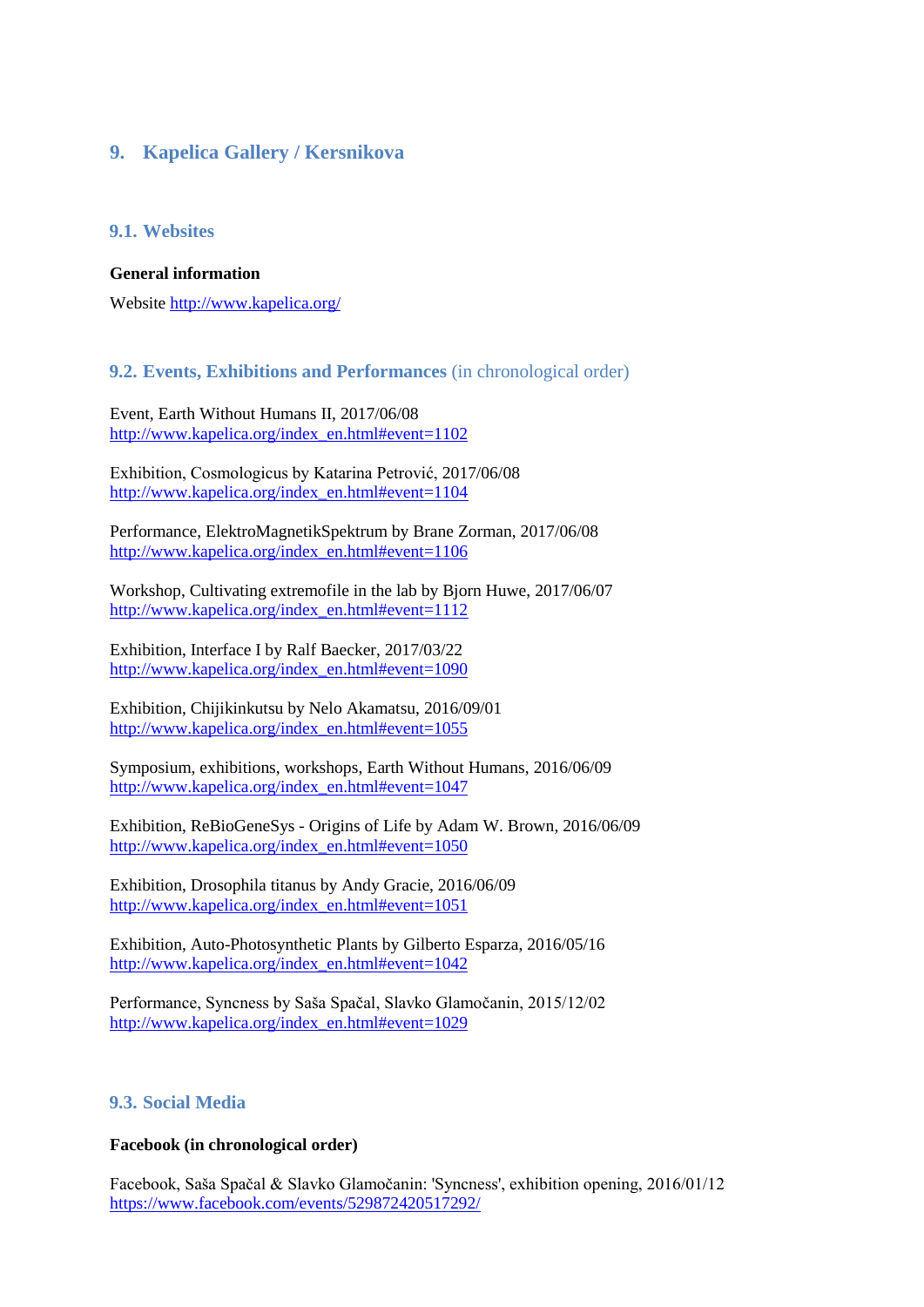Facebook, Gilberto Esparza: 'Auto-Photosynthetic Plants', exhibition opening, 2016/05/16 <https://www.facebook.com/events/490151054514568/>

Facebook, 'Earth Without Humans I', symposium, exhibitions and workshops, 2016/06/09 <https://www.facebook.com/events/554003954772623/>

Facebook, Kristijan Tkalec: 'The beginning of life on Earth', workshop, 2016/06/10 <https://www.facebook.com/events/145162549230495/>

Facebook, Angelo Vermeulen: 'Vertical farming: Building a multispieces biological life support system', workshop, 2016/06/11 <https://www.facebook.com/events/270367983353202/>

Facebook, Adam W. Brown: 'ReBioGeneSys - Origins of life', exhibiton opening, 2016/06/20 <https://www.facebook.com/events/1029393150472459/>

Facebook, Andy Gracie: 'Drosophila titanus', exhibition opening, 2016/06/21 <https://www.facebook.com/events/750620671746969/>

Facebook, Nelo Akamatsu: 'Chijikinkutsu', exhibition opening, 2016/09/01 <https://www.facebook.com/events/608368849330544/>

Facebook, Ralf Baecker: 'Interface I', exhibition opening, 2017/03/22 <https://www.facebook.com/events/788396844641138/>

Facebook, Ralf Baecker: 'InterfaceI', exhibition guidance, 2017/04/13 <https://www.facebook.com/events/263656040704551/>

Facebook, Kristijan Tkalec: 'Mars exploratory / Next station: Mars', workshop, 2017/06/03 <https://www.facebook.com/events/1432819573406601/>

Facebook, Björn Huwe: 'Cultivating extremophile in the lab', workshop, 2017/06/07 <https://www.facebook.com/events/236872800131740/>

Facebook, 'Earth Without Humans II', symposium, exhibitions, workshops, 2017/06/08 <https://www.facebook.com/events/1048267808636688/>

Facebook, Saša Spačal, Mirjan Švagelj: 'Soil tasting', workshop, 2017/06/13 <https://www.facebook.com/events/247473118990015/>

#### **Twitter**

Twitter, All presentations from #EarthWithoutHumans symposium @videolectures. @esa #ArtandScience http://videolectures.net/symposium2017\_ljubljana/?q=earth%20without%20humans%20II …, 2017/08/26 <https://twitter.com/kapelicagallery/status/901404699206746112>

Twitter, Check out the stream of [#ArtandScience](https://twitter.com/hashtag/ArtandScience?src=hash) [#Symposium](https://twitter.com/hashtag/Symposium?src=hash) [@ArsElectronica,](https://twitter.com/ArsElectronica) 2016/09/11 <https://twitter.com/kapelicagallery/status/774919848031846401>

Twitter, Quadrature goes to @ESO! Congratulations & bon voyage. 2016/03/15 <https://twitter.com/kapelicagallery/status/709732172085772288>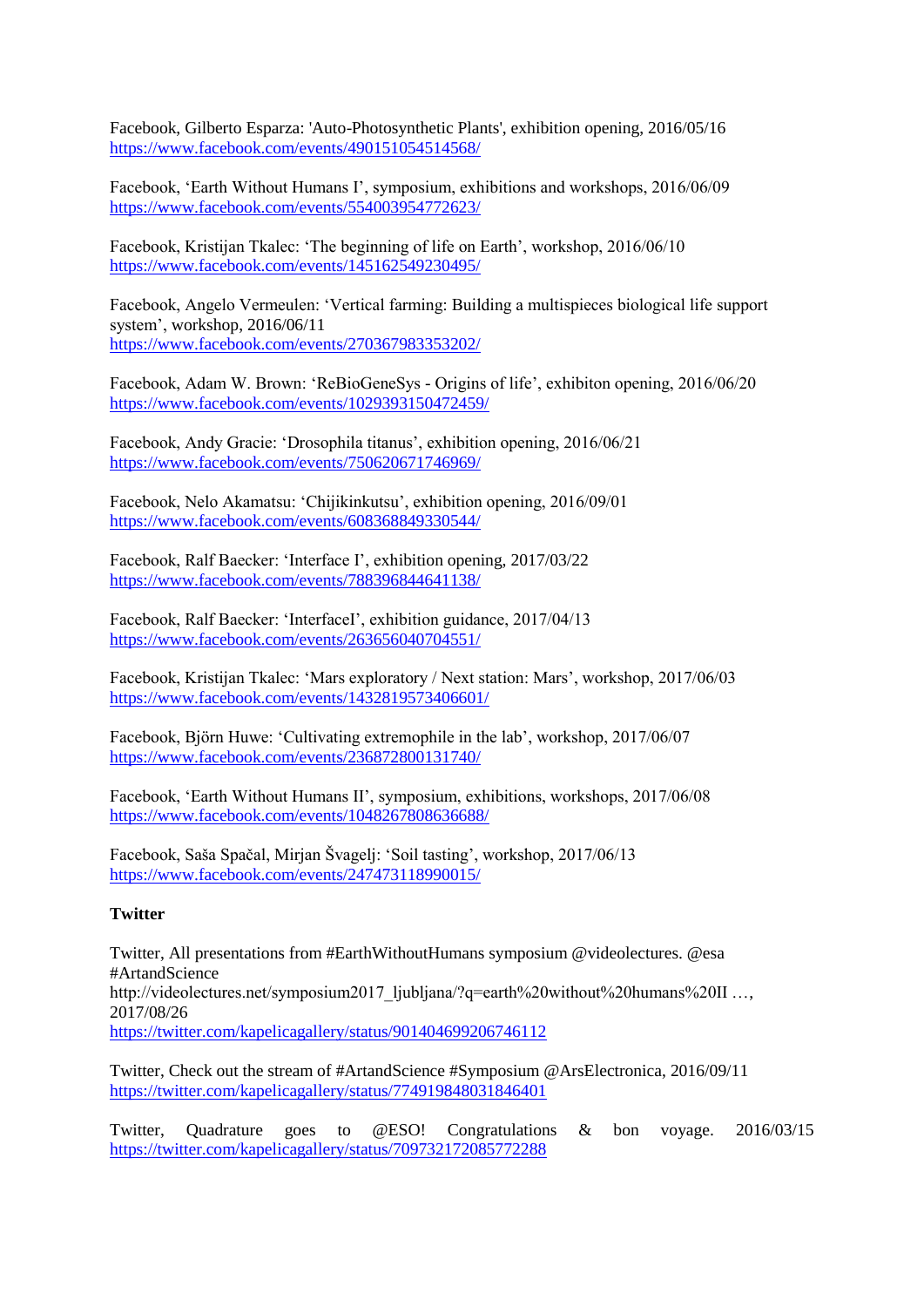## **9.4. Video**

Videolectures, Earth Without Humans I, symposium – 6 lectures, 2016/06/09 [http://videolectures.net/symposium2016\\_ljubljana/](http://videolectures.net/symposium2016_ljubljana/)

Videolectures, Earth Without Humans I, symposium – 6 lectures, 2017/06/08 [http://videolectures.net/symposium2017\\_ljubljana/](http://videolectures.net/symposium2017_ljubljana/)

GORISKA TELEVIZIJA , EARTH WITHOUT HUMANS II / ZEMLJA BREZ LJUDI II, symposium, exhibitions, workshops, 2017/07/13 <https://www.youtube.com/watch?v=biV-mzAWAm4>

GORISKA TELEVIZIJA, RALF BAECKER: VMESNIK I / INTERFACE I, 2017/04/30 [https://www.youtube.com/watch?v=pDr1OWuO2\\_M](https://www.youtube.com/watch?v=pDr1OWuO2_M)

RTV SLO 1 : RTV 4 – OSMI DAN, RALF BAECKER RAZMIŠLJA O UMNOSTI DIGITALNIH NAPRAV, 2017/03/23 <http://4d.rtvslo.si/arhiv/osmi-dan/174462116>

RTV Slo 1, show Kultura (Culture-main daily informative show on culture.)Prispevki in izjave – Kultura, Nelo Akamatsu v Kapelici, 2016/09/01 <http://4d.rtvslo.si/arhiv/prispevki-in-izjave-kultura/174424031>

GORISKA TELEVIZIJA, INTERNATIONAL SYMPOSIUM AND EXHIBITIONS : EARTH WITHOUT HUMANS, 2016/06/22 <https://www.youtube.com/watch?v=EGBZCzPvcdg>

RTV Slo 1, SIMPOZIJ ZEMLJA BREZ LJUDI, show 'Osmi dan' ('Eight day', main cultural weekly TV show; presents: exhibitions of Adam W. Brown, Andy Gracie, ESO representative Michael Sterzik), 2016/06/16 <http://4d.rtvslo.si/arhiv/osmi-dan-prispevki/174411796>

RTV Slo, Osmi dan, main weekly cultural Tv show , about the festival Svetlobna gverila with interviewe of Gilberto Esparza (at 19min 26sec), 2016/05/26 <http://4d.rtvslo.si/arhiv/osmi-dan/174407827>

RTV Slo 1, Dobro jutro, morning show, about Svetlobna gverila festival (at 18min 45sec), 2016/05/26 <http://4d.rtvslo.si/arhiv/dobro-jutro/174407666>

RTV Slo, Svet Kulture , 10. Svetlobna gverila, National Radio ARS, radio show Svet kulture / The world of culture: at 10'45'' they are mentioning Gilberto and Kapelica, 2016/05/16 <http://4d.rtvslo.si/arhiv/svet-kulture/174405805>

RTV Slo 1, show 'Kultura ob 22h' > 3'42'' there is a shootage of Saša Spačal's Syncness as a part of the EDASN. 2016/01/12 <http://4d.rtvslo.si/arhiv/kultura/174382117>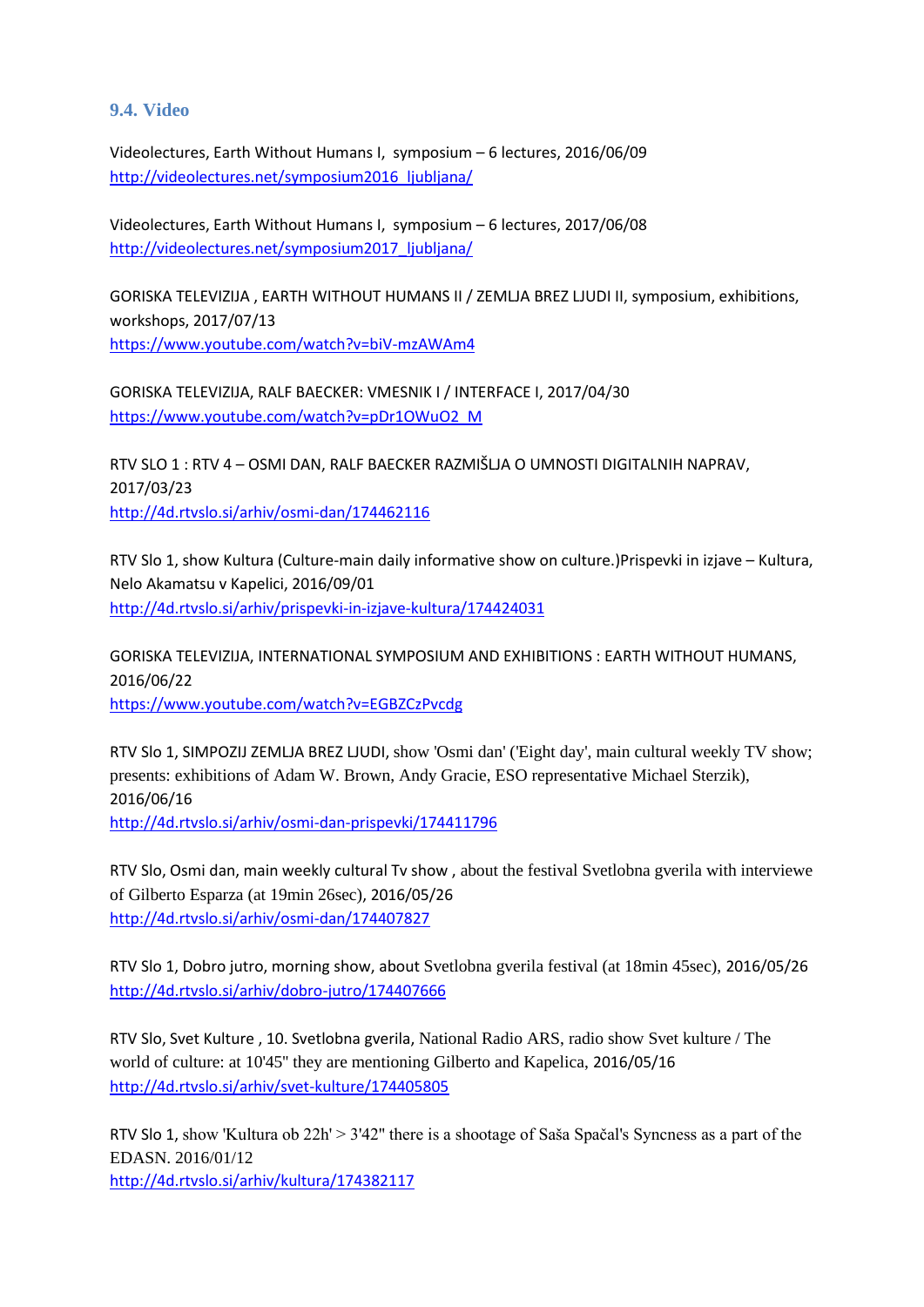## **9.5. Radio Broadcasts**

Kulturnice, a radio show with cultural news on mainstream cultural national radio station Val 202. <https://player.fm/series/kulturnice-1443566>

Radiostudent.si, Earth without humans I, 2016/06/09 <https://radiostudent.si/kultura/kulturne-novice/zemlja-brez-ljudi-nato-%C5%A1ele-zemlja-brez-roga>

Radiostudent.si, Interface I: 2016/01/12 <https://radiostudent.si/ostalo/mestni-napovednik/razgibano>

Radio Slovenija, Informativni program , Prispevek o festivalu Svetlobna gverila,2016/05/16 <http://4d.rtvslo.si/arhiv/radijski-dnevnik/174405872>

Radiostudent.si, Syncness, 2016/01/12 <https://radiostudent.si/glasba/sva%C5%A1tarnica/hmmmm>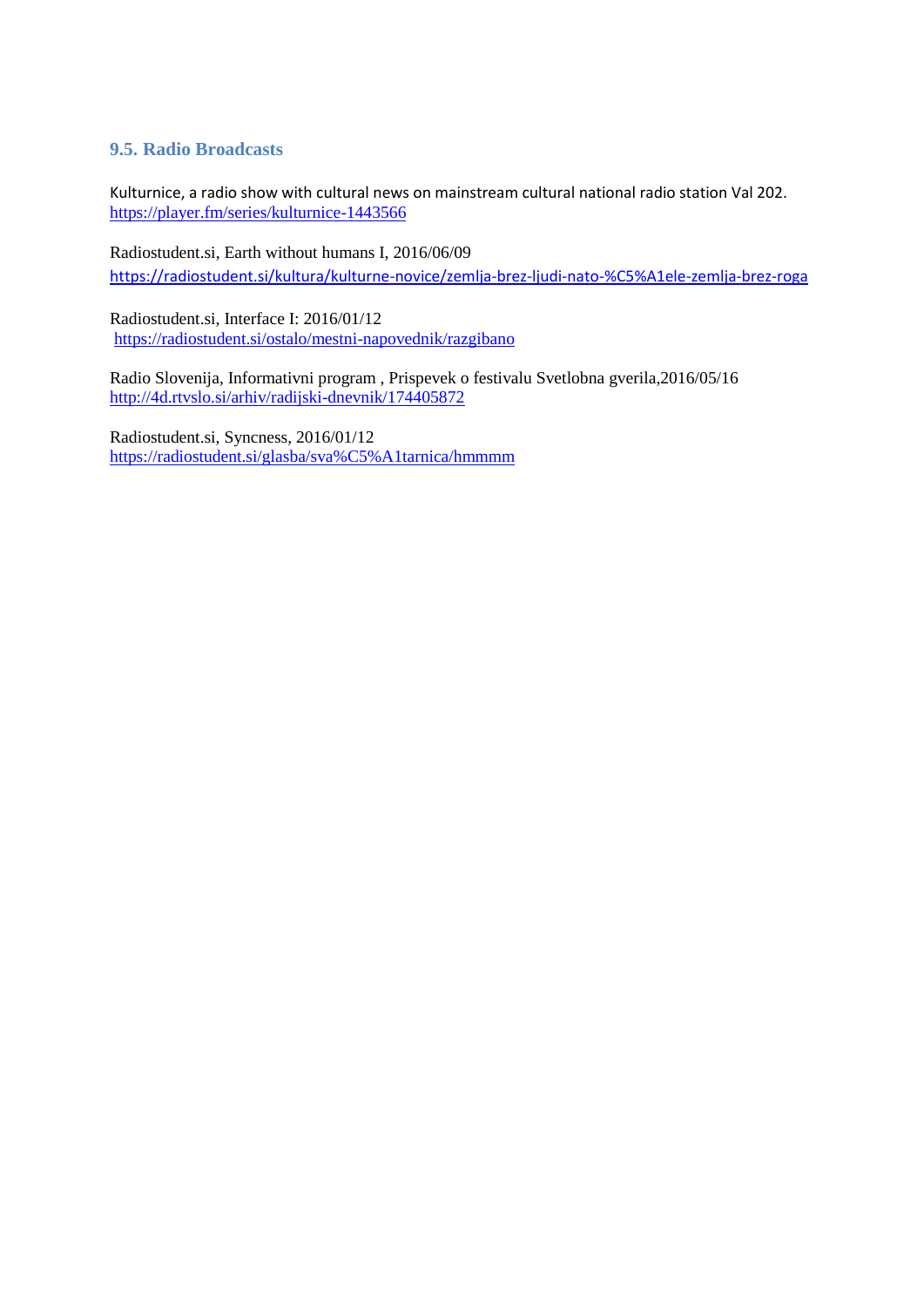# **10. LABoral Centro de Arte y Creación Industrial**

#### **10.1. Websites**

#### **General information**

Website<http://www.laboralcentrodearte.org/en>

Press kit 'Monsters of the Machine'

http://www.laboralcentrodearte.org/en/recursos/prensa/noticias/press-kit-Monsters/view

Website, María Edwards <http://www.laboralcentrodearte.org/en/recursos/personas/maria-edwards-edwards/>

Website, María Edwards or the Combination of Poetry and Mathematics <http://www.laboralcentrodearte.org/en/recursos/prensa/noticias/entrevista-maria-edwards/>

Website, Materia Prima organises two round tables and two workshops on astronomy, art and science [http://www.laboralcentrodearte.org/en/recursos/prensa/noticias/materia-prima-organiza-dos-mesas](http://www.laboralcentrodearte.org/en/recursos/prensa/noticias/materia-prima-organiza-dos-mesas-redondas-y-dos-talleres-sobre-astronomia-arte-y-ciencia/?searchterm=art%20science)[redondas-y-dos-talleres-sobre-astronomia-arte-y-ciencia/](http://www.laboralcentrodearte.org/en/recursos/prensa/noticias/materia-prima-organiza-dos-mesas-redondas-y-dos-talleres-sobre-astronomia-arte-y-ciencia/?searchterm=art%20science)

## **10.2. Exhibitions, Events and Workshops** (in chronological order)

Exhibition, Monsters of the Machine, 2016/11/18 until 2017/08/31, Showroom and lobby [http://www.laboralcentrodearte.org/en/exposiciones/monsters-of-the-machine?set\\_language=en](http://www.laboralcentrodearte.org/en/exposiciones/monsters-of-the-machine?set_language=en)

Programme of activities: Monsters of the Machine, Programme of activities around art and science in context of the European Digital Art and Science Network (EDASN), 2016/11/18 until 2017/05/21 <http://www.laboralcentrodearte.org/en/education/activities-monsters-machine/?searchterm=EDASN>

Decoding Frankenstein, Programme of activities of Monsters of the Machine, part of the European Digital Art and Science EDASN, 2016/12/17 until 2017/12/18 <http://www.laboralcentrodearte.org/en/education/Decoding-Frankenstein/?searchterm=EDASN>

Frankenstein House. Where is the mediation bureau?, Programme of activities of Monsters of the Machine, European Digital Art and Science Network (EDASN), 2016/11/30 until 2017/04/28 <http://www.laboralcentrodearte.org/en/education/mediation-bureau/?searchterm=EDASN>

A Story Never Told from Below, Programme of activities of Monsters of the Machine, part of EDASN European Digital Art and Science Network,2016/11/21 until 2016/12/15 [http://www.laboralcentrodearte.org/en/education/una-historia-nunca](http://www.laboralcentrodearte.org/en/education/una-historia-nunca-contada%20/?searchterm=EDASN)[contada%20/?searchterm=EDASN](http://www.laboralcentrodearte.org/en/education/una-historia-nunca-contada%20/?searchterm=EDASN)

Presentations, workshops, round tables, WinterLAB 2016. An encounter on community and the use of technology, Program of presentations, round tables and workshops about community and critical use of technology, 2016/11/18 until 2016/11/20, <http://www.laboralcentrodearte.org/en/education/winterlab16>

Activities programme, Materia prima, Activities programme around art and science in context of the European Digital Art and Science (EDASN), 2015/11/13 until 2016/05/08 <http://www.laboralcentrodearte.org/en/education/actividades-materia-prima>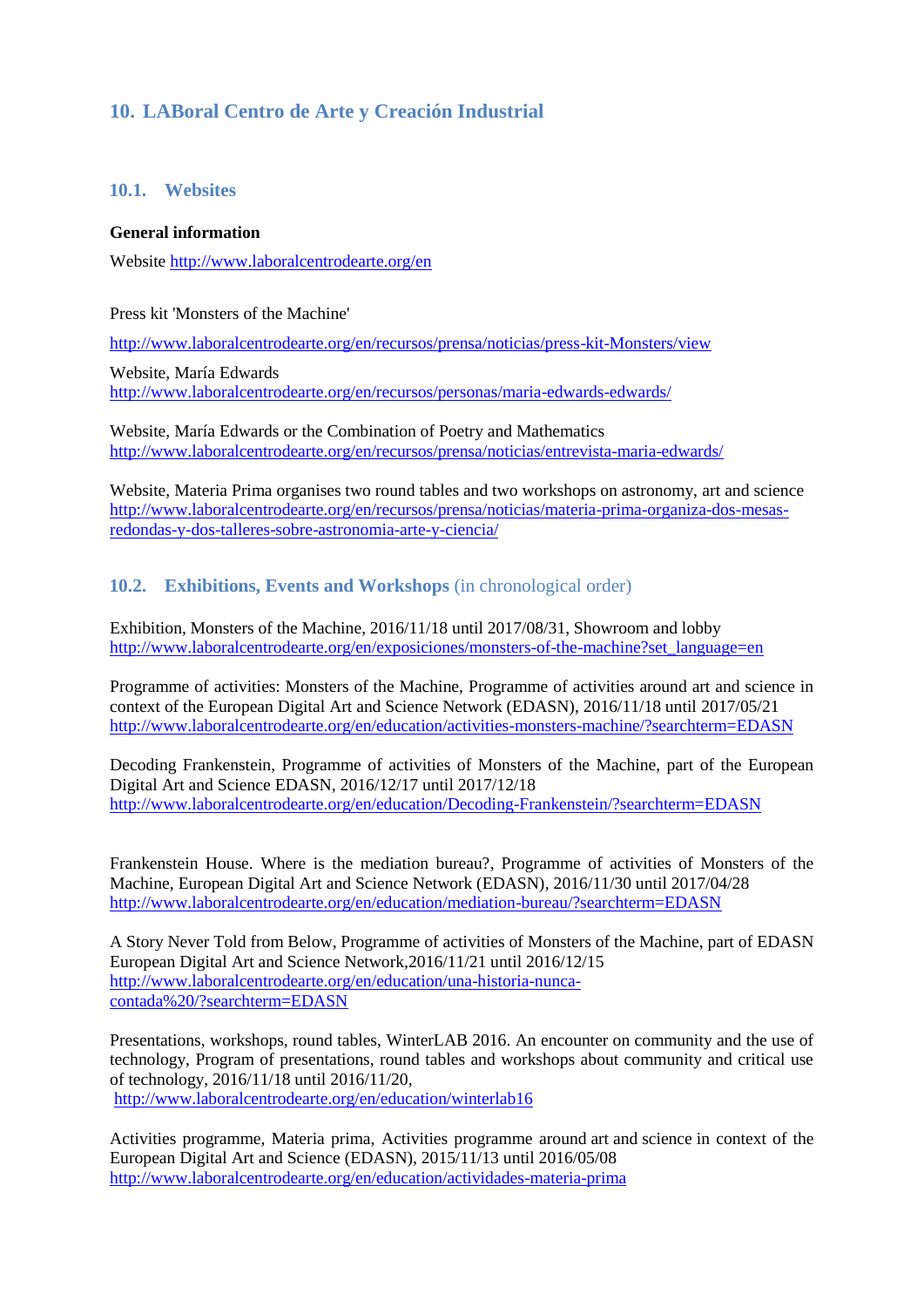Artists in the lab, What advancements in art result from the use of science? "Materia prima", an exhibition in an experiment format to reflect upon the convergence of art, science and technology. 2015/12/06

[http://www.laboralcentrodearte.org/en/files/2013/bloglaboral/artistas-en-el](http://www.laboralcentrodearte.org/en/files/2013/bloglaboral/artistas-en-el-laboratorio/view?set_language=en)[laboratorio/view?set\\_language=en](http://www.laboralcentrodearte.org/en/files/2013/bloglaboral/artistas-en-el-laboratorio/view?set_language=en)

Art experiments, True to its commitment to researching and disseminating in Spain the most current creative practices, LABoral Centro de Arte de Gijón opens the exhibition Materia Prima. 2015/11/15 <http://www.laboralcentrodearte.org/en/files/2013/bloglaboral/experimentos-de-arte/view>

## **10.3. Social Media**

**Facebook** (in chronological order)

Facebook, "Los Monstruos de la Máquina", 2016/12/26 <https://www.facebook.com/LABoral.Arte/posts/10154382198314958>

Facebook, NO TE PIERDAS "Monstruos de la Máquina", 2016/12/22 <https://www.facebook.com/LABoral.Arte/videos/10154329904564958/>

Facebook, ACTIVIDADES #MonstruosLAB TE ESPERAMOS EN, 2016/12/16 <https://www.facebook.com/LABoral.Arte/posts/10154341644969958>

Facebook, Nada que añadir. Ya sabes donde estamos., 2016/12/15 <https://www.facebook.com/LABoral.Arte/posts/10154338089169958>

Facebook, "Monstruos de la Máquina", 2016/12/13 [https://www.facebook.com/hashtag/monstruoslab?source=feed\\_text](https://www.facebook.com/hashtag/monstruoslab?source=feed_text)

Facebook, 16 DIC 18.00 h. Plaza Antiguo Instituto y 20.00 h. Plaza Italia.2016/12/07 <https://www.facebook.com/LABoral.Arte/posts/10154304742319958>

Facebook, En PROGRAMA PIECES TPA te contamos algunos secretos de la nueva expo de LABoral "LOS MONSTRUOS DE LA MÁQUINA". 2016/12/10 <https://www.facebook.com/264494090615/videos/10155276583140616/>

Facebook, Estamos preparados para un #BrutalWeekendLAB y más allá 2016/11/14 <https://www.facebook.com/LABoral.Arte/posts/10154242988634958>

Facebook, Prepárate para LOS MONSTRUOS DE LA MÁQUINA, 2016/11/08 <https://www.facebook.com/LABoral.Arte/posts/10154224744069958>

Facebook, TENEMOS HASTA EL 20 JUN PARA ENCONTRAR ARTISTAS DIGITALES, 2016/06/16 <https://www.facebook.com/LABoral.Arte/posts/10153828462334958>

Facebook, SE BUSCAN ARTISTAS DIGITALES, 2016/05/23 <https://www.facebook.com/LABoral.Arte/posts/10153778032569958>

## **Twitter**

Twitter, Los Monstruos de la Máquina", 2016/12/30 <https://twitter.com/LABoral/status/814843525649010688>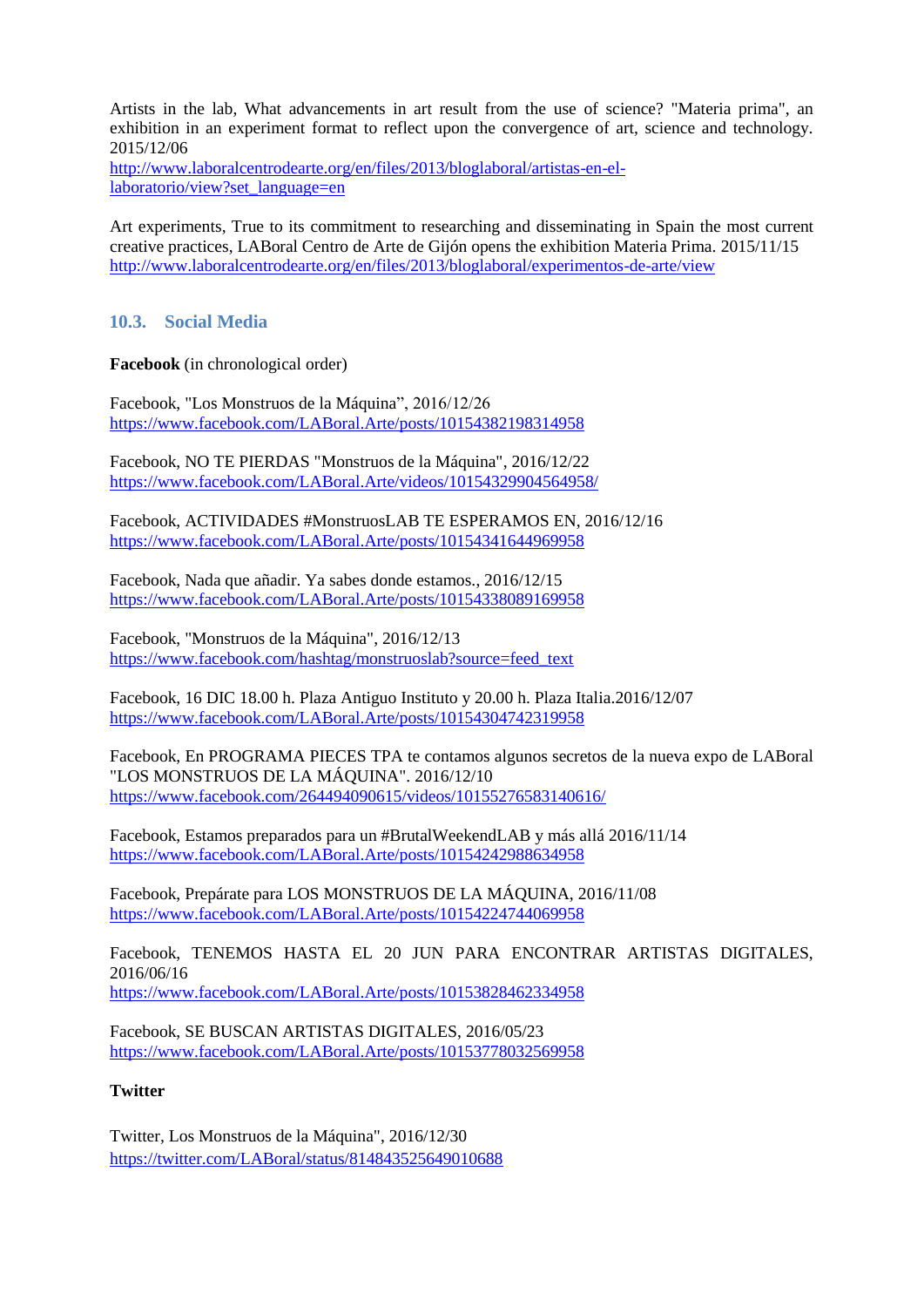Twitter, @GeneticMoo >> encerrarse en la oscuridad y despertar un bello ecosistema que evoca la visión al microscopio pic.twitter.com/cPRiElHC7i, 2016/12/29 <https://twitter.com/LABoral/status/814491221548822528>

Twitter, Jardín de las Delicias de El Bosco >> @carlagannis y la pervivencia de su iconografía repoblándolo de emojis. pic.twitter.com/4t7hyafoAh, 2016/12/29 <https://twitter.com/LABoral/status/814452209970769920>

Twitter, ACTIVIDAD #LABshop #MonstruosLAB FRANKENSTEIN ILUSTRADO Tania Castrillón y Eli García ilustran un fragmento de Frankenstein, EN VIVO 17.00H pic.twitter.com/aQlEYz8hpb, 2016/12/18 <https://twitter.com/LABoral/status/810457093669089282>

Twitter, #LABshop #MonstruosLAB #ONFIRE // SOMBRAS EN ALTA FIDELIDAD 2016/12/17 <https://twitter.com/LABoral/status/810172275647508480>

Twitter, #LABshop #MonstruosLAB17 DIC |18.30H SOMBRAS EN ALTA FIDELIDAD, 2016/12/17 <https://twitter.com/LABoral/status/810119902971498496>

Twitter, Ven a descubrir los "Los monstruos de la Máquina" que te rodean, si te atreves! Visitas guidadas, 2016/12/07 <https://twitter.com/LABoral/status/806501065793372160>

Twitter, Ya puedes visitar la nueva #LABexposiciones, 2016/11/23 <https://twitter.com/LABoral/status/801381068737826817>

Twitter, Muchas gracias a los asistentes y artistas. #MonstruosLAB se queda con toda vuestra energía e ilusión, además de con vuestro gran trabajo ;) pic.twitter.com/k8cAjQUIjP, 2016/11/18 <https://twitter.com/LABoral/status/799729739690868736>

Twitter, Para cuando el paradigma del reconocimiento de la mujer en cualquier etapa de su vida!?, 2016/11/18 <https://twitter.com/LABoral/status/799674962302869504>

Twitter, 18 NOV | Inauguración Los Monstruos de la Máquina□ Si te da miedo no vengas :0, 2016/11/08 <https://twitter.com/LABoral/status/795945036345184256>

Twitter, Que guapo el #cartel de "Monstruos de la Máquina"! by Carmen Vázquez, #ilustradora asturiana http://www.domestika.org/es/carmen\_vazquezcursilove/portfolio … pic.twitter.com/6QKwgNZrAI, 2016/11/07 <https://twitter.com/LABoral/status/795588421758685184>

Twitter, Fernando Gutiérrez, artista asturiano, trabajando en "The brain of the planet" mural para #MonstruosLAB. by Marcos Morilla pic.twitter.com/LkGD9p6dAx 2016/11/07 <https://twitter.com/LABoral/status/795581718891728897>

Twitter, Inauguración 18 noviembre :: 19.30 h LOS MONSTRUOS DE LA MÁ… http://ift.tt/2fgI95k pic.twitter.com/fbcoVuP7Cv, 2016/11/03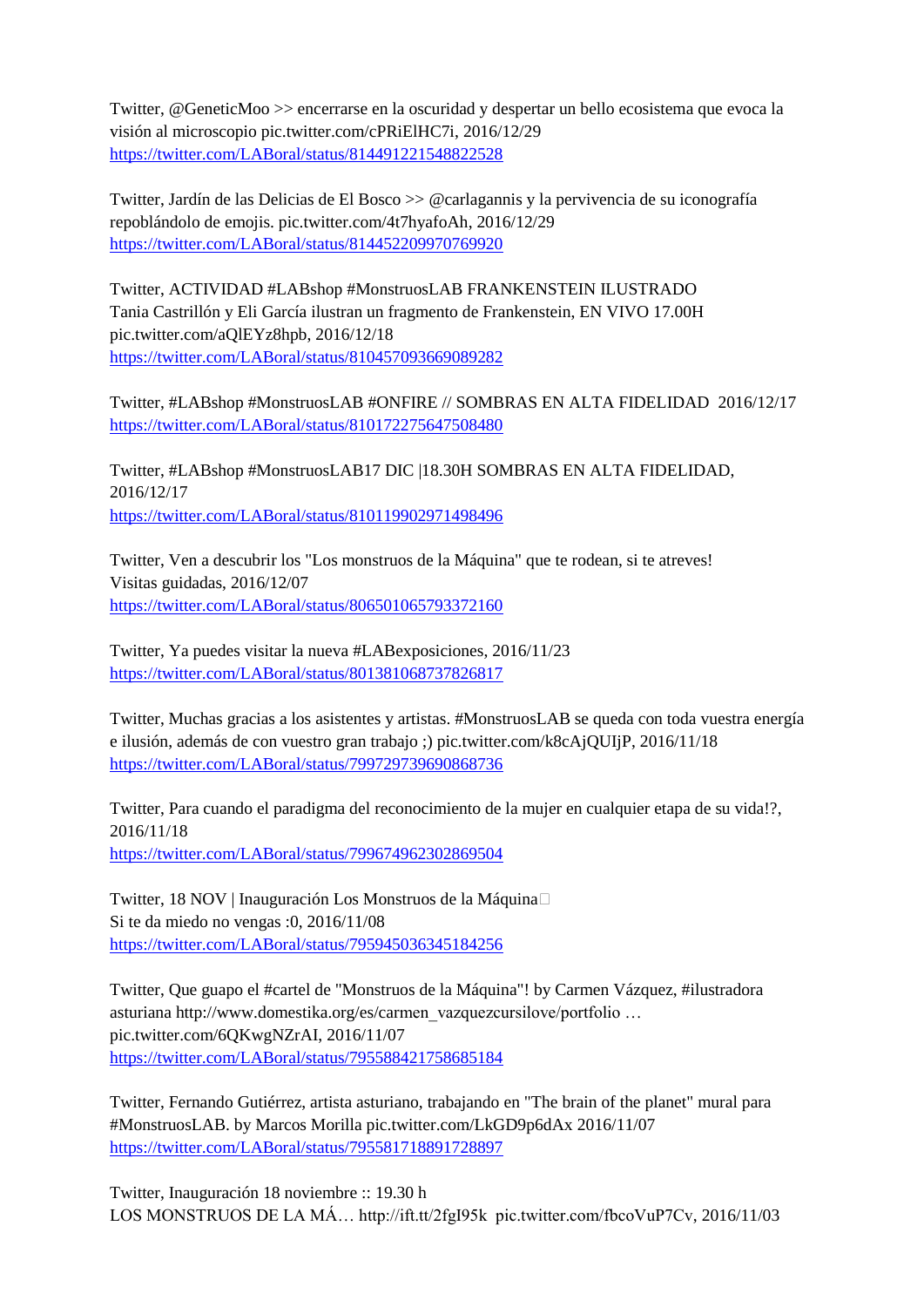<https://twitter.com/LABoral/status/794243238043484160>

Twitter; Monstruos de todo el mundo vienen a #Asturias :0 #biohacking #Genoma #IA #robótica http://www.laboralcentrodearte.org/es/exposiciones/los-monstruos-de-la-maquina … pic.twitter.com/ytn48CrZ0I, 2016/11/03 <https://twitter.com/LABoral/status/794234423872995328>

Twitter, #artandscience residency: The artists' collective Quadrature is currently at ESO Chile https://vimeo.com/169401748 <http://www.aec.at/artandscience/> 2016/06/07 <https://twitter.com/ArsElectronica/status/740223172239347712>

Twitter, LABoral participa como jurado en el galardón Art & Science@ESO que convoca la Red Europea de #ArteDigital y #Ciencia<http://htl.li/YDZHk> 2016/02/23 <https://twitter.com/LABoral/status/702071118467829761>

Twitter, María Edwards en noviembre en @LABoral tras su paso por @ESO\_Chile y @ArsElectronica Red Europea de Arte y Ciencia<http://bit.ly/1iztxyA> 2015/09/18 <https://twitter.com/LABoral/status/644821011016327168>

#### **Video**

Sombras en Alta Fidelidad by Fasenuova | Corto Frankenstein, 2016/12/22 <https://www.youtube.com/watch?v=3ZCFuFPOon0>

Interview with Curators, Exposición Los Monstruos de la Máquina. Frankenstein en el siglo XXI, 2016/12/13 [https://www.youtube.com/watch?v=7qCH8uaRrNM&list=PLx\\_CxGAX9dOIdEaVmK\\_rFZnsq9daFnNLB](https://www.youtube.com/watch?v=7qCH8uaRrNM&list=PLx_CxGAX9dOIdEaVmK_rFZnsq9daFnNLB)

Playlist winterlab 2015, 2016/09/06 [https://www.youtube.com/watch?v=bl3LHb48y7c&list=PLx\\_CxGAX9dOLe1av9JQEyjQw9koDxFKPQ](https://www.youtube.com/watch?v=bl3LHb48y7c&list=PLx_CxGAX9dOLe1av9JQEyjQw9koDxFKPQ)

WinterLAB 2016, 2016/04/29 <https://www.youtube.com/watch?v=4mUDKNK5J-0>

Interview with Curators, Materia prima. Experimentos en arte digital y ciencia, 2015/11/11 [https://www.youtube.com/watch?v=OpQXo42AELg&list=PLx\\_CxGAX9dOK5ZSpmX6oG4JKFcb9SDKlY](https://www.youtube.com/watch?v=OpQXo42AELg&list=PLx_CxGAX9dOK5ZSpmX6oG4JKFcb9SDKlY)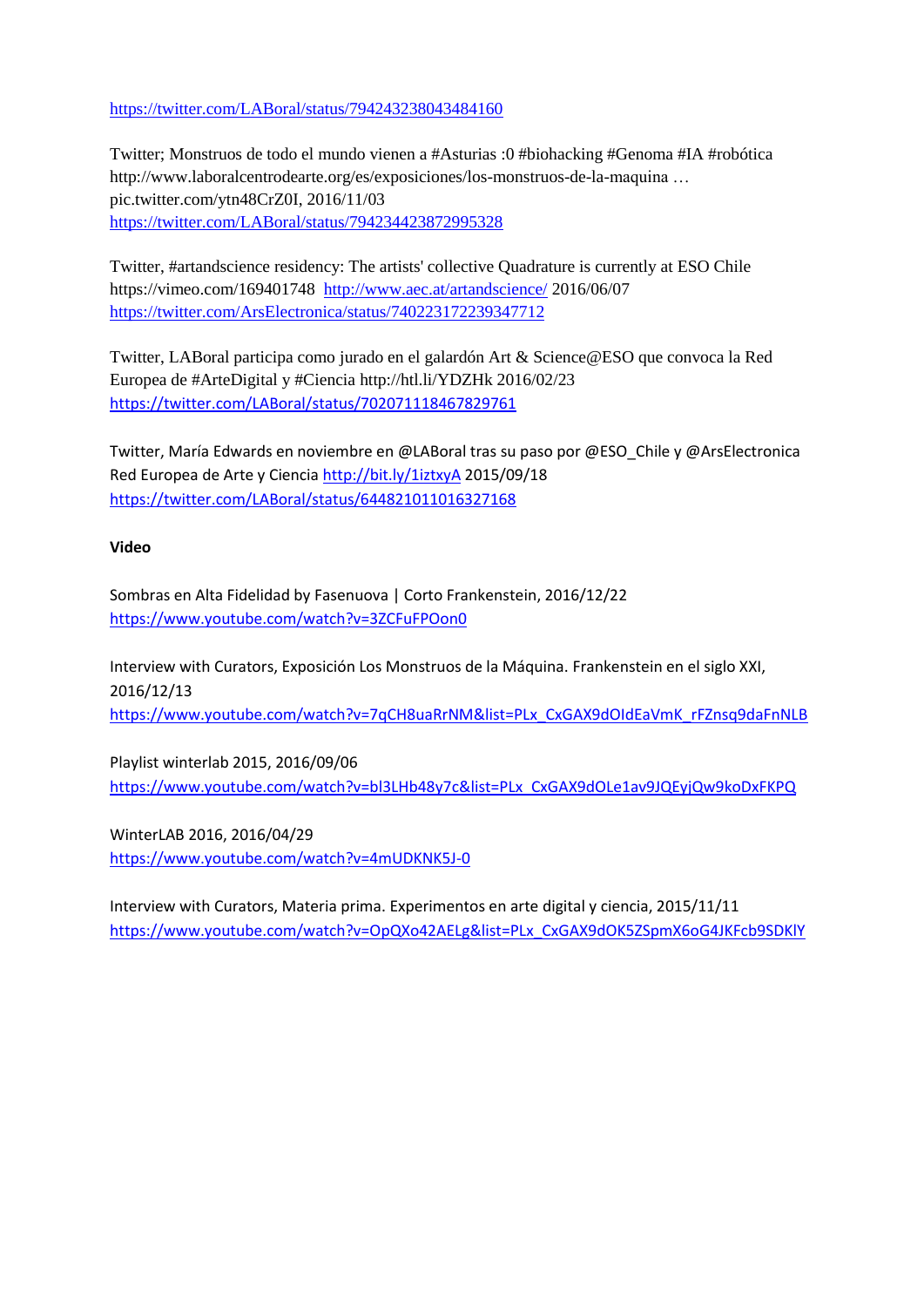# **11. Science Gallery Dublin**

## **11.1. Websites**

#### **General information**

Website <https://dublin.sciencegallery.com/> |<https://dublin.sciencegallery.com/research>

Website, Art and Science residency winner: María Ignacia Edwards <https://dublin.sciencegallery.com/artscienceresidencywinnermar%C3%ADaignaciaedwards>

## **11.2. Events, Exhibitions and Performances** (in chronological order)

Exhibition, Sound check, 09.06.2017-24.09.2017, Science Gallery Dublin @ Trinity College Dublin <https://dublin.sciencegallery.com/soundcheck/>

Exhibition, Humans need not apply, 10.02.2017- 21.05.2017, Science Gallery Dublin @ Trinity College Dublin <https://dublin.sciencegallery.com/hnna/>

Event, Design and Violence after Dark, A night of shiny, designy, slightly disturbing splendor, 2016/11/18, 7:00 PM – 10:00 PM, Science Gallery <https://dublin.sciencegallery.com/events/2017/01/designandviolenceafterdark>

Exhibition, SEEING- What are you looking at?, 24.06.2016-25.09.2016, Science Gallery Dublin @ Trinity College Dublin <https://dublin.sciencegallery.com/seeing/>

Exhibition, TRAUMA-built to break, 20.11.2015-21.02.2015, Science Gallery Dublin @ Trinity College Dublin <https://dublin.sciencegallery.com/trauma/>

## **11.3. Social Media**

#### **Twitter**

Twitter, European Space Agency artist in residence @Aoifetol leading an interactive exercise (& exorcise) workshop at DESIGN AND VIOLENCE AFTER DARK, 2016/11/18 <https://twitter.com/SciGalleryDub/status/799716278386692096>

Twitter, On Friday, artist & @ESA/@ArsElectronica residency-winner @Aoifetol & space scientist Aoife Ryan will talk & make art with students!, 2016/11/16 <https://twitter.com/SciGalleryDub/status/798859726679224321>

Twitter, Huge congrats to Irish artist @aoifetol winner of ESA/Futurelab residency as part of our #artandscience Network! http://www.aec.at/press/en/2016/08/03/residency-esa-ars/ … <https://twitter.com/SciGalleryDub/status/761158225840447488>

Twitter, When art and space combine... The @esa Open Call for an Artist's Residency closes next week on June 20th http://bit.ly/1JHYpWy, 2016/06/14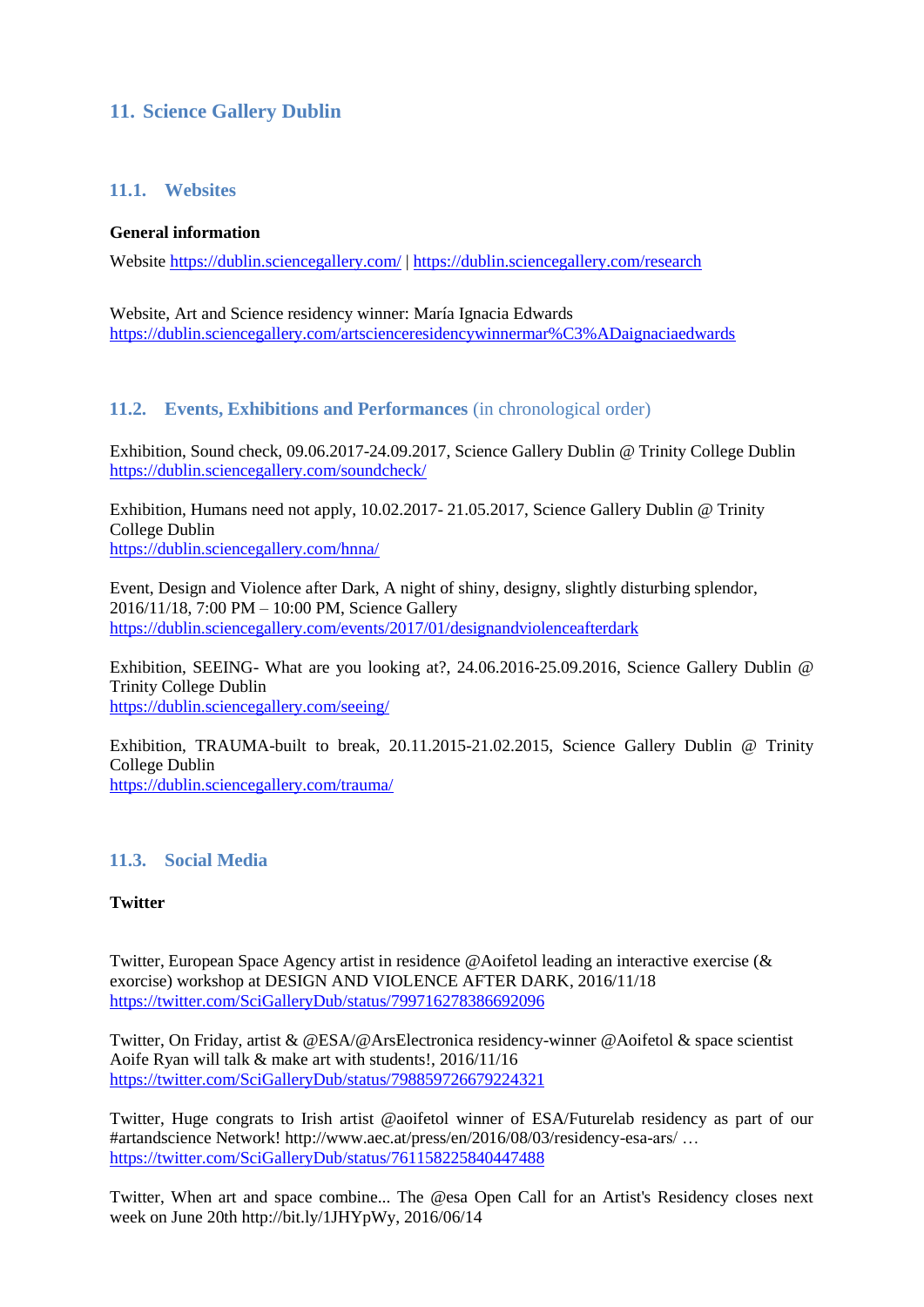<https://twitter.com/SciGalleryDub/status/742699077054386176>

Twitter, Artists! Would you like a residency at [@ESO](https://twitter.com/ESO) and [@ArsElectronica](https://twitter.com/ArsElectronica) Futurelab?, 2015/02/05 <https://twitter.com/SciGalleryDub/status/563310170294730752>

#### **Facebook**

Facebook, Are you a digital artist who'd like to a residency at the European Southern Observatory in Chile and Ars Electronica Futurelab?, 2015/11/30 <https://www.facebook.com/scigallerydub/posts/10153331694547972>

Facebook, Congrats to Maria, winner of the Art + Science Network's first residency. , 2015/03/12 <https://www.facebook.com/scigallerydub/posts/10152800104082972>

## **11.4. Blog activities**

Blog, Art and Science residency winner: María Ignacia Edwards, March 2015 [https://dublin.sciencegallery.com/blog/2015/03/artscienceresidencywinnermar%C3%ADaignaciaedwa](https://dublin.sciencegallery.com/blog/2015/03/artscienceresidencywinnermar%C3%ADaignaciaedwards) [rds](https://dublin.sciencegallery.com/blog/2015/03/artscienceresidencywinnermar%C3%ADaignaciaedwards)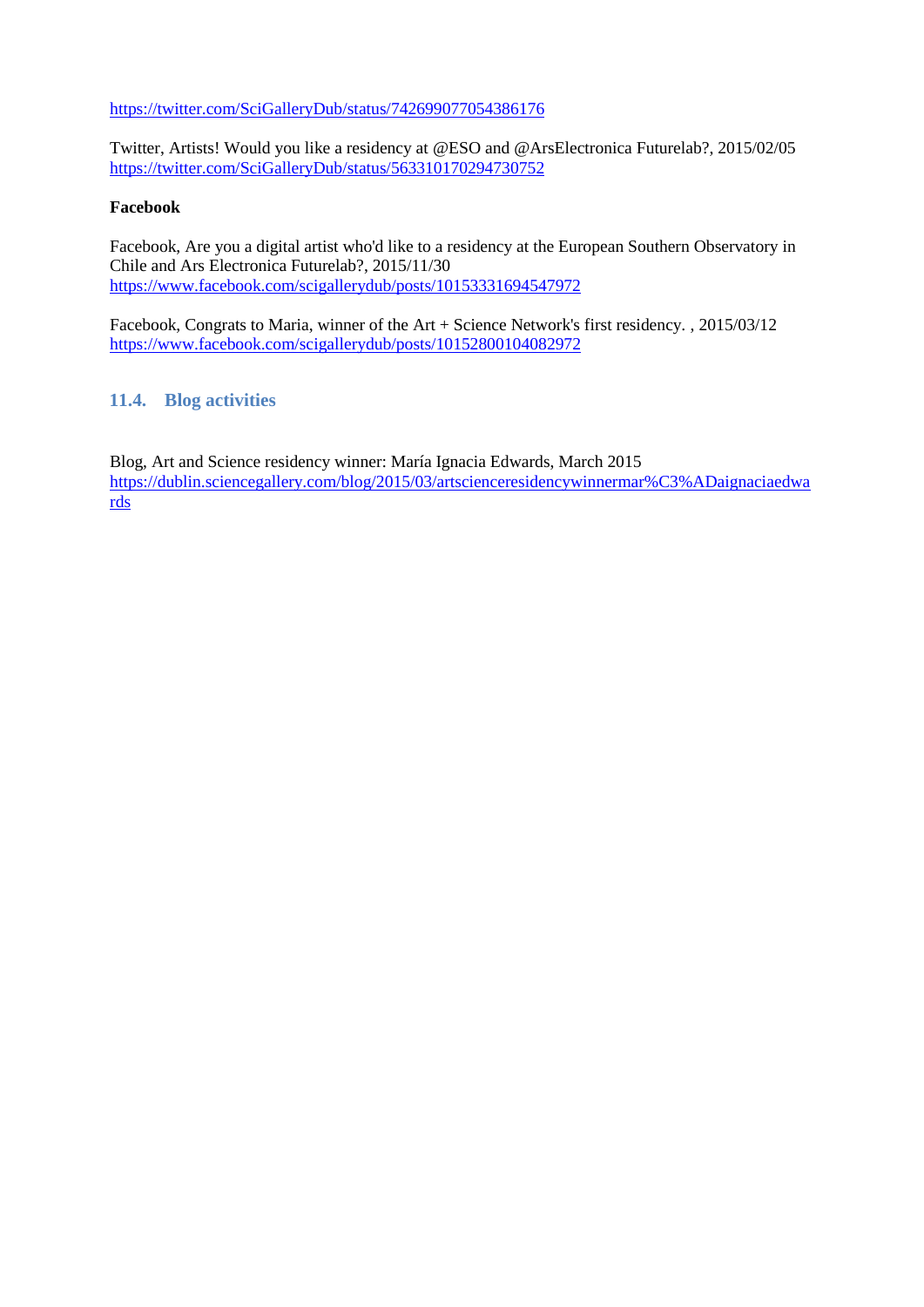# **12. Zaragoza City of Knowledge Foundation**

## **12.1. Websites** (in chronological order)

#### **General information**

Website<http://www.fundacionzcc.org/es/> Website, Arte y Ciencia <http://www.fundacionzcc.org/es/proyectos/arte-ciencia-3.html>

Website, Experimenta la exposición POSTNATURALEZA con diferentes actividades, 2017/26/09 http://www.fundacionzcc.org/es/noticias/experimenta-exposicion-postnaturaleza-diferentesactividades-2342.html

Website, Ya puede visitarse la exposición POSTNATURALEZA, 2017/09/13 http://www.fundacionzcc.org/es/noticias/ya-puede-visitarse-exposicion-postnaturaleza-2340.html

Website, Arte y biotecnología se dan la mano en Etopia a partir de septiembre, 2017/08/23 http://www.fundacionzcc.org/es/noticias/arte-biotecnologia-dan-mano-etopia-partir-septiembre-2338.html

Website, Open Call for Artistic Residenies at Etopia Bioestetica Project, 2017/03/30 [http://www.fundacionzcc.org/es/noticias/ampliado-plazo-convocatoria-residencias-artisticas-proyecto](http://www.fundacionzcc.org/es/noticias/ampliado-plazo-convocatoria-residencias-artisticas-proyecto-bioestetica-dia-10-abril-2319.html)[bioestetica-dia-10-abril-2319.html](http://www.fundacionzcc.org/es/noticias/ampliado-plazo-convocatoria-residencias-artisticas-proyecto-bioestetica-dia-10-abril-2319.html)

Website, Reverberadas. Exploraciones sobre arte digital y ciencia, 2016/05/18 http://www.fundacionzcc.org/es/noticias/reverberadas-exploraciones-arte-digital-ciencia-2278.html

Website, Convocatoria de residencias artísticas en Etopia para la Red Europea de Arte Digital y Ciencia, 2015/12/04

[http://www.fundacionzcc.org/es/noticias/convocatoria-residencias-artisticas-etopia-red-europea-arte](http://www.fundacionzcc.org/es/noticias/convocatoria-residencias-artisticas-etopia-red-europea-arte-digital-ciencia-2274.html)[digital-ciencia-2274.html](http://www.fundacionzcc.org/es/noticias/convocatoria-residencias-artisticas-etopia-red-europea-arte-digital-ciencia-2274.html)

Website, Arte, ciencia y tecnología: ¿la nueva política económica?, 2015/12/08 <http://www.fundacionzcc.org/es/noticias/arte-ciencia-tecnologia-nueva-politica-economica-2275.html>

Website, Arte y ciencia, de las guitarras eléctricas a las biocomputadoras, 2015/05/19 <http://www.fundacionzcc.org/es/noticias/arte-ciencia-guitarras-electricas-biocomputadoras-2258.html>

Website, Nueva convocatoria de la Red Europea de Arte Digital y Ciencia: residencia artística en el CERN y Ars Electronica, 2015/05/15

http://www.fundacionzcc.org/es/noticias/nueva-convocatoria-red-europea-arte-digital-cienciaresidencia-artistica-cern-ars-electronica-2264.html

Website, La artista chilena María Ignacia Edwards, seleccionada para la primera residencia de la Red Europea de Arte Digital y Ciencia, 2015/03/13 http://www.fundacionzcc.org/es/noticias/artista-chilena-maria-ignacia-edwards-seleccionada-primeraresidencia-red-europea-arte-digital-ciencia-2195.html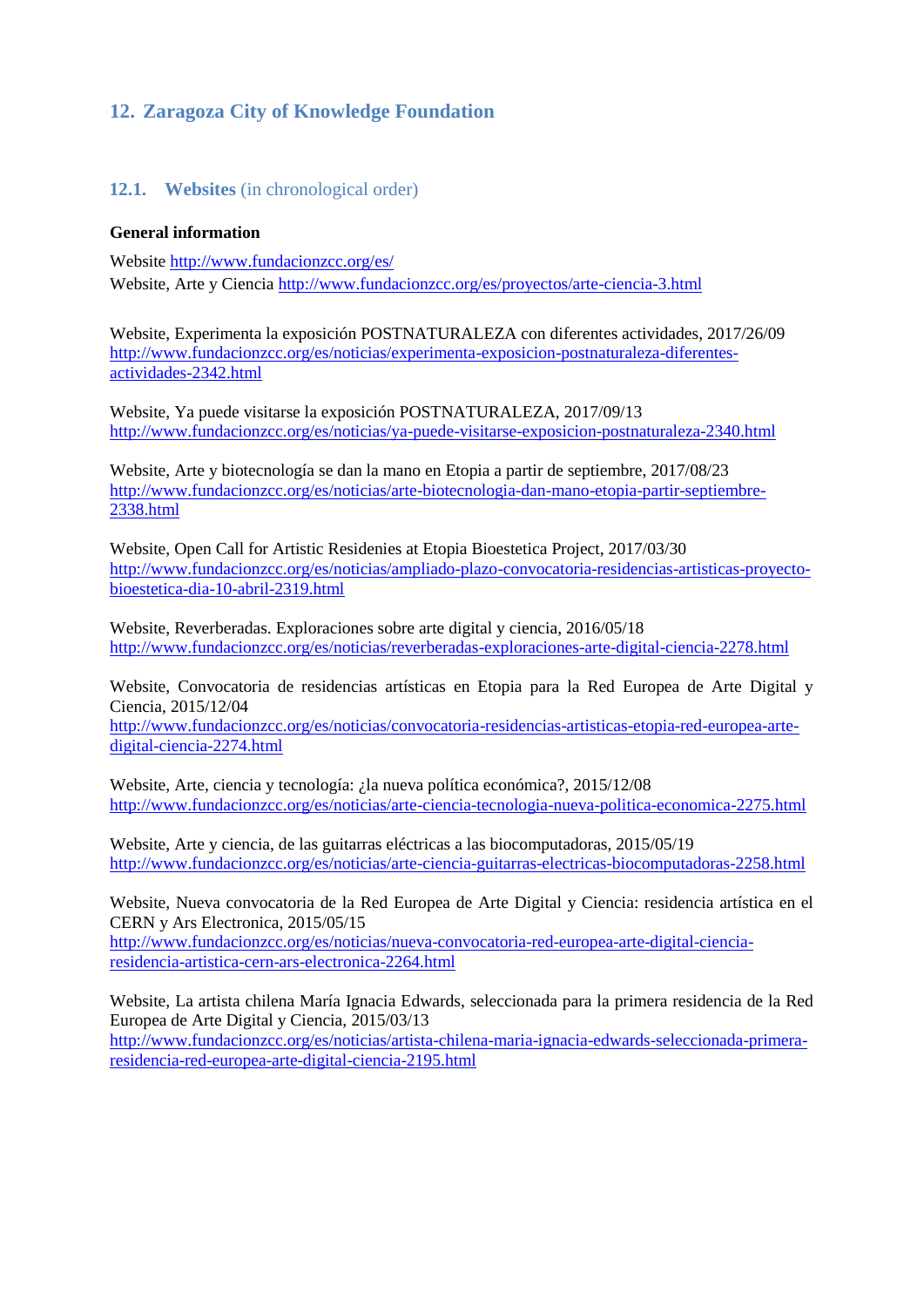Website, Primera convocatoria de residencias artísticas de la Red Europea de Arte Digital y Ciencia, 2014/12/29

http://www.fundacionzcc.org/es/noticias/primera-convocatoria-residencias-artisticas-red-europea-artedigital-ciencia-2160.html

## **12.2. Exhibitions, Events and Symposia** (in chronological order)

Exhibition, POSTNATURALEZA, 2017/09/21 until 2018/01/13 <http://www.fundacionzcc.org/es/noticias/ya-puede-visitarse-exposicion-postnaturaleza-2340.html>

Pictures, [Galería: Inauguración de la exposición 'Postnaturaleza'](http://www.fundacionzcc.org/es/galerias/index.html) <http://www.fundacionzcc.org/es/galerias/inauguracion-exposicion-postnaturaleza-2343.html>

Pictures, [Galería: Exposición POSTNATURALEZA](http://www.fundacionzcc.org/es/galerias/index.html)

<http://www.fundacionzcc.org/es/galerias/exposicion-postnaturaleza-2369.html>

Pictures, Galería: Visitas guiadas participativas a la exposición POSTNATURALEZA [http://www.fundacionzcc.org/es/galerias/visitas-guiadas-participativas-exposicion-postnaturaleza-](http://www.fundacionzcc.org/es/galerias/visitas-guiadas-participativas-exposicion-postnaturaleza-2370.html)[2370.html](http://www.fundacionzcc.org/es/galerias/visitas-guiadas-participativas-exposicion-postnaturaleza-2370.html)

Symposium, Reverberadas, 2016/05/19 and 2016/05/20 <http://www.fundacionzcc.org/es/noticias/19-20-mayo-simposio-reverberadas-2277.html>

Pictures, [Galería: Reverberadas. Exploraciones sobre arte digital y ciencia](http://www.fundacionzcc.org/es/galerias/index.html) http://www.fundacionzcc.org/es/galerias/reverberadas-exploraciones-arte-digital-ciencia-2279.html

Pictures, Galería: Eco Acciones en Zaragoza con Brandon Ballengée <http://www.fundacionzcc.org/es/galerias/eco-acciones-zaragoza-brandon-ballengee-2344.html>

Vídeo: Entrevista a Fermín Serrano, comisario de 'Reverberadas' <http://www.fundacionzcc.org/es/videos/entrevista-fermin-serrano-comisario-reverberadas-2284.html>

Vídeo: Entrevistas a las y los artistas residentes del proyecto 'Reverberadas' [http://www.fundacionzcc.org/es/videos/entrevistas-artistas-residentes-proyecto-reverberadas-](http://www.fundacionzcc.org/es/videos/entrevistas-artistas-residentes-proyecto-reverberadas-2287.html)[2287.html](http://www.fundacionzcc.org/es/videos/entrevistas-artistas-residentes-proyecto-reverberadas-2287.html)

## **12.3. Social Media**

#### **Twitter**

Twitter, @ESO\_Chile & @ArsElectronica will host artist María I Edwards as first European Digital Art&Science Network residence [http://bit.ly/1MxWm7M 2015/03/13](http://bit.ly/1MxWm7M%202015/03/13) <https://twitter.com/FundacionZCC/status/576375720139730944>

Twitter, Working with the jury members of the #artandscience EU project at @ArsElectronica looking for the winner of a residency at @ESO\_Chile 2015/02/23 <https://twitter.com/FundacionZCC/status/569855254843543552>

Twitter, ¿Te interesa la ciencia como contexto para creación artística? Pide una residencia en @ESO\_Chile y @ArsElectronica [http://bit.ly/1E732VC 2015/02/13](http://bit.ly/1E732VC%202015/02/13) <https://twitter.com/FundacionZCC/status/566194194377883648>

Twitter, 148 candidaturas ya para la residencia artística en @ESO\_Chile. Proyecto europeo #art&science http://bit.ly/1LTKkX0 Plazo hasta 15FEB 2015/02/11 <https://twitter.com/FundacionZCC/status/565542689060712448>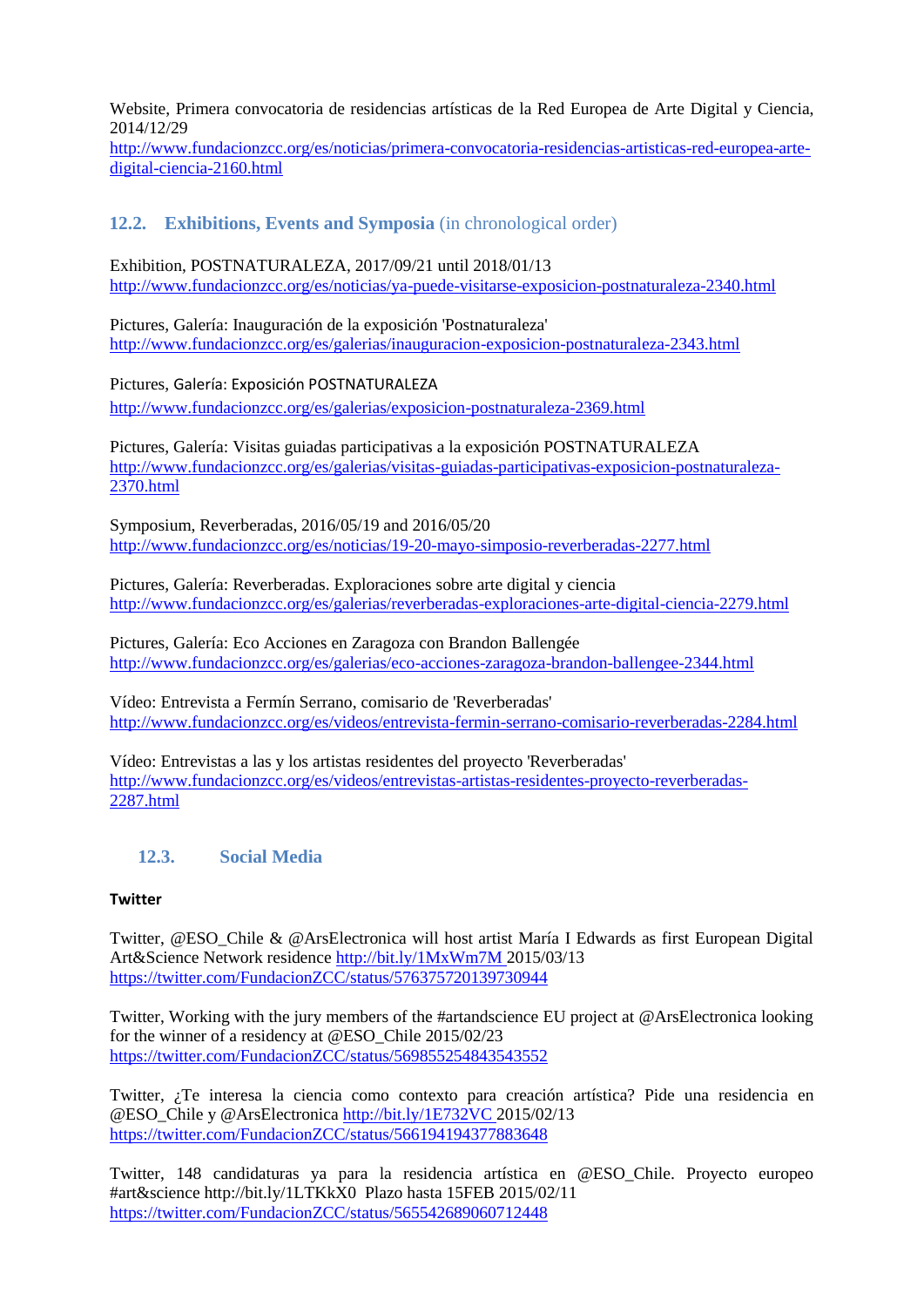Twitter, Para artistas interesados en ciencia: residencia excepcional en Chile (ESO) y Austria (Ars Electronica) [http://www.fundacionzcc.org/primera-convocatoria-de-residencias-artisticas-de-la-red](http://t.co/VusfhHhVkV)[europea-de-arte-digital-y-ciencia/](http://t.co/VusfhHhVkV) ... [#art&](https://twitter.com/hashtag/art?src=hash)science 2015/01/12 <https://twitter.com/FundacionZCC/status/554675932750163968>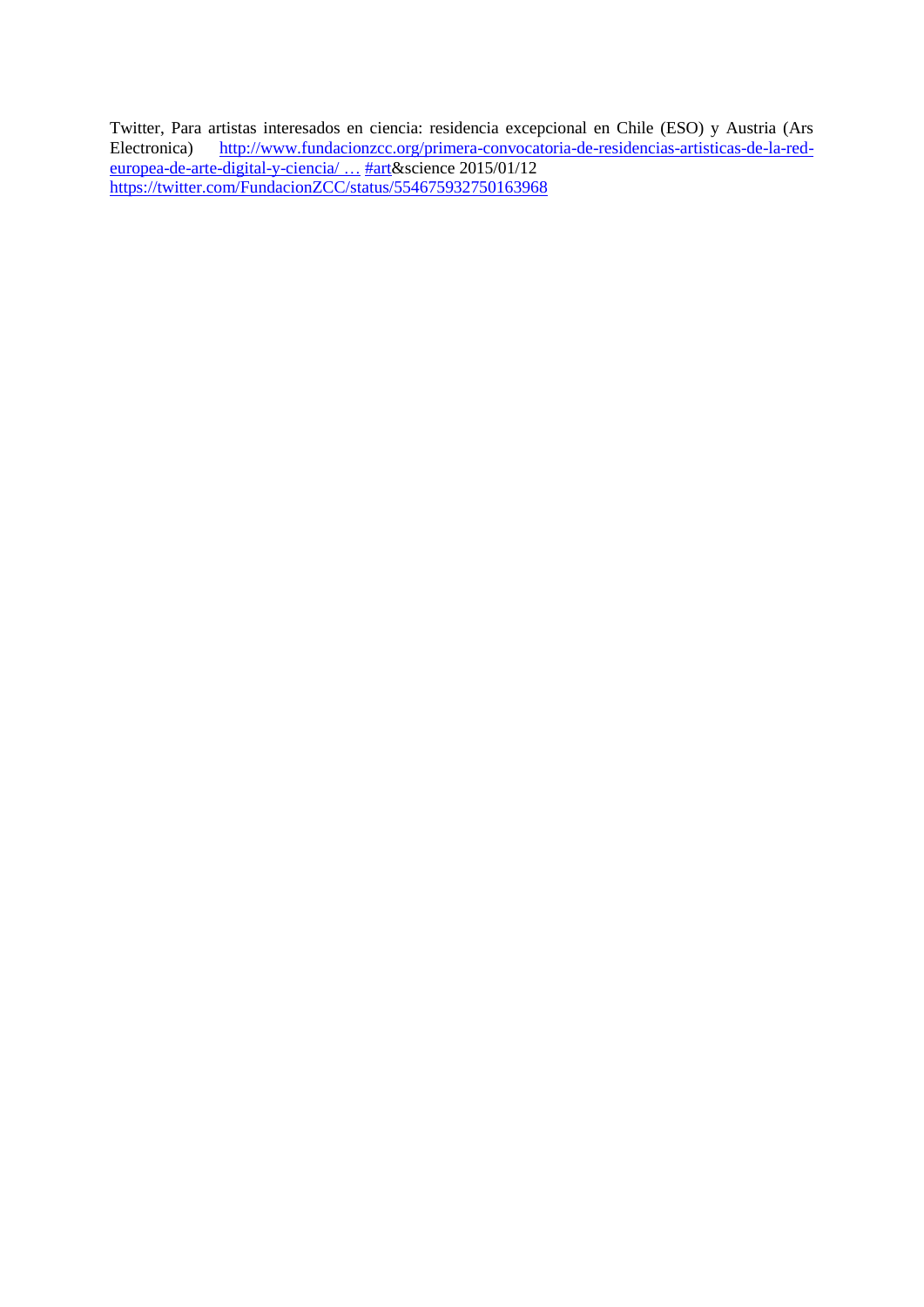## **13. Other websites featuring The European Digital Art and Science Network** (in alphabetical order)

art in berlin, Kunstagentur Thomessen Hartlieb-Kühn, Art & Science - European Digital Art and Science Network, 2015/01/06

<http://www.art-in-berlin.de/incbmeld.php?id=3451>

Ärzte Zeitung online, Wenn der Computer das Kommando im OP übernimmt, 2017/09/11 https://www.aerztezeitung.de/panorama/article/942826/kunst-installation-wenn-computer-kommandoop-uebernimmt.html

ASEF culture360, a portal managed by the [Asia-Europe Foundation \(ASEF\),](http://www.asef.org/) European Space Agency ESA Residency Award 2016, 2016/05/30 <http://culture360.asef.org/opportunity/european-space-agency-esa-residency-award-2016/>

Babyforest, Yen Tzu Chang, An Artist in Residence. 2017/09/12 <https://babyforest.co/yen>

Before After – Art+Science 2017: Nauka kao integralni deo umetnosti, i obrnuto, 2017/06/13 <http://www.beforeafter.rs/kultura/nauka-kao-integralni-deo-umetnosti-obrnuto/>

Belgradian: <http://www.belgradian.com/sr/desavanja/izlozbe/9095-artscience/>

Blic,Art & Science 2017, O MAČKAMA I ROBOTIMA Šta ćemo videti na Festivalu art + science, 2017/04/11 [http://www.blic.rs/kultura/vesti/o-mackama-i-robotima-sta-cemo-videti-na-festivalu-art](http://www.blic.rs/kultura/vesti/o-mackama-i-robotima-sta-cemo-videti-na-festivalu-art-science/f2t4y32)[science/f2t4y32](http://www.blic.rs/kultura/vesti/o-mackama-i-robotima-sta-cemo-videti-na-festivalu-art-science/f2t4y32)

BLIC newspaper, Konkurs projekta Evropska mreža digitalne umetnosti , 2015/01/31 <http://www.blic.rs/kultura/vesti/konkurs-projekta-evropska-mreza-digitalne-umetnosti/lq22f85>

City magazine, izlozba-artscience-tokom-aprila-u-kcb-u, 2015/11/20 <http://citymagazine.rs/dogadjaj/izlozba-artscience-tokom-aprila-u-kcb-u>

Clare Wilkinson,Emma Weitkamp, Creative research communication: Theory and practice, 2016, Mancheter

[https://books.google.at/books?id=t\\_oVDAAAQBAJ&pg=PA97&lpg=PA97&dq=European+Digital+](https://books.google.at/books?id=t_oVDAAAQBAJ&pg=PA97&lpg=PA97&dq=European+Digital+Art+and+Science+Network&source=bl&ots=gGY8-yt3qs&sig=xWZN_c8SkR1nU-cm__e7HzrORt4&hl=de&sa=X&ved=0ahUKEwiH6s7akYnXAhUiKMAKHTbnDTE4FBDoAQhkMAc#v=onepage&q=European%20Digital%20Art%20and%20Science%20Network&f=false) [Art+and+Science+Network&source=bl&ots=gGY8-yt3qs&sig=xWZN\\_c8SkR1nU](https://books.google.at/books?id=t_oVDAAAQBAJ&pg=PA97&lpg=PA97&dq=European+Digital+Art+and+Science+Network&source=bl&ots=gGY8-yt3qs&sig=xWZN_c8SkR1nU-cm__e7HzrORt4&hl=de&sa=X&ved=0ahUKEwiH6s7akYnXAhUiKMAKHTbnDTE4FBDoAQhkMAc#v=onepage&q=European%20Digital%20Art%20and%20Science%20Network&f=false)[cm\\_\\_e7HzrORt4&hl=de&sa=X&ved=0ahUKEwiH6s7akYnXAhUiKMAKHTbnDTE4FBDoAQhkM](https://books.google.at/books?id=t_oVDAAAQBAJ&pg=PA97&lpg=PA97&dq=European+Digital+Art+and+Science+Network&source=bl&ots=gGY8-yt3qs&sig=xWZN_c8SkR1nU-cm__e7HzrORt4&hl=de&sa=X&ved=0ahUKEwiH6s7akYnXAhUiKMAKHTbnDTE4FBDoAQhkMAc#v=onepage&q=European%20Digital%20Art%20and%20Science%20Network&f=false) [Ac#v=onepage&q=European%20Digital%20Art%20and%20Science%20Network&f=false](https://books.google.at/books?id=t_oVDAAAQBAJ&pg=PA97&lpg=PA97&dq=European+Digital+Art+and+Science+Network&source=bl&ots=gGY8-yt3qs&sig=xWZN_c8SkR1nU-cm__e7HzrORt4&hl=de&sa=X&ved=0ahUKEwiH6s7akYnXAhUiKMAKHTbnDTE4FBDoAQhkMAc#v=onepage&q=European%20Digital%20Art%20and%20Science%20Network&f=false)

CREATIONS, a project funded by the European Union to develop creative approaches based on art for an engaging science classroom, Art and Science in Saragossa <http://creations-project.eu/art-and-science-in-saragossa/>

Creative Europe, EUROPEAN DIGITAL ART AND SCIENCE NETWORK [http://www.creativeeurope.at/kultur/best-practice/european-digital-art-and-science-network-](http://www.creativeeurope.at/kultur/best-practice/european-digital-art-and-science-network-5.html?page_n73=2)5.html?page $n73=2$ 

Creative Europe, the European Union's programme to support the cultural, creative and audiovisual sectors

<http://www.creativeeuropeuk.eu/funded-projects/european-digital-art-and-science-network>

Delo, Si človeštvo lahko ustvari še eno priložnost?,2016/05/21 <http://www.delo.si/sobotna/si-clovestvo-lahko-ustvari-se-eno-priloznost.html>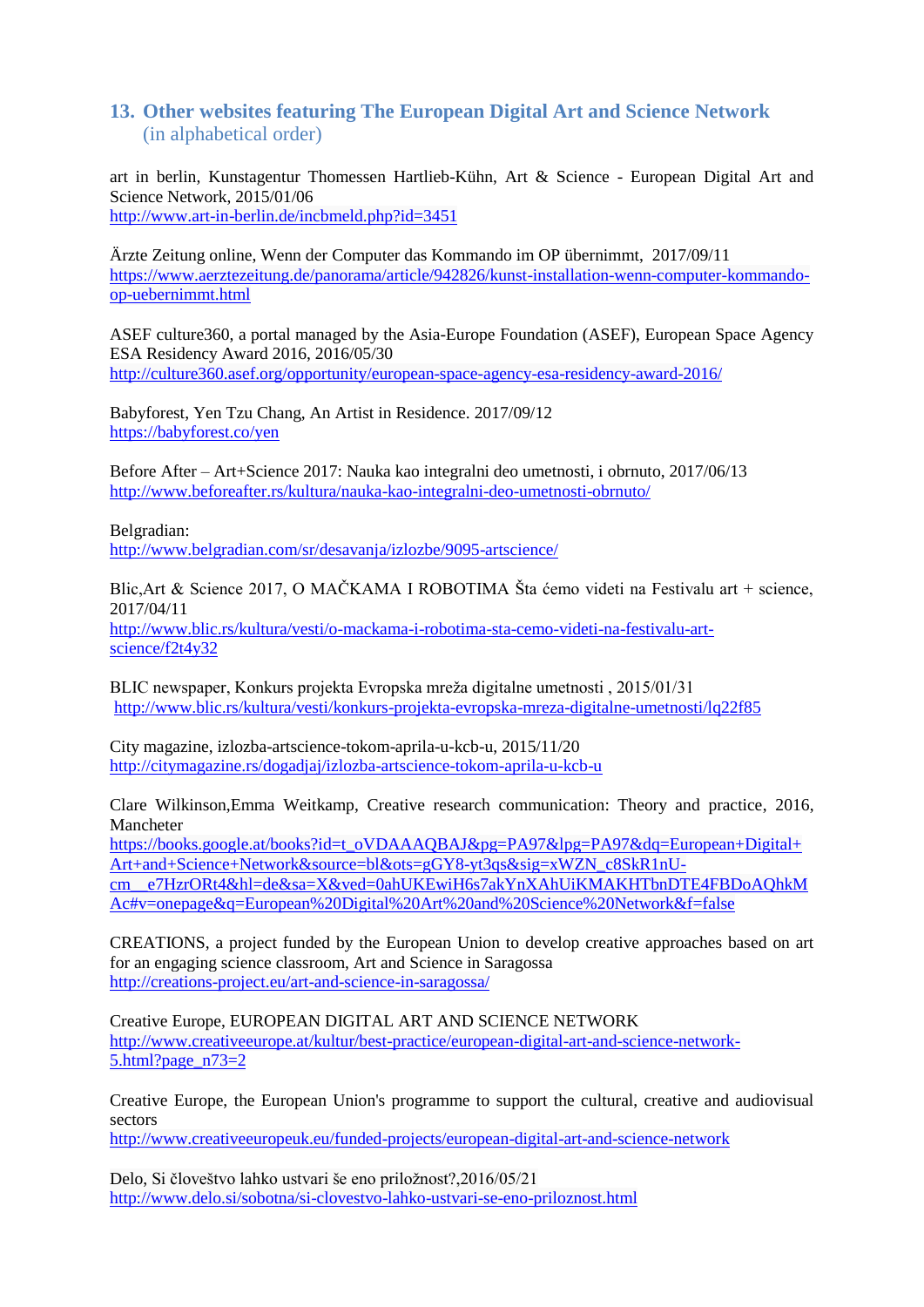Delo, Gverila v zelenem, 2016/05/20 <http://www.delo.si/prosti-cas/kult/gverila-v-zelenem.html>

Delo, Festival Svetlobna gverila: prepoznavna kulturna znamka, 2016/05/16 <https://www.dnevnik.si/1042735685>

Delo, Katerina Mirović: Sonce je ultimativni kapital, 2016/05/14 <http://www.delo.si/kultura/vizualna-umetnost/sonce-je-ultimativni-kapital.html>

Delo, Ars Electronica: Od visoke tehnologije do kulture gostoljubnosti, Article about Ars Electronica Festival, 2015/09/03 http://www.delo.si/kultura/vizualna-umetnost/ars-electronica-od-visoke-tehnologije-do-kulturegostoljubnosti.html

Delo, Etika robotov v mestih prihodnosti. Online Article about ARS ELECTRONICA Festival 2015 and EDASN cooperation.2015/09/26 <http://www.delo.si/sobotna/etika-robotov-v-mestih-prihodnosti.html>

Dnevnik, daily newspaper in Slovenia, O Zemlji brez ljudi, Article about the opening of Earth without Humans II exhibition,2017/07/06 https://www.dnevnik.si/tag/Razstave

Dnevnik, daily newspaper in Slovenia, "Razstava in simpozij", 2016/06/08 <https://www.dnevnik.si/1042740588>

Dnevnik, daily newspaper in Slovenia, Opomin na nevidno lepoto sveta, article about Nelo Akamatsu and his exhibition at Kapelica gallery, 2016/09/03 <https://www.dnevnik.si/1042750365/kultura/vizualna-umetnost/opomin-na-nevidno-lepoto-sveta>

Dnevnik, daily newspaper in Slovenia, Intermedijska umetnost: Na krilih čričkov v vesolje, 2016/01/19

[https://www.dnevnik.si/1042728634/kultura/vizualna-umetnost/intermedijska-umetnost-na-krilih](https://www.dnevnik.si/1042728634/kultura/vizualna-umetnost/intermedijska-umetnost-na-krilih-crickov-v-vesolje)[crickov-v-vesolje](https://www.dnevnik.si/1042728634/kultura/vizualna-umetnost/intermedijska-umetnost-na-krilih-crickov-v-vesolje)

Digitalarti, website that deals with digital art, new media, news, artists, innovation and research, festivals programs and the tight relationship between arts and sciences [http://media.digitalarti.com/blog/digitalarti\\_mag/the\\_european\\_digital\\_art\\_and\\_science\\_network\\_supp](http://media.digitalarti.com/blog/digitalarti_mag/the_european_digital_art_and_science_network_supports_new_creation_processes_for_artists) [orts\\_new\\_creation\\_processes\\_for\\_artists](http://media.digitalarti.com/blog/digitalarti_mag/the_european_digital_art_and_science_network_supports_new_creation_processes_for_artists)

Digitalarti, website that deals with digital art, new media, news, artists, innovation and research, The European Digital Art and Science Network supports new CREATION processes for artists [http://media.digitalarti.com/blog/digitalarti\\_mag/the\\_european\\_digital\\_art\\_and\\_science\\_network\\_supp](http://media.digitalarti.com/blog/digitalarti_mag/the_european_digital_art_and_science_network_supports_new_creation_processes_for_artists) [orts\\_new\\_creation\\_processes\\_for\\_artists](http://media.digitalarti.com/blog/digitalarti_mag/the_european_digital_art_and_science_network_supports_new_creation_processes_for_artists)

Interactive Art Lab, Department of Audio & Visual Arts and supports the department's doctoral and post-doctoral research, Art & Science - European Digital Art and Science Network: Open Call, 2015/11/14

[https://inarts.eu/en/news/47//](https://inarts.eu/en/news/47/)

Kulturnibazar, ARS ELECTRONICA FESTIVAL 2015, LINZ, AVSTRIJA, Online Article about Ars Electronica Festival 2015 and cooperation with Kapelica Gallery as wella s EDASN.2015/09/04 <http://www.kulturnibazar.si/aktualno/ars-electronica-festival-2015-linz-avstrija/>

KulturKokoska, Art+Science 2017: ART + SCIENCE =  $?$ , 2017/05/25 <http://kulturkokoska.rs/art-science/>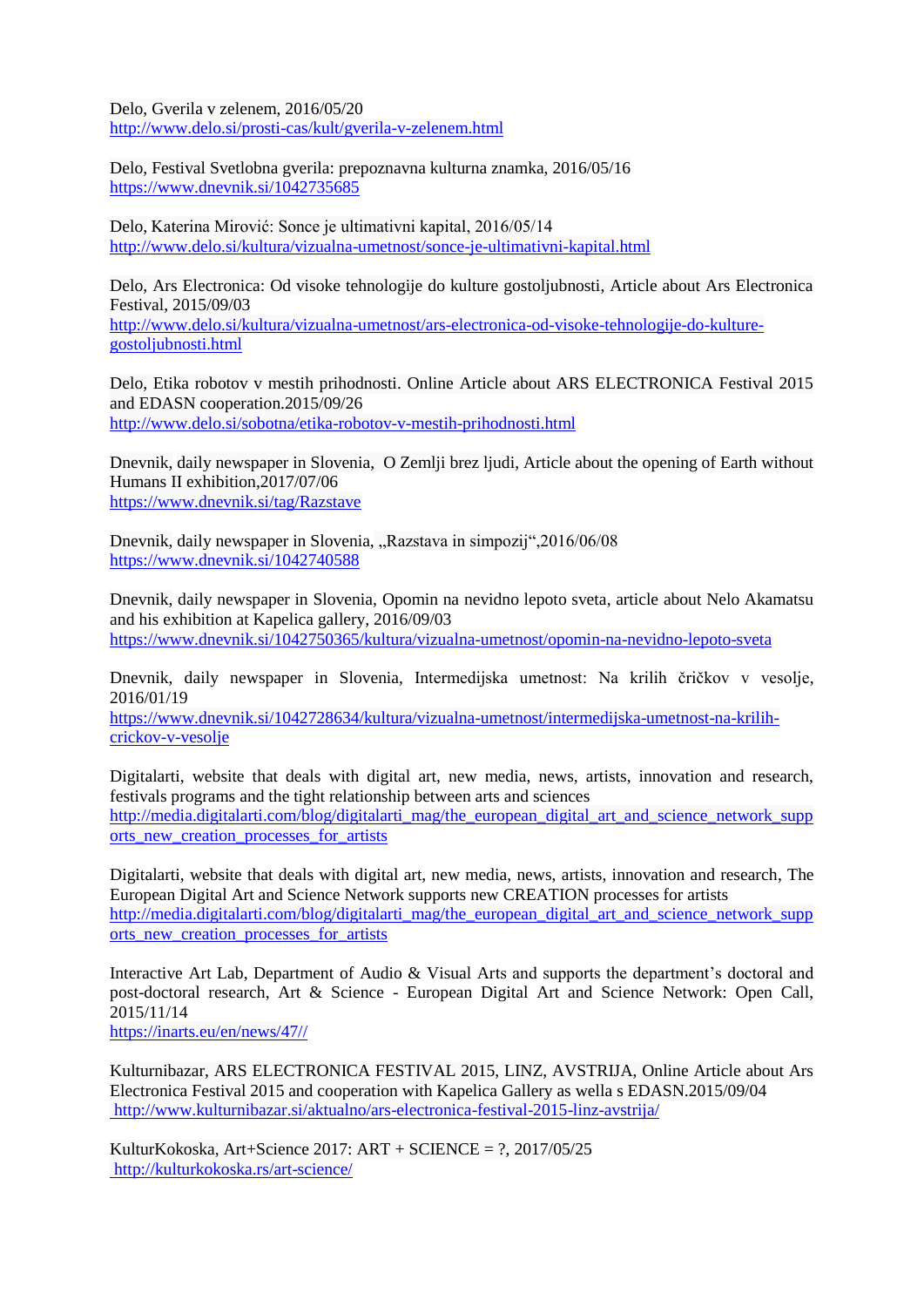LovinDublin, There's A Free Event In The Science Gallery This Friday - And It Looks Really Deadly, 2016/11/10

[https://lovindublin.com/feature/theres-a-free-event-in-the-science-gallery-this-friday-and-it-looks](https://lovindublin.com/feature/theres-a-free-event-in-the-science-gallery-this-friday-and-it-looks-really-deadly)[really-deadly](https://lovindublin.com/feature/theres-a-free-event-in-the-science-gallery-this-friday-and-it-looks-really-deadly)

Ministry of Culture Taiwan, Ars Electronica Center(European Digital Art and Science Network, Ars Electronica Center)

[http://artres.moc.gov.tw/portal\\_h4\\_page.php?button\\_num=h4&cnt\\_id=111](http://artres.moc.gov.tw/portal_h4_page.php?button_num=h4&cnt_id=111)

Mladina, "Promocija znanosti in povezovanje s Kulturo",Promotion of Earth without humans II exhibition, 2017/06/02 <http://www.mladina.si/180323/promocija-znanosti-in-povezovanje-s-kulturo/>

Mladina, ...Zemlja v odnosu do vesolja in Marsa article about the Symposia Earth without humans II as part of EDASN, 2017/06/06 [http://www.mladina.si/178277/zemlja--](http://www.mladina.si/178277/zemlja--‐v--‐odnosu--‐do--‐vesolja--‐in--‐marsa/)‐v--‐odnosu--‐do--‐vesolja--‐in--‐marsa/

Mladina, "Narava v središču letošnjega festivala Svetlobna gverila", 2016/05/16 <http://www.mladina.si/174211/narava-v-srediscu-letosnjega-festivala-svetlobna-gverila/>

Mladina, "Raziskava novega načina medvrstne komunikacije", 2016/01/12 <http://www.mladina.si/171858/raziskava-novega-nacina-medvrstne-komunikacije/>

Mreža kreativnih ljudi: setnja-kroz-savremenu-umetnost-beograda,2016/04/19 <http://www.mrezakreativnihljudi.com/2016/04/setnja-kroz-savremenu-umetnost-beograda.html>

Newsweek, American media for high-quality journalism around the globe, European Space Agency and Ars Electronica call for applications to Arts and Science Residency, 2016/04/20 http://www.newsweek.com/european-space-agency-and-ars-electronica-call-applications-arts-andscience-450313

OÖ Nachrichten, Mit dem größten Spiegel der Welt auf der Suche nach außerirdischem Leben, 2015/02/08

[http://www.nachrichten.at/nachrichten/weltspiegel/Mit-dem-groessten-Spiegel-der-Welt-auf-der-](http://www.nachrichten.at/nachrichten/weltspiegel/Mit-dem-groessten-Spiegel-der-Welt-auf-der-Suche-nach-ausserirdischem-Leben;art17,1661176)[Suche-nach-ausserirdischem-Leben;art17,1661176](http://www.nachrichten.at/nachrichten/weltspiegel/Mit-dem-groessten-Spiegel-der-Welt-auf-der-Suche-nach-ausserirdischem-Leben;art17,1661176)

Open Science, European Digital Art and Science Network, 2015/11/12 http://opendigitalscience.eu/european-digital-art-and-science-network/

Radio FRO, Twitter, Interview with Andreas J. Hirscher, coeditor of "The Practice of Art and Science", 2017/09/21 https://twitter.com/RadioFRO/status/910849092154249216

Research Italy, Space and creativity: ESA has launched a competition for artists, 2016/05/05 [https://www.researchitaly.it/en/projects/space-and-creativity-esa-has-launched-a-competition-for](https://www.researchitaly.it/en/projects/space-and-creativity-esa-has-launched-a-competition-for-artists/)[artists/](https://www.researchitaly.it/en/projects/space-and-creativity-esa-has-launched-a-competition-for-artists/)

Residency Unlimited, websites that supports the creation, presentation and dissemination of contemporary art through its unique residency program and year-round public programs European Digital Art and Science Network Residency

<http://residencyunlimited.org/opportunities/european-digital-art-and-science-network-residency/>

Seecult, Art & Science 2017:2017/04/11 <http://www.seecult.org/vest/art-science-0>

Semiconductor, Homepage of artist residency winner 2015. <http://semiconductorfilms.com/>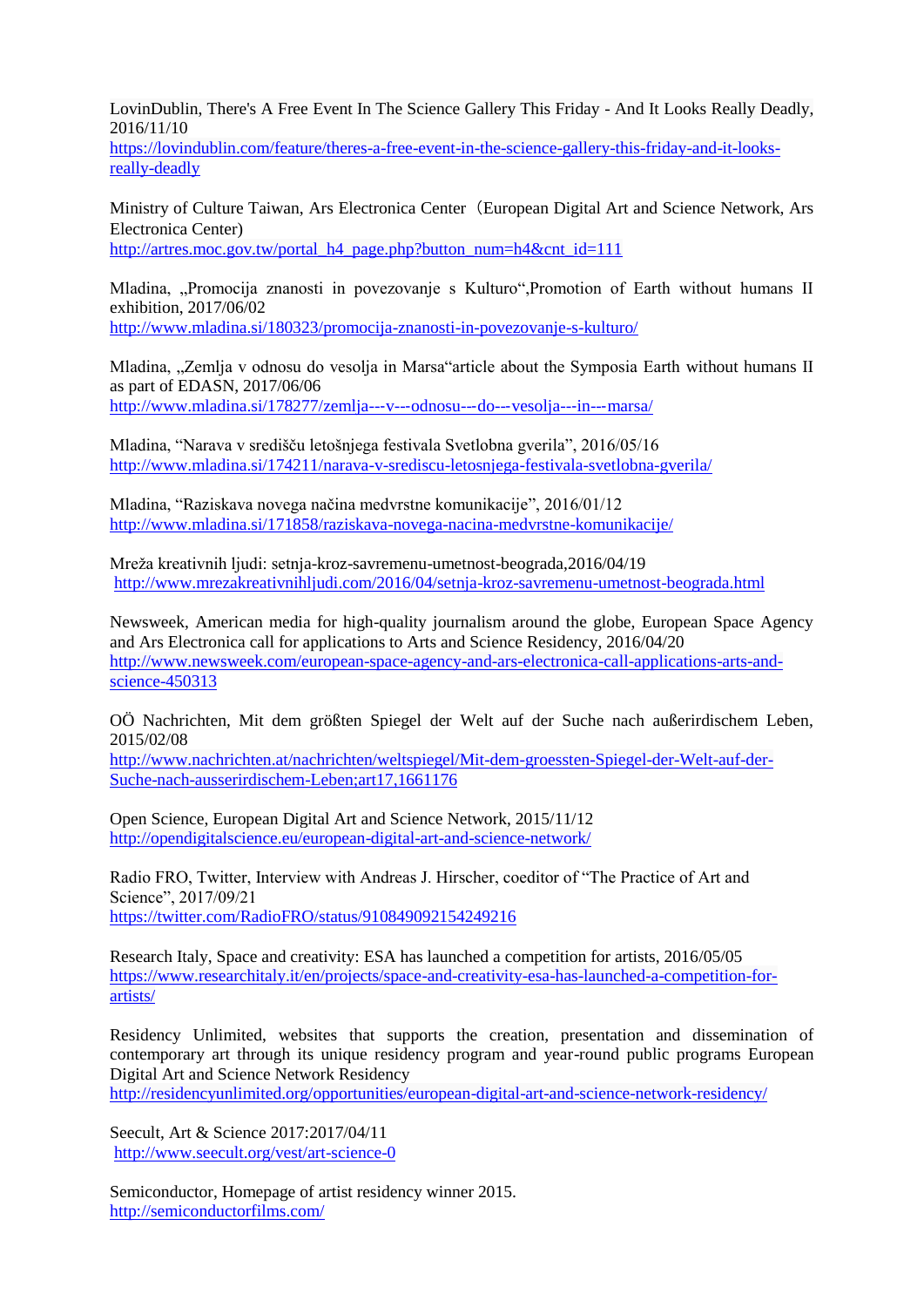Sigic.si, Syncness in Vlaki. Kako se nagovarjamo, če sploh se?, 2016/01/31 <http://www.sigic.si/odzven/syncness-in-vlaki-kako-se-nagovarjamo-ce-sploh-se>

ŠOLA V KULTURI, Another cultural organization Bunker Institute invited Gallery Kapelica to their project Šola v Kulturi / School in culture, where they brought kids from primary schools to see their exhibitions and Syncness/Saša Spačal exhibition (in the frame of EDASN) was a part of that. The video shows cultural events with kids in different institutions. 2016/03/04 [https://www.youtube.com/watch?v=7RREKq\\_4g5M&feature=youtu.be](https://www.youtube.com/watch?v=7RREKq_4g5M&feature=youtu.be)

Space Policy, News feed from Dr Jill Stuart is an academic based at the London School of Economics and Political Science, 2016/04/24 https://www.space-policy.com/events/call-artist-residence-esa Supervizuelna, Tanja Vujinovic, 2017/05/10 <http://www.supervizuelna.com/tanja-vujinovic-univerzalni-objekti/>

Tajmlajn, IZMEĐU NAUKE I UMETNOSTI, 2016/01/22 <http://tajmlajn.rs/izmedju-nauke-i-umetnosti/>

Tajmlajn, Art & Science 2016: UMETNOST I NAUKA PRED BEOGRADSKOM PUBLIKOM, 2016/04/10 <http://tajmlajn.rs/umetnost-nauka-pred-beogradskom-publikom>

Tajmlajn, EVROPSKA MREŽA DIGITALNE UMETNOSTI I NAUKE, 2017/02/27 <http://tajmlajn.rs/evropska-mreza-digitalne-umetnosti-i-nauke>

Tajmlajn, ART & SCIENCE IZLOŽBA U BEOGRADU , 2017/03/10 <http://tajmlajn.rs/art-science-izlozba-u-beogradu/>

Tajmlajn, Art & Science 2017: IZLOŽBA ART + SCIENCE U KULTURNOM CENTRU BEOGRADA, 2017/04/12 <http://tajmlajn.rs/izlozba-artscience-u-kulturnom-centru-beograda/>

Technology.org, Space-inspired Star Storm to premiere next month, 2017/08/31 <https://www.technology.org/2017/08/31/space-inspired-star-storm-to-premiere-next-month/>

The Association of Science-Technology Centers (ASTC), a global organization providing collective voice, professional support, and programming opportunities for science centers, museums, and related institutions, Art and Science; ASTC on Air with María Ignacia Edwards http://www.astc.org/astc-onair/art-and-science-astc-on-air-with-maria-ignacia-edwards/

The Register, a leading global online tech publication, ESA seeks resident space artist, Innovative concepts invited to bridge art and science, 2016/04/20 [https://www.theregister.co.uk/2016/04/20/esa\\_resident\\_artist/](https://www.theregister.co.uk/2016/04/20/esa_resident_artist/)

Videolectures, Kapelica Gallery <http://videolectures.net/kapelica/?q=kapelica>

Youtube, GravityRoad- Video Channel of Sarah Petkus, videos of her talking about her residency at ESA and FutureLAB <https://www.youtube.com/GravityRoad>

Youtube, Video Channel of Aoife van Linden Tol, videos of test for her performance Star Storm at the Ars Electronica Festival 2017 <https://www.youtube.com/user/Faieo/videos>